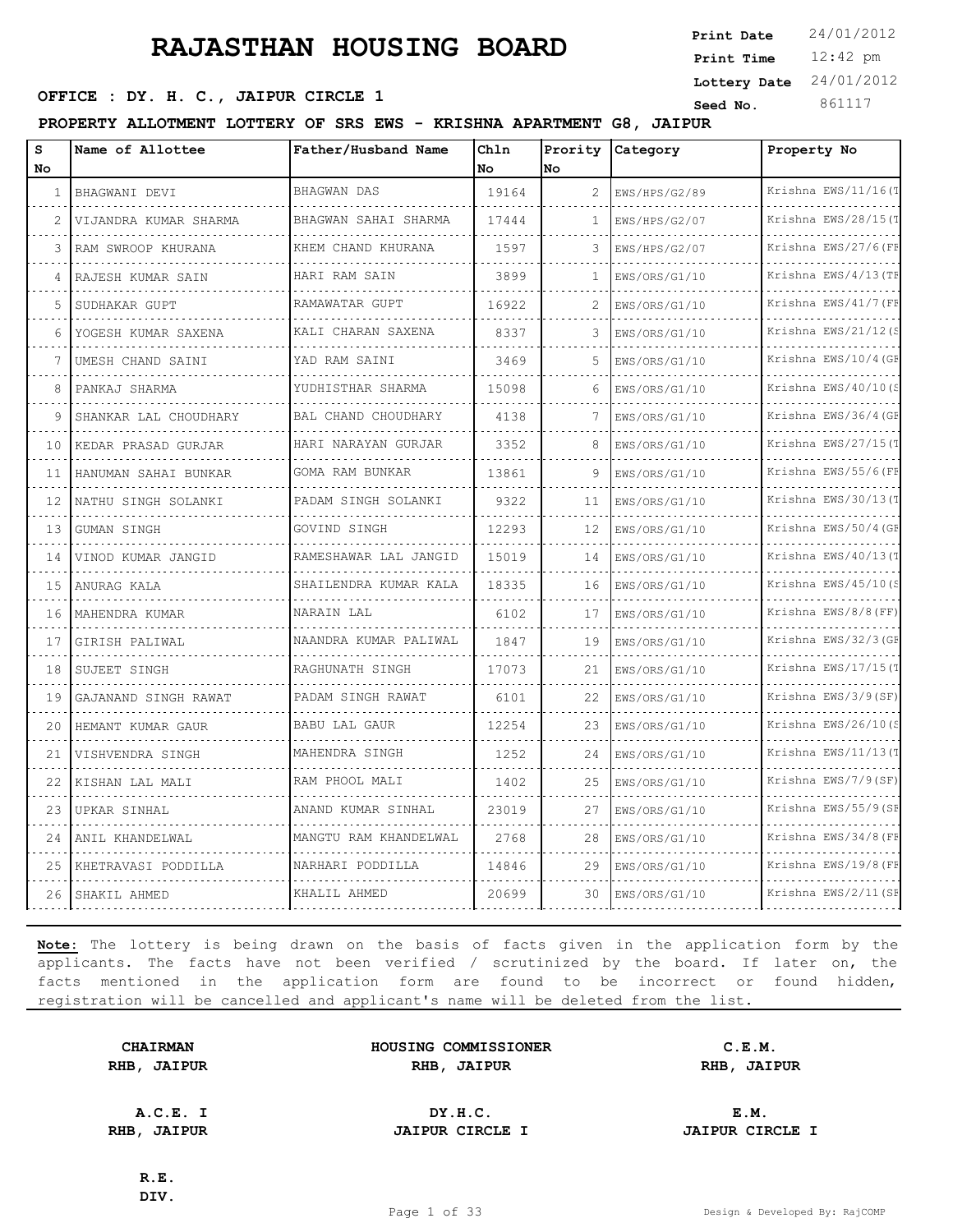**SEED OFFICE : DY. H. C., JAIPUR CIRCLE 1 Seed No.** 861117

**PROPERTY ALLOTMENT LOTTERY OF SRS EWS - KRISHNA APARTMENT G8, JAIPUR**

| s<br>No | Name of Allottee       | Father/Husband Name                   | Chln<br>No. | Prority<br>No. | Category      | Property No                      |
|---------|------------------------|---------------------------------------|-------------|----------------|---------------|----------------------------------|
| 27      | MONU SHARMA            | UMA SHANKA SHARMA                     | 15655       | 32             | EWS/ORS/G1/10 | Krishna EWS/48/11(S              |
| 28      | SANJAY SINGH CHOUDHARY | dia dia dia dia dia<br>RAJENDRA SINGH | 6346        | 33             | EWS/ORS/G1/10 | Krishna EWS/30/7 (FE             |
| 29      | BINDU SHARMA           | SHYAM BABU SHARMA                     | 16718       | 35             | EWS/ORS/G1/10 | Krishna EWS/16/16(1              |
| 30      | KAVITA SHARMA          | ANIL KUMAR SHARMA                     | 17791       | 37             | EWS/ORS/G1/10 | Krishna EWS/15/1 (GF             |
| 31      | DEEPA SAINI            | JAGDISH KUMAR SAINI                   | 19565       | 38             | EWS/ORS/G1/10 | Krishna EWS/27/5(FF              |
| 32      | BAGWATI                | TULSI DAS                             | 20556       | 39             | EWS/ORS/G1/10 | Krishna EWS/4/10 (SE             |
| 33      | TUSHAR GUPTA           | SUBHASH GUPTA                         | 5999        | 40             | EWS/ORS/G1/10 | Krishna EWS/3/16(TF              |
| 34      | AMIT VERMA             | RAMAWATAR GUPTA                       | 16208       | 41             | EWS/ORS/G1/10 | Krishna EWS/7/4 (GF)             |
| 35      | MADHU SHARMA           | MANOJ MISHRA                          | 3962        | 42             | EWS/ORS/G1/10 | Krishna EWS/30/11(S              |
| 36      | SUBHASH CHORDIA        | GYAN CHAND CHORDIA                    | 19639       | 43             | EWS/ORS/G1/10 | Krishna EWS/48/9(SE              |
| 37      | PAWAN KUMAR SAIN       | JAMNA LAL SAIN                        | 1870        | 45             | EWS/ORS/G1/10 | Krishna EWS/18/11(S              |
| 38      | VINIT KUMAR SORAL      | PREM KRISHAN SORAL                    | 17776       | 46             | EWS/ORS/G1/10 | Krishna EWS/48/15(T              |
| 39      | KRISHAN KUMAR          | OM PRAKASH GUPTA                      | 21261       | 47             | EWS/ORS/G1/10 | Krishna EWS/30/1 (GE             |
| 40      | PANKAJ KUMAR SINGH     | UDAY NARAIN SINGH                     | 8096        | 48             | EWS/ORS/G1/10 | <u>.</u><br>Krishna EWS/10/2 (GE |
| 41      | ARUNA                  | RAM PRAKASH KUMAWAT                   | 23622       | 51             | EWS/ORS/G1/10 | Krishna EWS/40/2 (GF             |
| 42      | NARNEDRA KUMAR SHRMA   | RAM SWAROOP SHARMA                    | 21184       | 52             | EWS/ORS/G1/10 | Krishna EWS/25/14(T              |
| 43      | MURARI SHARAN SHARMA   | NATHU LAL SHARMA                      | 9542        | 53             | EWS/ORS/G1/10 | Krishna EWS/38/8 (FE             |
| 44      | AMIT KHANNA            | DEEN DAYAL KHANNA                     | 8094        | 54             | EWS/ORS/G1/10 | Krishna EWS/26/3 (GE             |
| 45      | MANMOHAN KANKDA        | SHYAM LAL KANKDA                      | 3202        | 57             | EWS/ORS/G1/10 | Krishna EWS/20/15(1<br>.         |
| 46      | RAKESH MEHTA           | MANOHAR LAL MEHTA                     | 5196        | 59             | EWS/ORS/G1/10 | Krishna EWS/54/2 (GF             |
| 47      | HARISH MATHUR          | MUKUT BIHARI MATHUR                   | 19552       | 60             | EWS/ORS/G1/10 | Krishna EWS/14/2 (GE             |
| 48      | TARIQ AHMED            | RAFIQ AHMED                           | 7075        | 62             | EWS/ORS/G1/10 | Krishna EWS/54/12(S<br><u>.</u>  |
| 49      | DEEPAK SONI            | RAJESH KUMAR SONI                     | 17996       | 63             | EWS/ORS/G1/10 | Krishna EWS/36/12(S              |
| 50      | KISHOR KUMAR JHA       | SANTOSH JHA                           | 21461       | 64             | EWS/ORS/G1/10 | Krishna EWS/18/15(T              |
| 51      | RAJESH KUMAR CHOUDHARY | RAM CHANDRA JAT                       | 23469       | 65             | EWS/ORS/G1/10 | Krishna EWS/39/8 (FE             |
|         | 52 RAJESH KUMAR GANDHI | MOHAN LAL JAIN                        | 525         | 66             | EWS/ORS/G1/10 | Krishna EWS/49/16(1              |

**Note:** The lottery is being drawn on the basis of facts given in the application form by the applicants. The facts have not been verified / scrutinized by the board. If later on, the facts mentioned in the application form are found to be incorrect or found hidden, registration will be cancelled and applicant's name will be deleted from the list.

**CHAIRMAN HOUSING COMMISSIONER C.E.M. RHB, JAIPUR RHB, JAIPUR RHB, JAIPUR**

**A.C.E. I DY.H.C. E.M. RHB, JAIPUR JAIPUR CIRCLE I JAIPUR CIRCLE I**

**R.E. DIV.**

12:42 pm **Print Time Print Date**  $24/01/2012$ **Lottery Date** 24/01/2012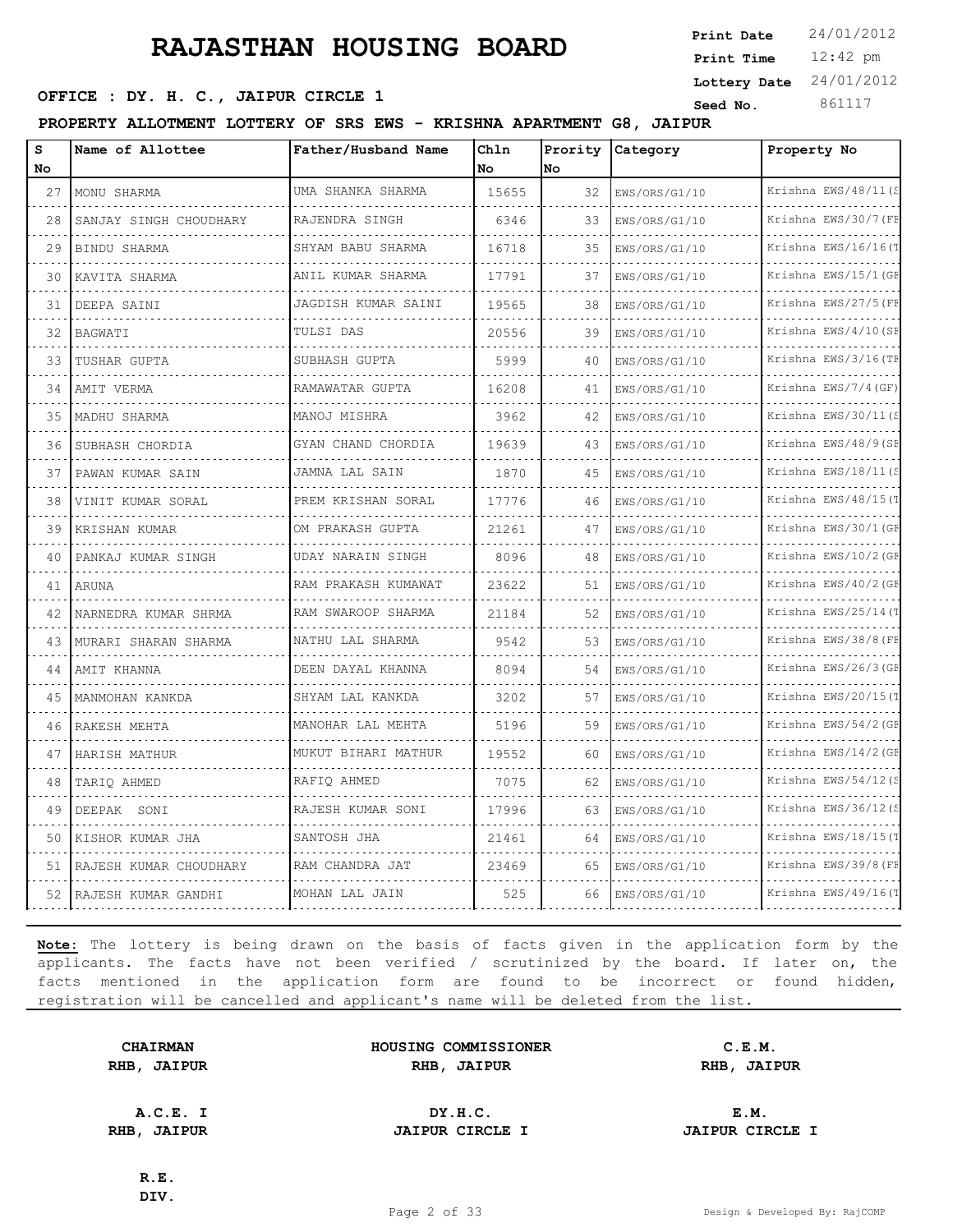**SEED OFFICE : DY. H. C., JAIPUR CIRCLE 1 Seed No.** 861117

**PROPERTY ALLOTMENT LOTTERY OF SRS EWS - KRISHNA APARTMENT G8, JAIPUR**

| s<br><b>No</b> | Name of Allottee           | Father/Husband Name     | Chln<br>No. | Prority<br>lNo. | Category      | Property No          |
|----------------|----------------------------|-------------------------|-------------|-----------------|---------------|----------------------|
| 53             | GUDDI DEVI GUPTA           | MUKESH KUMAR JAIN       | 9136        | 67              | EWS/ORS/G1/10 | Krishna EWS/18/8 (FF |
| 54             | RAJIV KUMAR                | VIDHADHAR               | 8105        | 68              | EWS/ORS/G1/10 | Krishna EWS/44/10(S  |
| 55             | KOMAL MATHUR               | R P MATHUR              | 9973        | 70              | EWS/ORS/G1/10 | Krishna EWS/18/14(T  |
| 56             | SANDHYA SHARMA             | BHUDDHI PRAKASH SHARMA  | 19360       | 74              | EWS/ORS/G1/10 | Krishna EWS/55/5 (FE |
| 57             | KAILASH CHAND JHA          | MUNINDRA JHA            | 7313        | 75              | EWS/ORS/G1/10 | Krishna EWS/1/12 (SE |
| 58             | RATAN SINGH                | KIRAN SINGH             | 17078       | 76              | EWS/ORS/G1/10 | Krishna EWS/55/1 (GF |
| 59             | AMOD KUMAR GUPTA           | HARI PRAKASH GUPTA      | 3868        | 77              | EWS/ORS/G1/10 | Krishna EWS/36/1 (GE |
| 60             | SHAILJA MISHRA             | DEVENDRA KUMAR MISHRA   | 23654       | 78              | EWS/ORS/G1/10 | Krishna EWS/29/9(SE  |
| 61             | NARENDRA SHARMA            | RAM GOPAL SHARMA        | 15324       | 79              | EWS/ORS/G1/10 | Krishna EWS/49/5 (FF |
| 62             | RAJESH GUPTA               | MAHENDRA KUMAR GUPTA    | 1680        | 80              | EWS/ORS/G1/10 | Krishna EWS/10/3 (GF |
| 63             | CHANDRA SHEKHAR AZAD SAINI | RAMESHAWAR PRASAD SAINI | 16184       | 81              | EWS/ORS/G1/10 | Krishna EWS/1/13 (TH |
| 64             | SARITA AGARWAL             | PRAKASH AGARWAL         | 7686        | 83              | EWS/ORS/G1/10 | Krishna EWS/9/12 (SE |
| 65             | ANIL KUMAR JAIN            | BHAG CHAND JAIN         | 18663       | 86              | EWS/ORS/G1/10 | Krishna EWS/9/2 (GF) |
| 66             | JYOTI MADAN                | SANJAY MADAN            | 20231       | 87              | EWS/ORS/G1/10 | Krishna EWS/8/3 (GF) |
| 67             | MUKESH KUMAR GOYAL         | HANSA RAM               | 17987       | 88              | EWS/ORS/G1/10 | Krishna EWS/3/15 (TF |
| 68             | VIVEKANAND DIXIT           | RAMJI LAL DIXIT         | 5352        | 89              | EWS/ORS/G1/10 | Krishna EWS/28/10(S  |
| 69             | PRADEEP KUMAR CHUGH        | SOMNATH CHUGH           | 10271       | 90              | EWS/ORS/G1/10 | Krishna EWS/35/13(T  |
| 70             | DHARMENDRA KUMAR GOUTAM    | NAND KISHOR GAUTAM      | 1158        | 92              | EWS/ORS/G1/10 | Krishna EWS/11/15(T  |
| 71             | RUKMANI SHARMA             | SHYAM MOHAN SHARMA<br>. | 562         | 94              | EWS/ORS/G1/10 | Krishna EWS/52/9(SF  |
| 72             | SURESH KUMAR CHOUDHARY     | SURAJ MAL CHOUDHARY     | 20610       | 95              | EWS/ORS/G1/10 | Krishna EWS/19/6(FE  |
| 73             | MANISH AGARWAL             | SATISH GUPTA            | 17235       | 96              | EWS/ORS/G1/10 | Krishna EWS/1/5 (FF) |
| 74             | NAVIN KUMAR SHARMA         | GANGA SHARAN SHARMA     | 2103        | 97              | EWS/ORS/G1/10 | Krishna EWS/49/4 (GF |
| 75             | ARUN MATHUR                | KIRAN DUTT MATHUR       | 11751       | 98              | EWS/ORS/G1/10 | Krishna EWS/7/7 (FF) |
| 76             | RADHEY GOVIND MATHUR       | NAND LAL MATHUR         | 18609       | 99              | EWS/ORS/G1/10 | Krishna EWS/17/16(1  |
| 77             | MEERA MISHRA               | NEERAJ MISHRA           | 23655       | 100             | EWS/ORS/G1/10 | Krishna EWS/47/5(FF  |
| 78             | PRABHU RAM VISHNOI         | BHAKHARA RAM VISHNOI    | 12514       | 102             | EWS/ORS/G1/10 | Krishna EWS/16/15(   |

**Note:** The lottery is being drawn on the basis of facts given in the application form by the applicants. The facts have not been verified / scrutinized by the board. If later on, the facts mentioned in the application form are found to be incorrect or found hidden, registration will be cancelled and applicant's name will be deleted from the list.

| <b>CHAIRMAN</b> |               |  |
|-----------------|---------------|--|
| RHB,            | <b>JAIPUR</b> |  |

**HOUSING COMMISSIONER C.E.M. RHB, JAIPUR RHB, JAIPUR RHB, JAIPUR**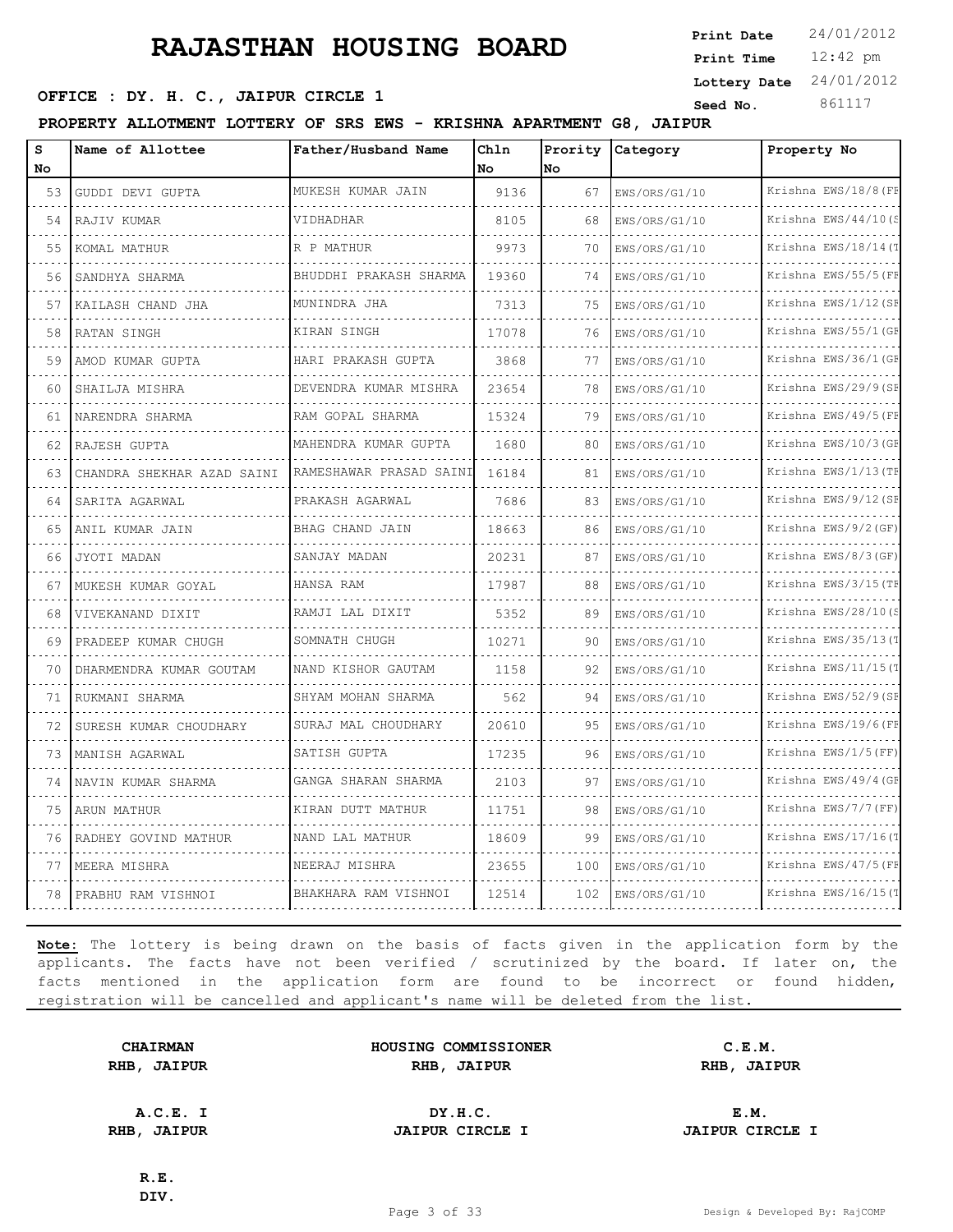12:42 pm **Print Time Print Date**  $24/01/2012$ **Lottery Date** 24/01/2012

### **SEED OFFICE : DY. H. C., JAIPUR CIRCLE 1 Seed No.** 861117

**PROPERTY ALLOTMENT LOTTERY OF SRS EWS - KRISHNA APARTMENT G8, JAIPUR**

| s<br>No | Name of Allottee          | Father/Husband Name     | Chln<br>No | Prority<br>No | <b>Category</b>    | Property No          |
|---------|---------------------------|-------------------------|------------|---------------|--------------------|----------------------|
| 79      | PRAKASH                   | T D CHANDNANI           | 19218      | 104           | EWS/ORS/G1/10      | Krishna EWS/3/5 (FF) |
| 80      | SURESH CHAND BANSAL       | BRIJ MOHAN LAL AGARWAL  | 13697      | 105           | EWS/ORS/G1/10      | Krishna EWS/9/1(GF)  |
| 81      | HIMANSHU KUMAR BHARDWAJ   | RAJENDRA KUMAR SHASTRI  | 1238       | 106           | EWS/ORS/G1/10      | Krishna EWS/10/13(T  |
| 82      | MADAN LAL GUPTA           | RAM SWAROOP GUPTA       | 9663       | 107           | EWS/ORS/G1/10      | Krishna EWS/7/13 (TE |
| 83      | PRATEEK AGARWAL           | .<br>MOOL CHAND AGARWAL | 20439      | 108           | .<br>EWS/ORS/G1/10 | Krishna EWS/48/12(S  |
| 84      | GOPAL KISHAN DUGGAL       | RAJ PAL DUGGAL          | 1028       | 109           | EWS/ORS/G1/10      | Krishna EWS/19/5 (FE |
| 85      | VISHAL VYAS               | BHANU KUMAR VYAS        | 17991      | 110           | EWS/ORS/G1/10      | Krishna EWS/39/3(GE  |
| 86      | KAILASH CHAND SHARMA      | RADHEY SHYAM SHARMA     | 19157      | 111           | EWS/ORS/G1/10      | Krishna EWS/34/3(GF  |
| 87      | UTTAM MANNA               | AVADH MANNA             | 3458       | 112           | EWS/ORS/G1/10      | Krishna EWS/16/3 (GE |
| 88      | PAWAN KUMAR SHARMA        | OM PRAKASH SHARMA       | 19053      | 113           | EWS/ORS/G1/10      | Krishna EWS/42/15(T  |
| 89      | KAILASH CHAND             | RAM SAHAI               | 16633      | 114           | EWS/ORS/G1/10      | Krishna EWS/6/9(SF)  |
| 90      | GANESH SAINI              | BIRDHI CHAND SAINI      | 1407       | 115           | EWS/ORS/G1/10      | Krishna EWS/45/11(S  |
| 91      | ABHIJAT GOSWAMI           | PADMAKAR GOSWAMI        | 14676      | 116           | EWS/ORS/G1/10      | Krishna EWS/7/16(TF  |
| 92      | SANGEETA BABANI           | GANGA RAM               | 7264       | 118           | EWS/ORS/G1/10      | Krishna EWS/3/6(FF)  |
| 93      | VIVEK KUMAR SAINI         | SHRILAL SAINI           | 10284      | 119           | EWS/ORS/G1/10      | Krishna EWS/23/8 (FE |
| 94      | ASHOK KUMAR MATHA         | OM PRAKASH MATHA        | 7554       | 120           | EWS/ORS/G1/10      | Krishna EWS/53/5 (FE |
| 95      | SUNIL DHANKHAD            | DAYA NAND DHANKHAD      | 18349      | 121           | EWS/ORS/G1/10      | Krishna EWS/52/8 (FF |
| 96      | ADARSH GOSWAMI            | PADMAKAR GOSWAMI        | 18439      | 122           | EWS/ORS/G1/10      | Krishna EWS/40/16(T  |
| 97      | SATYA NARAIN PAREEK       | GHEESA LAL PAREEK       | 16594      | 123           | EWS/ORS/G1/10      | Krishna EWS/44/1(GF  |
| 98      | BIMLA SAINI               | GANESH LAL              | 2933       | 124           | EWS/ORS/G1/10      | Krishna EWS/32/8 (FF |
| 99      | KAMAL KUMAR RATHORE       | HARDYAL SINGH RATHORE   | 16542      | 125           | EWS/ORS/G1/10      | Krishna EWS/17/6(FF  |
| 100     | YOGENDRA KUMAR KHANDELWAL | RAMAWATAR KHANDELWAL    | 19829      | 126           | EWS/ORS/G1/10      | Krishna EWS/20/11(S  |
| 101     | DEEPAK KUMAR JAIN         | NIRMAL KUMAR JAIN       | 7096       | 127           | EWS/ORS/G1/10      | Krishna EWS/46/15(T  |
| 102     | YOGESH KUMAR GUPTA        | RADHA VALLABH GUPTA     | 9799       | 128           | EWS/ORS/G1/10      | Krishna EWS/53/12(S  |
| 103     | NANDAN SINGH              | AMAR SINGH              | 4243       | 129           | EWS/ORS/G1/10      | Krishna EWS/38/6(FE  |
| 104     | TARUN YADAV               | MAHIPAL SINGH YADAV     | 20365      | 130           | EWS/ORS/G1/10      | Krishna EWS/39/10(S  |

**Note:** The lottery is being drawn on the basis of facts given in the application form by the applicants. The facts have not been verified / scrutinized by the board. If later on, the facts mentioned in the application form are found to be incorrect or found hidden, registration will be cancelled and applicant's name will be deleted from the list.

|      | <b>CHAIRMAN</b> |
|------|-----------------|
| RHB, | <b>JAIPUR</b>   |

| <b>CHAIRMAN</b>   | HOUSING COMMISSIONER | C.E.M.               |  |
|-------------------|----------------------|----------------------|--|
| <b>IB, JAIPUR</b> | RHB<br><b>JAIPUR</b> | RHB<br><b>JAIPUR</b> |  |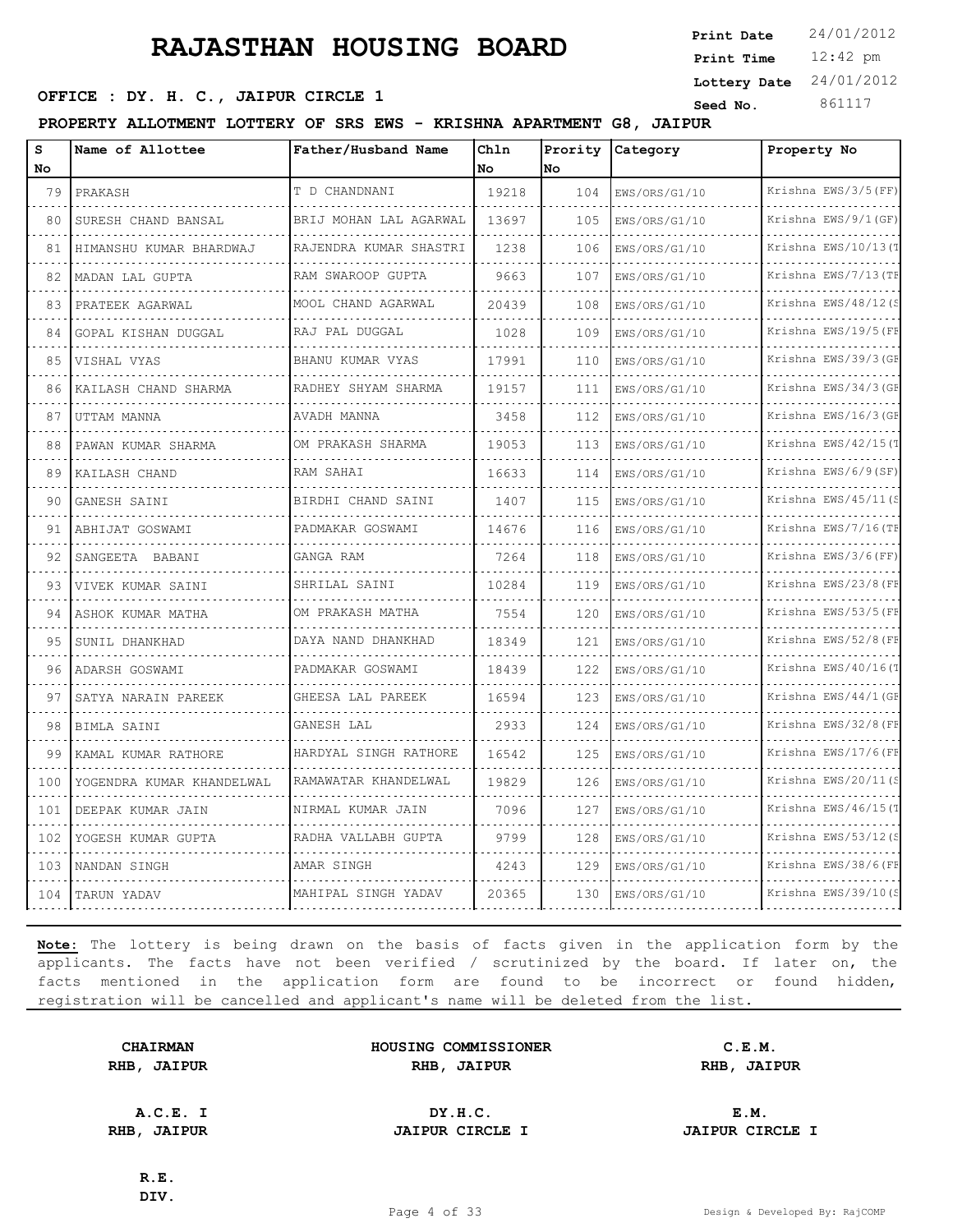**SEED OFFICE : DY. H. C., JAIPUR CIRCLE 1 Seed No.** 861117

**PROPERTY ALLOTMENT LOTTERY OF SRS EWS - KRISHNA APARTMENT G8, JAIPUR**

| s<br>No      | Name of Allottee        | Father/Husband Name   | Chln<br>No | Prority<br>No | Category      | Property No          |
|--------------|-------------------------|-----------------------|------------|---------------|---------------|----------------------|
| 105          | MADHAV PRASAD MATHUR    | KRISHAN PRASAD MATHUR | 13449      | 131           | EWS/ORS/G1/10 | Krishna EWS/39/12(S  |
| 106          | KAPIL KHANNA            | DEEN DAYAL KHANNA     | 6575       | 132           | EWS/ORS/G1/10 | Krishna EWS/40/1 (GF |
| 107          | CHIRANJIV KUMAR         | JAGDISH NARAIN        | 15015      | 133           | EWS/ORS/G1/10 | Krishna EWS/45/12 (S |
| 108          | PINKI                   | LILA DHAR             | 21341      | 134           | EWS/ORS/G1/10 | Krishna EWS/19/14(T  |
| 109          | MANISH KHANDELWAL       | OM PRAKASH KHANDELWAL | 8391       | 135           | EWS/ORS/G1/10 | Krishna EWS/39/11(   |
| $  -$<br>110 | <b>JATIN KUMAR</b>      | DEVI DAS PANJABI      | 8297       | 136           | EWS/ORS/G1/10 | Krishna EWS/15/11(S  |
| 111          | PURSHOTTAM LAL SHARMA   | MURARI LAL            | 16008      | 137           | EWS/ORS/G1/10 | Krishna EWS/14/9(SF  |
| 112          | DILIP RAWAT             | DHANNA LAL RAWAT      | 20012      | 139           | EWS/ORS/G1/10 | Krishna EWS/31/4 (GE |
| 113          | HARI OM                 | NAVRATAN SHARMA       | 14312      | 1             | EWS/HPS/G1/10 | Krishna EWS/33/12(S  |
| 114          | <b>BAJRANG</b>          | MUNSHI                | 2439       | 3             | EWS/HPS/G1/10 | Krishna EWS/49/10(S  |
| 115<br>.     | KUMKUM PRASAD           | BHANWAR LAL SAINI     | 19415      | 4             | EWS/HPS/G1/10 | Krishna EWS/1/8 (FF) |
| 116          | VISHWANATH PRATAP SINGH | RAKESH SINGH          | 4539       | 5             | EWS/HPS/G1/10 | Krishna EWS/25/1 (GF |
| 117          | AARTI JADON             | RAHUL                 | 6100       | 6             | EWS/HPS/G1/10 | Krishna EWS/25/7 (FF |
| 118<br>.     | ANAMIKA MATHUR          | VINOD MATHUR          | 1508       | 7             | EWS/HPS/G1/10 | Krishna EWS/33/16(1  |
| 119          | ROSHAN RAJANI           | MOHAN LAL RAJANI      | 7339       | 8             | EWS/HPS/G1/10 | Krishna EWS/57/15(1  |
| 120          | ARJUN SINGH             | GHATORI               | 11854      | 9             | EWS/HPS/G1/10 | Krishna EWS/32/1 (GF |
| 121          | ROHIT KEDIA             | SUSHIL KEDIA          | 7634       | 10            | EWS/HPS/G1/10 | Krishna EWS/33/9(SE  |
| 122          | DHARMENDRA PARASHAR     | <b>BABU LAL</b>       | 4491       | 11            | EWS/HPS/G1/10 | Krishna EWS/16/12(S  |
| 123          | <b>SURESH</b>           | BUDHI RAM             | 11872      | 12            | EWS/HPS/G1/10 | Krishna EWS/14/16(T  |
| 124<br>$  -$ | VIVEK JHANWAR           | KISHAN JHANWAR        | 710        | 13            | EWS/HPS/G1/10 | Krishna EWS/4/7 (FF) |
| 125<br>.     | KRISHAN KUMAR           | SATYA NARAIN          | 7505       | 14            | EWS/HPS/G1/10 | Krishna EWS/59/12(S  |
| 126          | UMESH KUMAR             | SHYAM LAL             | 18851      | 15            | EWS/HPS/G1/10 | Krishna EWS/63/9 (SE |
| 127          | MEENU KEDIA             | KUNJ BIHARI           | 98         | 16            | EWS/HPS/G1/10 | Krishna EWS/57/10(   |
| 128          | SHYAM SONI              | MOOL CHAND SONI       | 2174       | 17            | EWS/HPS/G1/10 | Krishna EWS/8/11 (SF |
| 129          | TILAK KEDIA             | OM PRAKASH KEDIA      | 20526      | 18            | EWS/HPS/G1/10 | Krishna EWS/39/6 (FF |
| 130          | SANJAY AGARWAL          | KAILASH CHAND         | 14501      | 19            | EWS/HPS/G1/10 | Krishna EWS/22/9(SE  |

**Note:** The lottery is being drawn on the basis of facts given in the application form by the applicants. The facts have not been verified / scrutinized by the board. If later on, the facts mentioned in the application form are found to be incorrect or found hidden, registration will be cancelled and applicant's name will be deleted from the list.

|      | <b>CHAIRMAN</b> |
|------|-----------------|
| RHB, | <b>JAIPUR</b>   |

**HOUSING COMMISSIONER C.E.M. RHB, JAIPUR RHB, JAIPUR RHB, JAIPUR**

**A.C.E. I DY.H.C. E.M. RHB, JAIPUR JAIPUR CIRCLE I JAIPUR CIRCLE I**

**R.E. DIV.**

12:42 pm **Print Time Print Date**  $24/01/2012$ **Lottery Date** 24/01/2012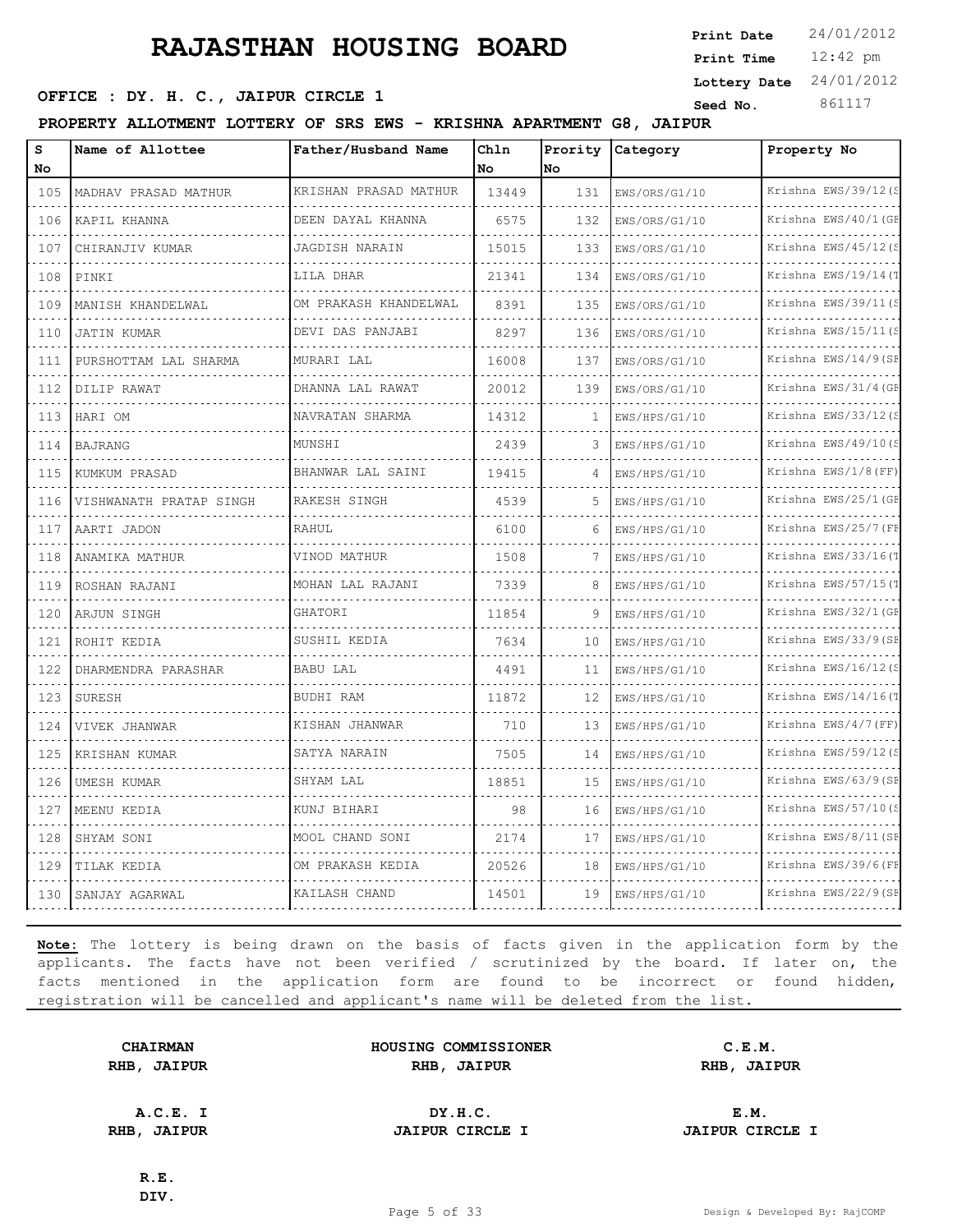12:42 pm **Print Time Print Date**  $24/01/2012$ **Lottery Date** 24/01/2012

### **SEED OFFICE : DY. H. C., JAIPUR CIRCLE 1 Seed No.** 861117

**PROPERTY ALLOTMENT LOTTERY OF SRS EWS - KRISHNA APARTMENT G8, JAIPUR**

| s<br>No                     | Name of Allottee       | Father/Husband Name       | Chln<br>No | Prority<br>No | Category      | Property No              |
|-----------------------------|------------------------|---------------------------|------------|---------------|---------------|--------------------------|
| 131                         | SUNITA MATHUR          | RAJEEV PRAKASH MATHUR     | 8669       | 20            | EWS/HPS/G1/10 | Krishna EWS/1/15 (TF     |
| a a a<br>132                | RAVI PRAKASH SHARMA    | RAM KISHOR SHARMA         | 18250      | 21            | EWS/HPS/G1/10 | .<br>Krishna EWS/10/11(S |
| 133                         | MEGH SINGH DHAKAD      | .<br>KAILASH CHAND DHAKAD | 6654       | 22            | EWS/HPS/G1/10 | Krishna EWS/20/8 (FE     |
| 134                         | BHANWAR LAL SHARMA     | GOPAL LAL SHARMA          | 3787       | 23            | EWS/HPS/G1/10 | Krishna EWS/5/15(TE      |
| .<br>135                    | GHANSHYAM GUPTA        | HARI MOHAN GUPTA          | 10675      | 24            | EWS/HPS/G1/10 | .<br>Krishna EWS/49/14(T |
| 136                         | GAJENDRA SINGH RATHORE | TEJ SINGH RATHORE         | 4221       | 26            | EWS/HPS/G1/10 | Krishna EWS/31/2 (GE     |
| 137                         | SANTOSH GUPTA          | RAM BABU GUPTA            | 8931       | 28            | EWS/HPS/G1/10 | Krishna EWS/7/6(FF)      |
| 138                         | REENA GUPTA            | RAJEEV GUPTA              | 4967       | 29            | EWS/HPS/G1/10 | Krishna EWS/14/5(FF      |
| $\sim$ $\sim$ $\sim$<br>139 | GOVIND SHARAN SHARMA   | TRILOK CHAND SHARMA       | 15187      | 31            | EWS/HPS/G1/10 | Krishna EWS/2/9(SF)      |
| $\sim$ $\sim$ $\sim$<br>140 | DEEPAK KUMAR DANS      | .<br>GANESH RARAIN DANS   | 3496       | 32            | EWS/HPS/G1/10 | .<br>Krishna EWS/33/15(T |
| 141                         | KANTA GUPTA            | RADHE SHYAM               | 20050      | 33            | EWS/HPS/G1/10 | Krishna EWS/38/11(S      |
| .<br>142                    | ASHOK KUMAR SHARMA     | BRIJ BIHARI SHARMA        | 6042       | 34            | EWS/HPS/G1/10 | Krishna EWS/55/8 (FF     |
| 143                         | SANGEETA JAIN          | RITESH JAIN               | 17224      | 35            | EWS/HPS/G1/10 | Krishna EWS/58/12(S      |
| .<br>144                    | RAMBABU SAINI          | RAN LAL SAINI             | 11858      | 36            | EWS/HPS/G1/10 | Krishna EWS/12/4 (GE     |
| .<br>145                    | SANJAY KUMAR           | RAM DAYAL                 | 2561       | 37            | EWS/HPS/G1/10 | Krishna EWS/24/7 (FE     |
| 146<br>.                    | RISHI SAINI            | BANWARI LAL SAINI         | 9211       | 38            | EWS/HPS/G1/10 | Krishna EWS/62/5 (FE     |
| 147<br>.                    | MEENAKSHI DHARAD       | VINAY DHARAD              | 2382       | 40            | EWS/HPS/G1/10 | Krishna EWS/26/15(T      |
| 148<br>.                    | AKSHAY GAUTAM          | HARENDRA KUMAR GAUTAM     | 7750       | 41            | EWS/HPS/G1/10 | Krishna EWS/19/2 (GE     |
| 149                         | HAMIR SINGH HADA       | MOHAN SINGH HADA          | 4637       | 42            | EWS/HPS/G1/10 | Krishna EWS/21/8 (FE     |
| 150                         | PUSHPA SHARMA          | SATISH KUMAR SHARMA       | 15537      | 43            | EWS/HPS/G1/10 | Krishna EWS/44/4 (GF     |
| 151<br>.                    | VIMLA GURJAR           | CHANDRA SHEKHAR GURJAR    | 15385      | 44            | EWS/HPS/G1/10 | Krishna EWS/28/2(GE<br>. |
| 152<br>.                    | KALYAN RAO KULKARNI    | ANANT RAO KULKARNI<br>.   | 636        | 45            | EWS/HPS/G1/10 | Krishna EWS/27/8(FE      |
| 153                         | SUMAN MAEHTA           | OM PRAKASH MAHETA         | 17912      | 46            | EWS/HPS/G1/10 | Krishna EWS/5/8 (FF)     |
| 154<br>.                    | PURAN KANWAR           | NARPAT SINGH<br>.         | 3900       | 47            | EWS/HPS/G1/10 | Krishna EWS/25/8(FE      |
| 155                         | JAIMINEE SINDHI        | GULAB CHAND SINDHI<br>.   | 9479       | 48            | EWS/HPS/G1/10 | Krishna EWS/2/8 (FF)     |
| 156                         | SANGEETA SHARMA        | ASHOK KUMAR SHARMA        | 8680       | 49            | EWS/HPS/G1/10 | Krishna EWS/27/11(S      |
|                             |                        |                           |            |               |               |                          |

**Note:** The lottery is being drawn on the basis of facts given in the application form by the applicants. The facts have not been verified / scrutinized by the board. If later on, the facts mentioned in the application form are found to be incorrect or found hidden, registration will be cancelled and applicant's name will be deleted from the list.

|      | <b>CHAIRMAN</b> |
|------|-----------------|
| RHB, | <b>JAIPUR</b>   |

**HOUSING COMMISSIONER C.E.M. RHB, JAIPUR RHB, JAIPUR RHB, JAIPUR**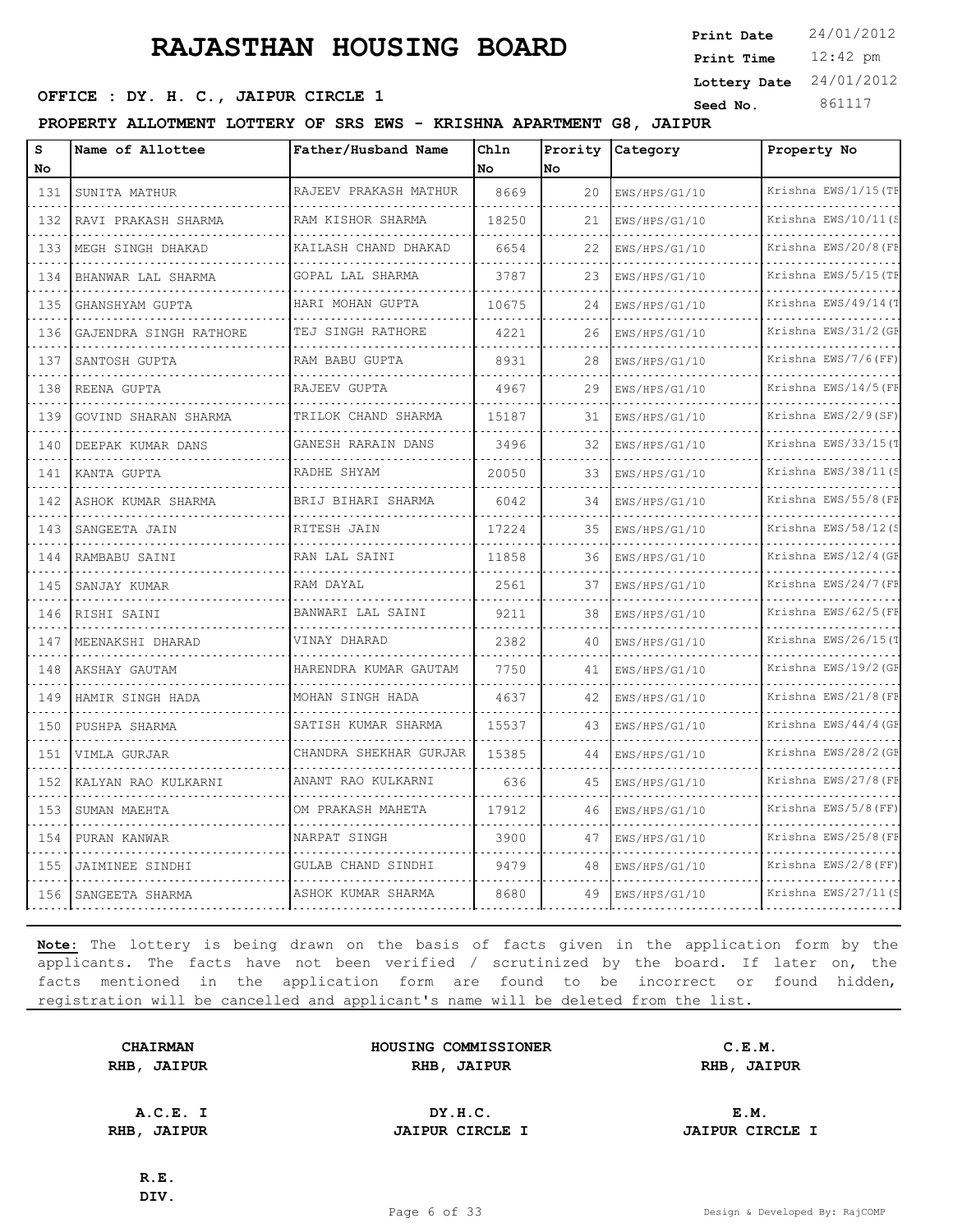**SEED OFFICE : DY. H. C., JAIPUR CIRCLE 1 Seed No.** 861117

**PROPERTY ALLOTMENT LOTTERY OF SRS EWS - KRISHNA APARTMENT G8, JAIPUR**

| s<br>No        | Name of Allottee        | Father/Husband Name    | Chln<br>No | Prority<br>lno. | <b>Category</b>                    | Property No               |
|----------------|-------------------------|------------------------|------------|-----------------|------------------------------------|---------------------------|
| 157            | BALJEET BAIDI           | JAGTAR SINGH           | 6941       | 50              | EWS/HPS/G1/10                      | Krishna EWS/44/8 (FF      |
| 158            | JYOTI GUPTA             | PRADEEP GUPTA          | 20189      | 51              | EWS/HPS/G1/10                      | .<br>Krishna EWS/31/12(S  |
| 159            | VIDHYA DEVI             | KARAN SINGH            | 14328      | 52              | EWS/HPS/G1/10                      | Krishna EWS/42/14(T       |
| 160            | JITENDRA CHELANI        | MURLI DHAR CHELANI     | 2362       | 53              | EWS/HPS/G1/10                      | Krishna EWS/33/1 (GF      |
| .<br>161       | SUNITA GUPTA            | BHAGWAN SAHAI GUPTA    | 10736      | 54              | EWS/HPS/G1/10                      | Krishna EWS/4/11 (SF      |
| 162            | ASHOK KUMAR             | TARA CHAND             | 4890       | 55              | EWS/HPS/G1/10                      | Krishna EWS/37/3 (GF      |
| 163            | DILIP SINGH GURJAR      | MADDU LAL GURJAR       | 15868      | 57              | EWS/HPS/G1/10                      | Krishna EWS/17/5 (FB      |
| .<br>164       | JAI PRAKASH SHARMA      | GAJANAND SHARMA        | 401        | 58              | EWS/HPS/G1/10                      | Krishna EWS/13/13(1       |
| 165            | SURENDRA GUPTA          | RAM LAKHAN GUPTA       | 408        | 61              | EWS/HPS/G1/10                      | Krishna EWS/59/10(S       |
| 166            | ANJENY KUMAR JAIN<br>.  | CHOUTH MAL             | 13556      | 62              | EWS/HPS/G1/10                      | Krishna EWS/55/4 (GF<br>. |
| .<br>167       | DHEERAJ KUMAR RANKA     | ASHOK RANKA            | 22396      | 63              | EWS/HPS/G1/10                      | Krishna EWS/18/10(S       |
| 168            | ANIL KUMAR SHARMA       | UMA SHANKAR SHARMA     | 1492       | 64              | EWS/HPS/G1/10                      | Krishna EWS/40/6(FF       |
| 169            | NITIN PATHANI           | ASHOK KUMAR PATHANI    | 21323      | 65              | EWS/HPS/G1/10                      | Krishna EWS/47/13(1       |
| 170            | GIRDHAR SINGH           | MAHENDRA SINGH<br>.    | 1173       | 66              | EWS/HPS/G1/10<br>dia dia dia dia 4 | Krishna EWS/11/7 (FF      |
| 171            | GAURAV KUMAR JAIN       | RAJENDRA KUMAR JAIN    | 16859      | 67              | EWS/HPS/G1/10                      | Krishna EWS/50/15(T       |
| 172            | SIDDHI AGARWAL          | N K AGARWAL            | 10633      | 68              | EWS/HPS/G1/10                      | Krishna EWS/59/2 (GF      |
| د د د د<br>173 | KIRAN KRANTI            | SHRIKANT PAREEK        | 5934       | 69              | EWS/HPS/G1/10                      | Krishna EWS/55/10(S       |
| 174            | SACHIN MITTAL           | ANIL KUMAR MEENA       | 9061       | 70              | EWS/HPS/G1/10                      | Krishna EWS/16/9(SF       |
| 175<br>.       | NARESH KUMAR SHARMA     | SHYAM LAL SHARMA<br>.  | 15842      | 72              | EWS/HPS/G1/10                      | Krishna EWS/49/8 (FI<br>. |
| 176            | NEELAM SHARMA           | MAHENDRA KUMAR SHARMA  | 8183       | 73              | EWS/HPS/G1/10                      | Krishna EWS/33/3 (GF      |
| 177            | RAMESH CHAND MAHESHWARI | DHULI LAL MAHESHWARI   | 1842       | 74              | EWS/HPS/G1/10                      | Krishna EWS/15/3 (GF      |
| 178<br>.       | INDRA ARORA             | SUNIL ARORA            | 22376      | 75              | EWS/HPS/G1/10                      | Krishna EWS/7/3 (GF)      |
| 179            | RAVI AGARWAL            | RAM RATAN AGARWAL<br>. | 11675      | 76              | EWS/HPS/G1/10                      | Krishna EWS/31/13(T       |
| 180            | PANKAJ PAL JADAUN       | GUMAN PAL JADAUN       | 6266       | 77              | EWS/HPS/G1/10                      | Krishna EWS/34/16(1       |
| 181            | RAJENDRA KUMAR AGRAWAL  | MURARI LAL AGARWAL     | 7805       | 78              | EWS/HPS/G1/10                      | Krishna EWS/40/9(SI       |
| 182            | SHAMBHU SINGH           | RAM SINGH              | 2449       | 79              | EWS/HPS/G1/10                      | Krishna EWS/63/12(        |

**Note:** The lottery is being drawn on the basis of facts given in the application form by the applicants. The facts have not been verified / scrutinized by the board. If later on, the facts mentioned in the application form are found to be incorrect or found hidden, registration will be cancelled and applicant's name will be deleted from the list.

| <b>CHAIRMAN</b> |               |  |  |  |  |
|-----------------|---------------|--|--|--|--|
| RHB,            | <b>JAIPUR</b> |  |  |  |  |

**CHAIRMAN HOUSING COMMISSIONER C.E.M. RHB, JAIPUR RHB, JAIPUR RHB, JAIPUR**

**A.C.E. I DY.H.C. E.M. RHB, JAIPUR JAIPUR CIRCLE I JAIPUR CIRCLE I**

12:42 pm **Print Time**

**Print Date**  $24/01/2012$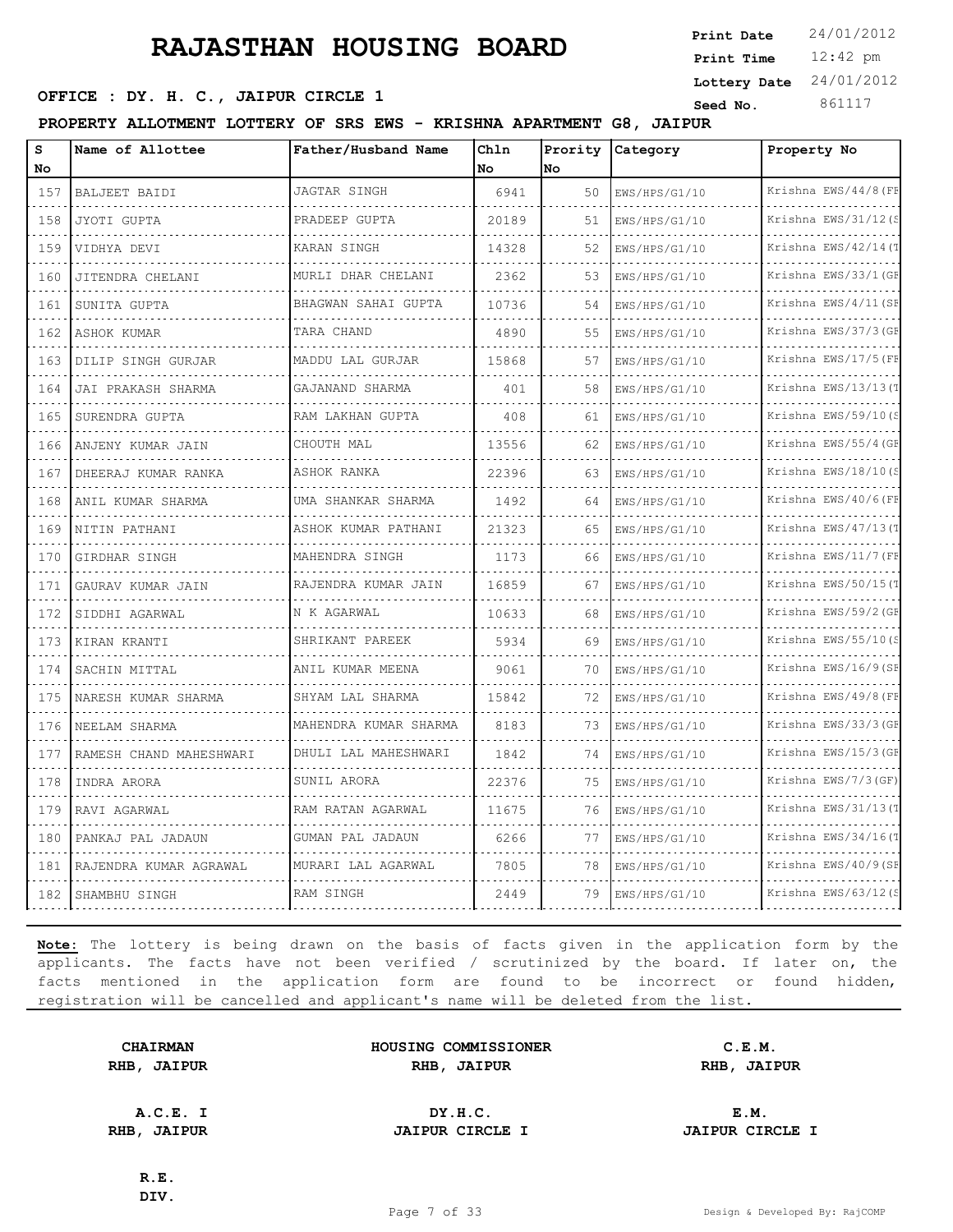12:42 pm **Print Time Print Date**  $24/01/2012$ **Lottery Date** 24/01/2012

### **SEED OFFICE : DY. H. C., JAIPUR CIRCLE 1 Seed No.** 861117

**PROPERTY ALLOTMENT LOTTERY OF SRS EWS - KRISHNA APARTMENT G8, JAIPUR**

| s<br>No        | Name of Allottee    | Father/Husband Name       | Chln<br>No. | Prority<br><b>No</b> | Category      | Property No              |
|----------------|---------------------|---------------------------|-------------|----------------------|---------------|--------------------------|
| 183            | ASHOK KUMAR JAIN    | PARAS MAL JAIN            | 10871       | 80                   | EWS/HPS/G1/10 | Krishna EWS/52/3 (GF     |
| .<br>184       | MITHLESH SHARMA     | HIMMAT SINGH SHARMA       | 17706       | 81                   | EWS/HPS/G1/10 | Krishna EWS/9/10(SF      |
| 185            | HIRA DEVI KUMAWAT   | .<br>RUPENDRA KUMAWAT     | 9261        | 82                   | EWS/HPS/G1/10 | Krishna EWS/34/1 (GF     |
| 186            | NARESH KUMAR SHARMA | GAURI SHANKAR SHARMA      | 9559        | 83                   | EWS/HPS/G1/10 | Krishna EWS/15/12(S      |
| .<br>187       | HEMANT KUMAWAT      | .<br>VISHNU KUMAWAT       | 11232       | 85                   | EWS/HPS/G1/10 | .<br>Krishna EWS/30/15(1 |
| 188            | AMIT CHAKRAWATI     | PANCHANAN CHAKRAWATI      | 15619       | 86                   | EWS/HPS/G1/10 | Krishna EWS/33/5 (FE     |
| 189            | SANJAY KOCHAR       | SATISH KOCHAR             | 2387        | 87                   | EWS/HPS/G1/10 | Krishna EWS/53/16(T      |
| i di di<br>190 | SUWA LAL KUMAWAT    | RAM NARAIN KUMAWAT        | 20545       | 88                   | EWS/HPS/G1/10 | Krishna EWS/48/8(FE      |
| 191            | ASHOK KUMAR JAIN    | AMOLAK CHAND JAIN         | 7565        | 89                   | EWS/HPS/G1/10 | Krishna EWS/45/2 (GE     |
| 192            | NARESH KUMAR        | RAM CHANDRA<br>.          | 23701       | 91                   | EWS/HPS/G1/10 | Krishna EWS/48/3 (GE     |
| 193            | BABU LAL.           | POORAN MAL                | 9416        | 92                   | EWS/HPS/G1/10 | Krishna EWS/51/15(T      |
| 194            | GOPAL LAL SHARMA    | RAMCHARAN LAL SHARMA      | 7650        | 93                   | EWS/HPS/G1/10 | Krishna EWS/56/14(T      |
| 195<br>.       | MEENA BHARDWAJ      | NAND KISHOR BHARDWAJ<br>. | 9726        | 94                   | EWS/HPS/G1/10 | Krishna EWS/31/1(GE      |
| 196            | ANITA KUMARI        | RAJENDRA SINGH            | 2264        | 95                   | EWS/HPS/G1/10 | Krishna EWS/60/12(S      |
| 197            | SACHIN SRIVASTAV    | GOVIND SRIVASTAV          | 16872       | 96                   | EWS/HPS/G1/10 | Krishna EWS/52/15(T      |
| 198            | RAJU SONI           | DHAN BAHADUR SONI         | 13063       | 97                   | EWS/HPS/G1/10 | Krishna EWS/20/16(1      |
| 199            | MOHAMMAD ISMAILE    | MOHAMMAD IDU              | 6482        | 98                   | EWS/HPS/G1/10 | Krishna EWS/45/9 (SE     |
| 200            | DHANPAL GURJAR      | KANA RAM GURJAR           | 17051       | 99                   | EWS/HPS/G1/10 | Krishna EWS/40/4 (GE     |
| 201            | PREM BAI            | <b>BABU LAL SHARMA</b>    | 6776        | 100                  | EWS/HPS/G1/10 | Krishna EWS/32/2(GF      |
| 202            | SURESH KUMAR SHARMA | BANSHI LAL SHARMA         | 18261       | 102                  | EWS/HPS/G1/10 | Krishna EWS/7/15(TH      |
| 203            | RAVI PRAKASH SAIN   | GANGA RAM                 | 10576       | 103                  | EWS/HPS/G1/10 | Krishna EWS/9/4 (GF)     |
| 204            | HARI RAM            | SHANKAR LAL               | 17860       | 104                  | EWS/HPS/G1/10 | Krishna EWS/42/10(S      |
| 205            | VARUN SHARMA        | KISHOR KUMAR SHARMA       | 9914        | 105                  | EWS/HPS/G1/10 | Krishna EWS/30/10(S      |
| 206            | SANJAY KUMAR SHARMA | MALI RAM SHARMA           | 5917        | 106                  | EWS/HPS/G1/10 | Krishna EWS/36/11(S      |
| 207            | NARESH SHARMA       | <b>BABU LAL SHARMA</b>    | 17136       | 107                  | EWS/HPS/G1/10 | Krishna EWS/2/15 (TE     |
| 208            | CHANDRA SINGH       | BHANWAR SINGH PANWAR      | 653         | 108                  | EWS/HPS/G1/10 | Krishna EWS/13/5 (FE     |

**Note:** The lottery is being drawn on the basis of facts given in the application form by the applicants. The facts have not been verified / scrutinized by the board. If later on, the facts mentioned in the application form are found to be incorrect or found hidden, registration will be cancelled and applicant's name will be deleted from the list.

|      | <b>CHAIRMAN</b> |
|------|-----------------|
| RHB, | <b>JAIPUR</b>   |

| <b>CHAIRMAN</b>   | HOUSING COMMISSIONER | C.E.M.               |  |
|-------------------|----------------------|----------------------|--|
| <b>IB, JAIPUR</b> | RHB<br><b>JAIPUR</b> | RHB<br><b>JAIPUR</b> |  |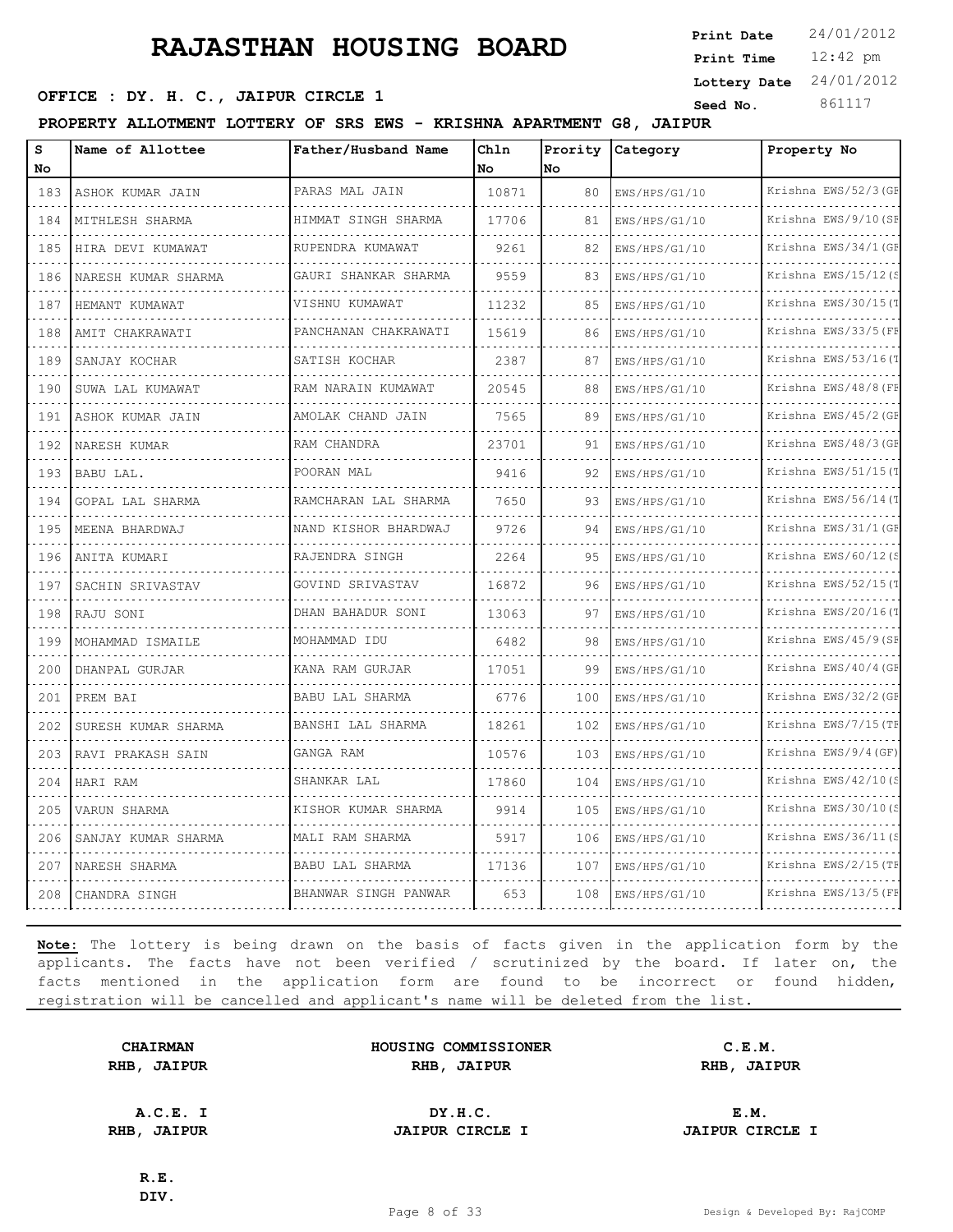12:42 pm **Print Time Print Date**  $24/01/2012$ **Lottery Date** 24/01/2012

### **SEED OFFICE : DY. H. C., JAIPUR CIRCLE 1 Seed No.** 861117

**PROPERTY ALLOTMENT LOTTERY OF SRS EWS - KRISHNA APARTMENT G8, JAIPUR**

| S<br>No                            | Name of Allottee        | Father/Husband Name     | Chln<br>No | Prority<br>lno | Category      | Property No               |
|------------------------------------|-------------------------|-------------------------|------------|----------------|---------------|---------------------------|
| 209                                | SHANKAR LAL             | DHANNA LAL              | 11916      | 109            | EWS/HPS/G1/10 | Krishna EWS/8/12 (SF      |
| لتنبذ<br>210                       | .<br>BHURA RAM SARASWAT | RAM DEEN SARASWAT       | 9911       | 110            | EWS/HPS/G1/10 | .<br>Krishna EWS/37/7 (FF |
| 211                                | OM PRAKASH JAIN         | MISHRI JAIN             | 7106       | 111            | EWS/HPS/G1/10 | Krishna EWS/4/12 (SE      |
| 212                                | PRAVEEN SAMDARIA        | KEWAL CHAND SAMDARIA    | 22357      | 112            | EWS/HPS/G1/10 | Krishna EWS/25/15(T       |
| $\sim$ $\sim$ $\sim$<br>213        | USHA MATHUR             | SHANTI PRAKASH MATHUR   | 23667      | 114            | EWS/HPS/G1/10 | Krishna EWS/4/5(FF)       |
| 214                                | NAVEEN KUMAR GUPTA      | HARI PRAKASH GUPTA      | 10548      | 115            | EWS/HPS/G1/10 | Krishna EWS/11/3 (GE      |
| 215                                | VINAY MANGAL            | RAMESH CHAND GUPTA      | 3380       | 116            | EWS/HPS/G1/10 | Krishna EWS/36/13(T       |
| .<br>216                           | DINESH KUMAR SHARMA     | BHAWANI SHANKAR SHARMA  | 12931      | 117            | EWS/HPS/G1/10 | Krishna EWS/28/5 (FE      |
| 217                                | HARISH KUMAR            | PARAS RAM               | 16668      | 118            | EWS/HPS/G1/10 | Krishna EWS/21/6(FF       |
| 218<br>.                           | KIRAN KUMAR MEHRA       | TEJ KARAN MEHARA        | 5567       | 119            | EWS/HPS/G1/10 | Krishna EWS/1/14(TE       |
| 219                                | DAKSH ACHARYA           | GAJANAND ACHARYA        | 22373      | 120            | EWS/HPS/G1/10 | Krishna EWS/55/12(S       |
| 220                                | VIJAY KUMAR CHEEPA      | MAKHAN LAL CHEEPA<br>.  | 1489       | 121            | EWS/HPS/G1/10 | Krishna EWS/56/16(T       |
| 221<br>.                           | HARISH GAUTAM           | GHANSHYAM GAUTAM        | 7491       | 122            | EWS/HPS/G1/10 | Krishna EWS/54/7(FE       |
| 222<br>$\sim$ $\sim$ $\sim$        | NEERAJ SAINI            | TULSI RAM SAINI         | 9297       | 123            | EWS/HPS/G1/10 | Krishna EWS/38/5 (FE      |
| 223                                | ARIHANT MEHTA           | NAVRATAN MAL MEHTA<br>. | 22390      | 124            | EWS/HPS/G1/10 | Krishna EWS/4/9(SF)       |
| 224                                | SURESH GARG             | RAM BHAROSI LAL GARG    | 11518      | 125            | EWS/HPS/G1/10 | Krishna EWS/63/7(FF       |
| 225<br>$\sim$ $\sim$ $\sim$ $\sim$ | CHANCHAL BHATIYA        | CHANDRA PRAKASH BHATIA  | 17000      | 126            | EWS/HPS/G1/10 | Krishna EWS/15/10(S       |
| 226                                | MAJAHAR KHAN            | MANJUR KHAN             | 42.42      | 127            | EWS/HPS/G1/10 | Krishna EWS/37/15(T       |
| 227                                | AKASH JAIN              | NIRMAL KUMAR JAIN       | 19192      | 128            | EWS/HPS/G1/10 | Krishna EWS/24/12(S       |
| 228<br>$\sim$ $\sim$ $\sim$ $\sim$ | RAJENDRA SWAMI          | RAMESH CHAND SWAMI      | 3342       | 130            | EWS/HPS/G1/10 | Krishna EWS/40/3(GE       |
| 229                                | <b>BALTEJ SINGH</b>     | KARTAR SINGH            | 9270       | 131            | EWS/HPS/G1/10 | Krishna EWS/41/2 (GE      |
| 230                                | MANISH KUMAR NIHALANI   | LAXMAN DAS NIHALANI     | 5901       | 132            | EWS/HPS/G1/10 | Krishna EWS/6/10 (SE      |
| 231                                | VISHVNATH PRATAP SINGH  | SURENDRA SINGH          | 11329      | 133            | EWS/HPS/G1/10 | Krishna EWS/15/8 (FE      |
| 232                                | AMIT KUMAR SHARMA       | BANWARI LAL SHARMA      | 20494      | 135            | EWS/HPS/G1/10 | Krishna EWS/56/8 (FF      |
| 233                                | BUDHI PRAKASH VIJAY     | KAILASH CHAND VIJAY     | 17526      | 136            | EWS/HPS/G1/10 | Krishna EWS/16/8 (FI      |
| 234                                | MUKESH JAIN             | C M PATNI               | 13059      | 137            | EWS/HPS/G1/10 | Krishna EWS/31/15(T       |

**Note:** The lottery is being drawn on the basis of facts given in the application form by the applicants. The facts have not been verified / scrutinized by the board. If later on, the facts mentioned in the application form are found to be incorrect or found hidden, registration will be cancelled and applicant's name will be deleted from the list.

|      | <b>CHAIRMAN</b> |
|------|-----------------|
| RHB, | <b>JAIPUR</b>   |

| <b>CHAIRMAN</b>   | HOUSING COMMISSIONER | C.E.M.               |  |
|-------------------|----------------------|----------------------|--|
| <b>IB, JAIPUR</b> | RHB<br><b>JAIPUR</b> | RHB<br><b>JAIPUR</b> |  |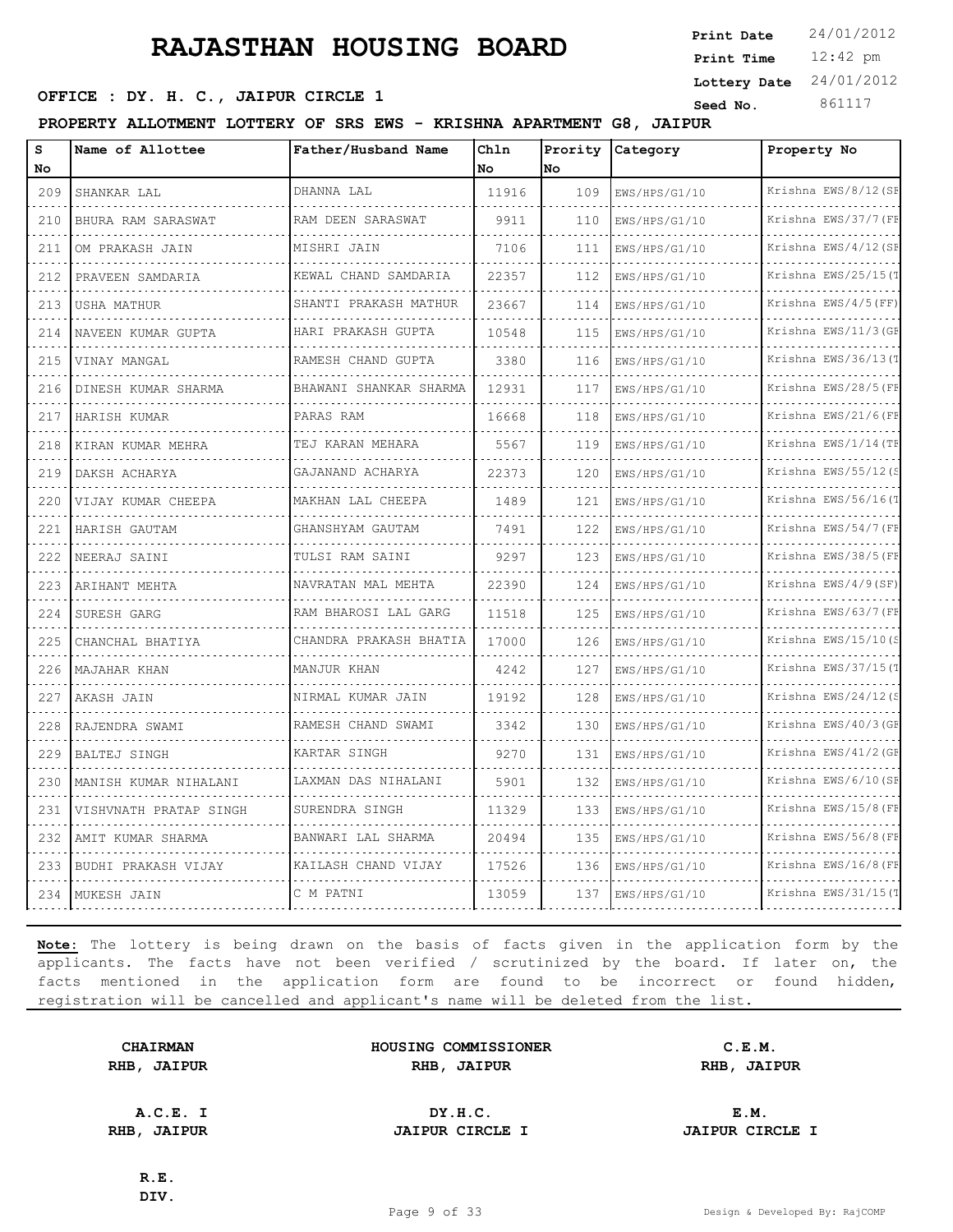**SEED OFFICE : DY. H. C., JAIPUR CIRCLE 1 Seed No.** 861117

**PROPERTY ALLOTMENT LOTTERY OF SRS EWS - KRISHNA APARTMENT G8, JAIPUR**

| s<br>No                            | Name of Allottee          | Father/Husband Name     | Chln<br>No | Prority<br>lno | Category      | Property No               |
|------------------------------------|---------------------------|-------------------------|------------|----------------|---------------|---------------------------|
| 235                                | CHANDRA SHEKHAR AGNIHOTRI | SHOBHA RAM AGNIHOTRI    | 1351       | 138            | EWS/HPS/G1/10 | Krishna EWS/46/12 (S      |
| 236                                | BHAGWATI PRASAD TYAGI     | ROTAN SINGH             | 18710      | 139            | EWS/HPS/G1/10 | .<br>Krishna EWS/62/7 (FF |
| 237                                | KAMLESH SOLANKI           | BAHADUR SINGH SOLANKI   | 9428       | 140            | EWS/HPS/G1/10 | Krishna EWS/36/5 (FF      |
| 238                                | ASHA SHARMA               | VIRENDRA SHARMA         | 16046      | 141            | EWS/HPS/G1/10 | Krishna EWS/36/7 (FF      |
| 239                                | NAVEEN KUMAR SAINI        | POORAN MAL SAINI        | 9304       | 142            | EWS/HPS/G1/10 | Krishna EWS/50/16(T       |
| 240                                | SUMAN SHARMA              | GANGA RAM SHARMA        | 18142      | 144            | EWS/HPS/G1/10 | Krishna EWS/59/5 (FF      |
| 241                                | SUBHASH GAUR              | JAGDISH PRASAD GAUR     | 9599       | 145            | EWS/HPS/G1/10 | Krishna EWS/23/2 (GE      |
| $\sim$ $\sim$ $\sim$ $\sim$<br>242 | SANJAY                    | <b>BALMUKAND</b>        | 15820      | 146            | EWS/HPS/G1/10 | Krishna EWS/10/10(S       |
| 243                                | SATISH CHANDRA SAHRMA     | RAMESH CHAND SHARMA     | 17662      | 147            | EWS/HPS/G1/10 | Krishna EWS/26/4 (GF      |
| 244                                | P.M. KAPOOR               | V M KAPOOR              | 4703       | 148            | EWS/HPS/G1/10 | Krishna EWS/30/5 (FF      |
| 245                                | KALYA                     | SHRIYA LAL              | 18771      | 149            | EWS/HPS/G1/10 | Krishna EWS/30/16(T       |
| 246                                | SATYA NARAYAN             | MOOL CHAND MEENA        | 6997       | 150            | EWS/HPS/G1/10 | Krishna EWS/43/15(T       |
| 247                                | REETU KHATRI              | NARENDRA SWAROOP KHATRI | 2851       | 151            | EWS/HPS/G1/10 | Krishna EWS/49/9(SF       |
| $\sim$ $\sim$ $\sim$ $\sim$<br>248 | VIPLUP BOS                | SUNIL BOS               | 5790       | 1.52           | EWS/HPS/G1/10 | Krishna EWS/12/2 (GF      |
| 249                                | RAJENDRA RATHORE          | HANUMAN SINGH           | 7410       | 153            | EWS/HPS/G1/10 | Krishna EWS/37/10(S       |
| 250                                | MUKESH SAIN               | <b>BABU LAL SAIN</b>    | 20789      | 154            | EWS/HPS/G1/10 | Krishna EWS/12/7 (FF      |
| 251                                | MUKESH KUMAR TAILOR       | GOPAL LAL               | 8073       | 155            | EWS/HPS/G1/10 | Krishna EWS/55/13(1       |
| 252                                | KALU RAM MEENA            | BHIWA RAM MEENA         | 18494      | 156            | EWS/HPS/G1/10 | Krishna EWS/36/14(T       |
| 253                                | ASHOK GUPTA               | MOOL CHAND KHUNTETA     | 203        | 159            | EWS/HPS/G1/10 | Krishna EWS/22/8 (FF      |
| 254                                | NITIN GOYAL               | CHANDRA PRAKASH GOYAL   | 23698      | 160            | EWS/HPS/G1/10 | Krishna EWS/55/3 (GF      |
| 255                                | MANOJ KUMAR SHARMA        | SATYA NARAIN SHARMA     | 4219       | 161            | EWS/HPS/G1/10 | Krishna EWS/33/13(T       |
| 256                                | RAKESH SHARMA             | KISHAN KUMAR SHARMA     | 8066       | 162            | EWS/HPS/G1/10 | Krishna EWS/61/9(SF       |
| 257                                | MUKESH CHAND GUPTA        | BAJRANG LAL GUPTA       | 21736      | 163            | EWS/HPS/G1/10 | Krishna EWS/45/15(1       |
| 258                                | OM PRAKESH GUPTA          | SHRINATH AGARWAL        | 3381       | 164            | EWS/HPS/G1/10 | Krishna EWS/17/2 (GE      |
| 259                                | MAHENDRA SINGH            | SAYAR SINGH             | 8065       | 165            | EWS/HPS/G1/10 | Krishna EWS/56/7 (FF      |
| 260                                | PRASUN AGARWAL            | DINESH KUMAR            | 12977      | 166            | EWS/HPS/G1/10 | Krishna EWS/14/15 $($     |

**Note:** The lottery is being drawn on the basis of facts given in the application form by the applicants. The facts have not been verified / scrutinized by the board. If later on, the facts mentioned in the application form are found to be incorrect or found hidden, registration will be cancelled and applicant's name will be deleted from the list.

**CHAIRMAN HOUSING COMMISSIONER C.E.M. RHB, JAIPUR RHB, JAIPUR RHB, JAIPUR**

**A.C.E. I DY.H.C. E.M. RHB, JAIPUR JAIPUR CIRCLE I JAIPUR CIRCLE I**

**R.E. DIV.**

12:42 pm **Print Time**

**Print Date**  $24/01/2012$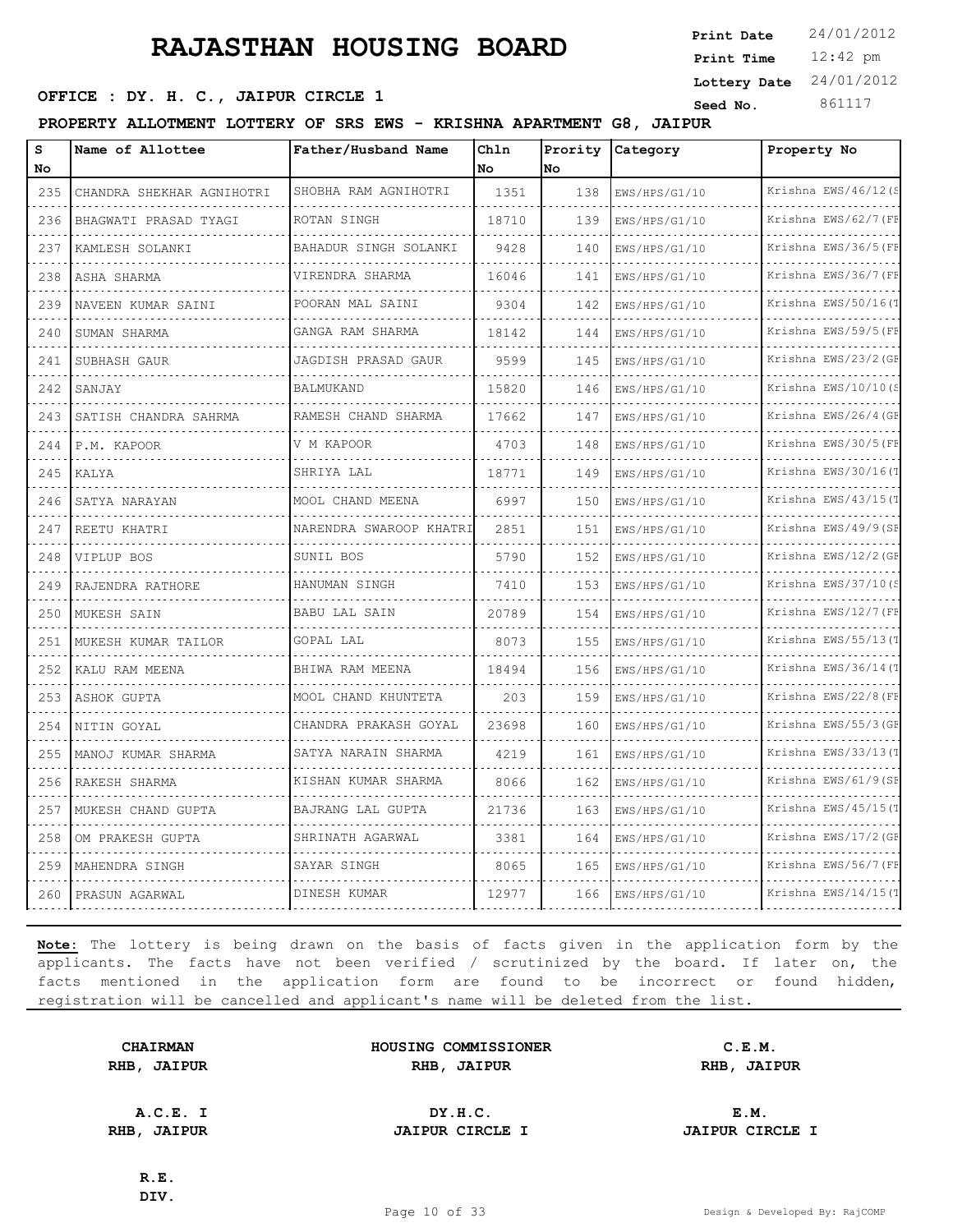**SEED OFFICE : DY. H. C., JAIPUR CIRCLE 1 Seed No.** 861117

**PROPERTY ALLOTMENT LOTTERY OF SRS EWS - KRISHNA APARTMENT G8, JAIPUR**

| S                                                | Name of Allottee          | Father/Husband Name     | Chln      | Prority | Category      | Property No          |
|--------------------------------------------------|---------------------------|-------------------------|-----------|---------|---------------|----------------------|
| No                                               |                           |                         | <b>No</b> | lno.    |               |                      |
| 261                                              | RINKU AGARWAL             | KAMLESH AGARWAL         | 15373     | 167     | EWS/HPS/G1/10 | Krishna EWS/58/8 (FF |
| 262                                              | RAJESHWARI DEVI           | VIVEK KUMAR             | 11031     | 168     | EWS/HPS/G1/10 | Krishna EWS/30/9(SF  |
| 263                                              | KAMAL KUMAR JAIN          | PHOOL CHAND JAIN        | 4324      | 169     | EWS/HPS/G1/10 | Krishna EWS/51/11(S  |
| 264                                              | LACHCHU SINGH             | SARDAR CHATAR SINGH     | 15579     | 2       | EWS/ORS/G1/10 | Krishna EWS/2/6(FF)  |
| 265                                              | <b>VARSHA</b>             | MAHENDRA SINGH          | 15899     | 3       | EWS/ORS/G1/10 | Krishna EWS/49/11(S  |
| 266                                              | RAMESH CHAND MEENA        | GOVIND RAM MEENA        | 18377     | 5       | EWS/ORS/G1/10 | Krishna EWS/47/12(S  |
| 267                                              | RAJNI YADAV               | GYAN PRAKASH YADAV<br>. | 7231      | 6       | EWS/ORS/G1/10 | Krishna EWS/41/6(FF  |
| 268                                              | ROSHAN LAL JANGID         | BABU LAL JANGID         | 14152     | 8       | EWS/ORS/G1/10 | Krishna EWS/43/2 (GE |
| 269                                              | SHAKUNTALA DEVI JAIN      | SUMAT PRAKASH JAIN      | 14704     | 9       | EWS/ORS/G1/10 | Krishna EWS/31/14(T  |
| 270                                              | RAMAVATAR GUPTA           | OM PRAKASH GUPTA        | 14678     | 12      | EWS/ORS/G1/10 | Krishna EWS/14/14 (T |
| 271                                              | KAUSHAL DAS VERMA         | KUNDAN MAL SONI         | 10976     | 13      | EWS/ORS/G1/10 | Krishna EWS/29/8 (FF |
| 272                                              | PRAHLAD SINGH             | KALLU RAM               | 4566      | 14      | EWS/ORS/G1/10 | Krishna EWS/32/7 (FF |
| 273                                              | RADHEY SHYAM SHARMA       | RAM KISHOR SHARMA       | 8864      | 1.5     | EWS/ORS/G1/10 | Krishna EWS/34/10(S  |
| 274                                              | RAMESH CHANDRA RAJORIA    | MOOL CHAND RAJORIA      | 12342     | 16      | EWS/ORS/G1/10 | Krishna EWS/40/8 (FF |
| 275                                              | KRISHNA GOPAL RATHI       | SURAJ NARAIN            | 6535      | 17      | EWS/ORS/G1/10 | Krishna EWS/50/14(T  |
| 276                                              | SOHAN LAL                 | PANNA LAL               | 8074      | 18      | EWS/ORS/G1/10 | Krishna EWS/25/12(S  |
| 277                                              | RAMWATI SINGHAL           | MURARI LAL SINGHAL      | 7637      | 19      | EWS/ORS/G1/10 | Krishna EWS/21/7 (FF |
| 278                                              | GIRDHARI LAL SHARMA       | RAM SAHAI SHARMA        | 3259      | 20      | EWS/ORS/G1/10 | Krishna EWS/22/14(T  |
| 279                                              | PRAKASH LAL MATHUR        | NATH MAL MATHUR         | 19424     | 21      | EWS/ORS/G1/10 | Krishna EWS/41/10(S  |
| 280                                              | PRIYANKA SHARMA           | RAM BABU SHARMA         | 18009     | 23      | EWS/ORS/G1/10 | Krishna EWS/16/10(S  |
| 281                                              | MOHAN LAL SAINI           | BHATA RAM SAINI         | 22589     | 25      | EWS/ORS/G1/10 | Krishna EWS/22/15(T  |
| 282<br>$\omega$ , $\omega$ , $\omega$ , $\omega$ | ANITA DEVI                | SANJEEV CHOUDHARY       | 9572      | -1      | EWS/HPS/G1/10 | Krishna EWS/6/7(FF)  |
| 283                                              | PRITHVI RAJ SINGH RAJAWAT | KAN SINGH RAJAWAT       | 12845     | 4       | EWS/HPS/G1/10 | Krishna EWS/58/14(1  |
| 284                                              | KIRAN KANWAR              | JEEV RAJ SINGH RATHORE  | 18573     | 5       | EWS/HPS/G1/10 | Krishna EWS/59/16(T  |
| 285                                              | KIRAN KANWAR              | UMMED SINGH             | 9509      | 10      | EWS/HPS/G1/10 | Krishna EWS/20/5 (FF |
| 286                                              | MAHENDRA SINGH HADA       | KARAN SINGH HADA        | 17427     | 1       | EWS/ORS/G2/10 | Krishna EWS/18/3 (GF |

**Note:** The lottery is being drawn on the basis of facts given in the application form by the applicants. The facts have not been verified / scrutinized by the board. If later on, the facts mentioned in the application form are found to be incorrect or found hidden, registration will be cancelled and applicant's name will be deleted from the list.

**CHAIRMAN HOUSING COMMISSIONER C.E.M. RHB, JAIPUR RHB, JAIPUR RHB, JAIPUR**

**A.C.E. I DY.H.C. E.M. RHB, JAIPUR JAIPUR CIRCLE I JAIPUR CIRCLE I**

**R.E. DIV.**

12:42 pm **Print Time Print Date**  $24/01/2012$ **Lottery Date** 24/01/2012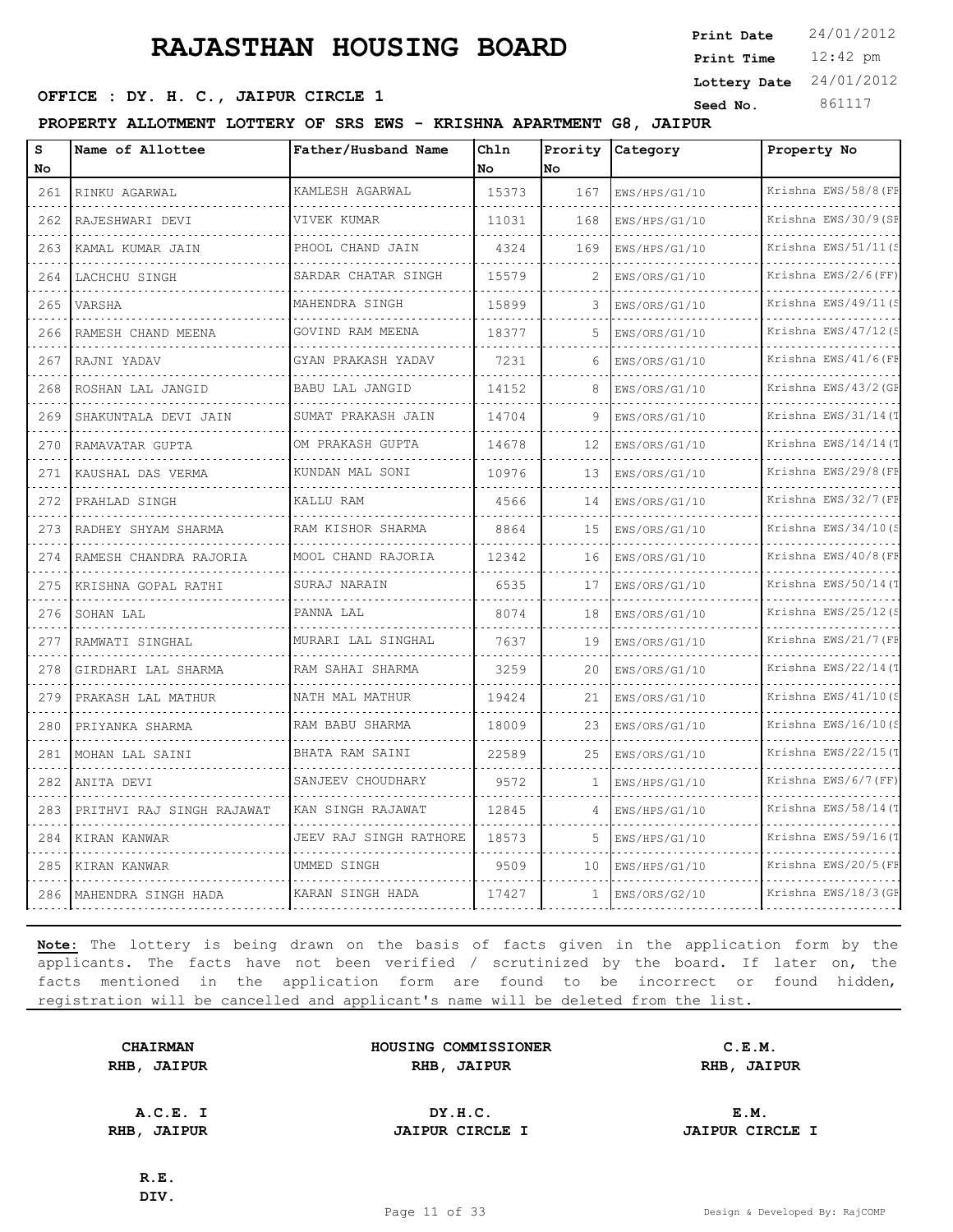**SEED OFFICE : DY. H. C., JAIPUR CIRCLE 1 Seed No.** 861117

**PROPERTY ALLOTMENT LOTTERY OF SRS EWS - KRISHNA APARTMENT G8, JAIPUR**

| s<br>No | Name of Allottee        | Father/Husband Name          | Chln<br>No | Prority<br>No | Category      | Property No          |
|---------|-------------------------|------------------------------|------------|---------------|---------------|----------------------|
| 287     | SATYA JEET SINGH        | D P SINGH                    | 7475       | 2             | EWS/ORS/G2/10 | Krishna EWS/12/16(T  |
| 288     | VISHNU PRASAD           | GOPAL LAL                    | 7447       | 3             | EWS/ORS/G2/10 | Krishna EWS/3/12(SF  |
| 289     | INDRAJEET KAUR          | IOUBAL SINGH                 | 7436       | 4             | EWS/ORS/G2/10 | Krishna EWS/32/13(T  |
| 290     | LAXMAN MOHITE           | MADHO MOHITE                 | 7515       | 6             | EWS/ORS/G2/10 | Krishna EWS/14/13(T  |
| 291     | SEEMA                   | MOHAMMAD NADEEM              | 4412       | 7             | EWS/ORS/G2/10 | Krishna EWS/21/14(T  |
| 292     | RAM MOORTI              | NRISINGH MALAW               | 6700       | 8             | EWS/ORS/G2/10 | Krishna EWS/7/2 (GF) |
| 293     | SAMINA                  | SUHAIL AHMED KHAN            | 2464       | 9             | EWS/ORS/G2/10 | Krishna EWS/41/15(T  |
| 294     | PRADEEP KUMAR           | KHUSHI RAM                   | 2307       | 10            | EWS/ORS/G2/10 | Krishna EWS/8/1(GF)  |
| 295     | YOGESH SINGHAL          | MAHAVEER PRASAD SINGHAL      | 7008       | 11            | EWS/ORS/G2/10 | Krishna EWS/1/16(TF  |
| 296     | PARVEEN BANO            | MOHAMMAD ASLAM               | 10580      | 12            | EWS/ORS/G2/10 | Krishna EWS/24/1 (GF |
| 297     | NEHA CHATURVEDI         | .<br>KAUSHAL KUMAR CHATURVEI | 7589       | 13            | EWS/ORS/G2/10 | Krishna EWS/18/12(S  |
| 298     | SHEETAL VERMA           | NITIN VERMA                  | 6583       | 14            | EWS/ORS/G2/10 | Krishna EWS/42/16(T  |
| 299     | JYOTI NARA              | DINESH NARA                  | 2479       | 15            | EWS/ORS/G2/10 | Krishna EWS/15/7 (FF |
| 300     | RAJESH KUMAR GARG       | BRAMANAND GARG               | 4444       | 16            | EWS/ORS/G2/10 | Krishna EWS/50/6(FF  |
| 301     | DEEN KANWAR             | DASHARTH SINGH               | 6451       | 17            | EWS/ORS/G2/10 | Krishna EWS/9/15 (TF |
| 302     | SUNITA                  | VIPUL CHAND DHAULAKHAND      | 6653       | 18            | EWS/ORS/G2/10 | Krishna EWS/33/2 (GF |
| 303     | PRADEEP JOSHI           | ROOP KISHOR JOSHI            | 4449       | 19            | EWS/ORS/G2/10 | Krishna EWS/50/5 (FF |
| 304     | MANISH KUMAR SHARMA     | A K SHARMA                   | 10842      | 20            | EWS/ORS/G2/10 | Krishna EWS/28/14(T  |
| 305     | MADHU BALA HADA         | VIJENDRA SINGH HADA          | 17407      | 21            | EWS/ORS/G2/10 | Krishna EWS/20/10(S  |
| 306     | SANJAY KRISHNA BHAIYA   | BHAGWAN SAHAI                | 7151       | 22            | EWS/ORS/G2/10 | Krishna EWS/25/4 (GF |
| 307     | ALANKAR GUPTA           | GYANENDRA KUMAR GUPTA        | 1846       | 23            | EWS/ORS/G2/10 | Krishna EWS/27/1 (GF |
| 308     | PREM LATA AGARWAL       | HANSRAJ AGARWAL              | 10812      | 24            | EWS/ORS/G2/10 | Krishna EWS/7/8(FF)  |
| 309     | RAM NARAYAN MALAV       | GIRDHARI LAL MALAV           | 1111       | 25            | EWS/ORS/G2/10 | Krishna EWS/10/16(T  |
| 310     | MANOJ KUMAR JALAN       | NARAIN PRASAD JALAN          | 3766       | 26            | EWS/ORS/G2/10 | Krishna EWS/28/11(S  |
| 311     | SANTOSH KUMAR AGNIHOTRI | RAM LAKHAN AGNIHOTRI         | 2322       | 27            | EWS/ORS/G2/10 | Krishna EWS/42/2 (GF |
| 312     | ARTI CHATURVEDI         | KAMAL KANT CHATURVEDI        | 7418       | 28            | EWS/ORS/G2/10 | Krishna EWS/34/13(T  |

**Note:** The lottery is being drawn on the basis of facts given in the application form by the applicants. The facts have not been verified / scrutinized by the board. If later on, the facts mentioned in the application form are found to be incorrect or found hidden, registration will be cancelled and applicant's name will be deleted from the list.

| <b>CHAIRMAN</b> |               |  |  |
|-----------------|---------------|--|--|
| RHB,            | <b>JAIPUR</b> |  |  |

| <b>CHAIRMAN</b>   | HOUSING COMMISSIONER | C.E.M.               |  |
|-------------------|----------------------|----------------------|--|
| <b>IB, JAIPUR</b> | RHB<br><b>JAIPUR</b> | RHB<br><b>JAIPUR</b> |  |

**A.C.E. I DY.H.C. E.M. RHB, JAIPUR JAIPUR CIRCLE I JAIPUR CIRCLE I**

12:42 pm **Print Time**

**Print Date**  $24/01/2012$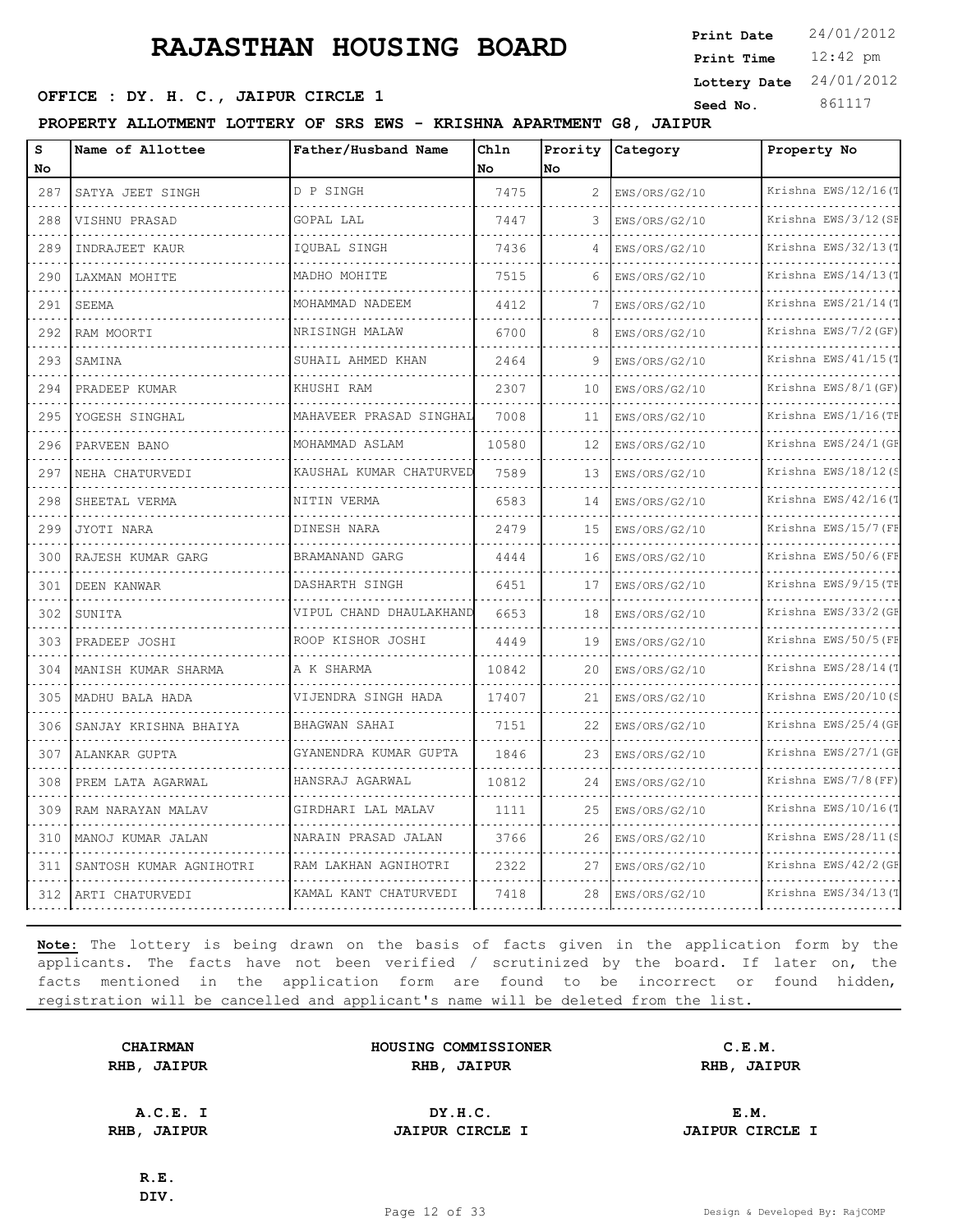**SEED OFFICE : DY. H. C., JAIPUR CIRCLE 1 Seed No.** 861117

**PROPERTY ALLOTMENT LOTTERY OF SRS EWS - KRISHNA APARTMENT G8, JAIPUR**

| S<br>No        | Name of Allottee     | Father/Husband Name        | Chln<br>No | Prority<br>lNo. | Category           | Property No               |
|----------------|----------------------|----------------------------|------------|-----------------|--------------------|---------------------------|
| 313            | ULLAS SHARMA         | CHANDRA MOHAN SHARMA       | 3513       | 29              | EWS/ORS/G2/10      | Krishna EWS/15/4 (GF      |
| 314            | AKANSHA              | AKHILESH GUPTA             | 6599       | 30              | .<br>EWS/ORS/G2/10 | .<br>Krishna EWS/34/6(FF  |
| 315            | INDIRA DEVI          | <b>BABU LAL</b>            | 2280       | 31              | EWS/ORS/G2/10      | Krishna EWS/18/9(SF       |
| 316            | NEELAM CHATURVEDI    | TIKAM CHAND                | 2315       | 32              | EWS/ORS/G2/10      | Krishna EWS/17/14(T       |
| 317            | ASHA DAGUR           | YADUVEER SINGH DAGUR       | 7440       | 33              | .<br>EWS/ORS/G2/10 | .<br>Krishna EWS/8/9(SF)  |
| 318            | DINESH SHARMA        | KRISHAN GOPAL SHARMA       | 4421       | 35              | EWS/ORS/G2/10      | Krishna EWS/11/14(T       |
| 319            | BABITA               | SURENDRA SINGH HADA        | 17337      | 36              | EWS/ORS/G2/10      | Krishna EWS/25/10(S       |
| 320            | <b>BHAGWAN SINGH</b> | ASHOK SINGH                | 7450       | 37              | EWS/ORS/G2/10      | Krishna EWS/8/10(SF       |
| 321            | HARISH KASHYAP       | <b>B R KASHYAP</b>         | 3567       | 38              | EWS/ORS/G2/10      | Krishna EWS/19/15(1       |
| 322            | RAM KUMAR SONI       | LAXMI LAL SONI             | 4418       | 39              | EWS/ORS/G2/10      | Krishna EWS/12/11 $($     |
| 323            | DAMYANTI JAIN        | MAHAVEER KUMAR JAIN<br>.   | 1258       | 40              | EWS/ORS/G2/10      | .<br>Krishna EWS/30/14(T  |
| 324            | JITENDRA GUPTA       | GYANENDRA GUPTA            | 1251       | 42              | EWS/ORS/G2/10      | Krishna EWS/42/9(SF       |
| 325            | ANITA JAIN           | MAHAVEER PRASAD JAIN       | 10818      | 43              | EWS/ORS/G2/10      | Krishna EWS/2/7 (FF)<br>. |
| 326            | LAXMI DEVI           | SUNDRA LAL                 | 10575      | 44              | .<br>EWS/ORS/G2/10 | Krishna EWS/18/2 (GF      |
| 327            | RENU SAKHRANI        | KANHAIYA LAL SAKHRANI      | 4431       | 45              | EWS/ORS/G2/10      | Krishna EWS/46/7 (FF      |
| 328            | AMIT GUPTA           | GYANENDRA KUMAR GUPTA<br>. | 1732       | 46              | EWS/ORS/G2/10      | Krishna EWS/11/6(FH<br>.  |
| 329            | SHOBHA GUPTA         | GOPAL CHAND GUPTA          | 1221       | 47              | EWS/ORS/G2/10      | Krishna EWS/26/8 (FF      |
| 330            | D.S. CHOUHAN         | RAM SINGH CHOUHAN          | 839        | 48              | EWS/ORS/G2/10      | Krishna EWS/20/1 (GF      |
| 331            | RAGHVENDRA SINGH     | NARENDRA SINGH<br>.        | 17189      | 49              | EWS/ORS/G2/10      | Krishna EWS/44/7 (FI<br>. |
| 332            | DAYANAND NAGAR       | BABU LAL NAGAR             | 1201       | 50              | EWS/ORS/G2/10      | Krishna EWS/29/14(T       |
| 333            | BIMLA DEVI           | TARSEM CHAND SINGHAL       | 17585      | 51              | EWS/ORS/G2/10      | Krishna EWS/15/9(SF       |
| 334<br>د د د د | SAROJ SONI           | MOHAN SONI<br><u>.</u>     | 3557       | 52              | EWS/ORS/G2/10      | Krishna EWS/50/1 (GE<br>. |
| 335            | RAJESH VIJAYVARGIYA  | JAMNA LAL VIJAY            | 3550       | 53              | EWS/ORS/G2/10      | Krishna EWS/44/3 (GF      |
| 336            | MEENA DEVI SONI      | GOPAL LAL SONI             | 6458       | 54              | EWS/ORS/G2/10      | Krishna EWS/31/11(S       |
| 337            | DINESH KUMAR         | SHRINIWAS                  | 7466       | 55              | EWS/ORS/G2/10      | Krishna EWS/13/3 (GE      |
| 338            | SAKIB AHMED KHAN     | ABDUL SAMAD PATHAN         | 2471       | 56              | EWS/ORS/G2/10      | Krishna EWS/26/2 (GE      |

**Note:** The lottery is being drawn on the basis of facts given in the application form by the applicants. The facts have not been verified / scrutinized by the board. If later on, the facts mentioned in the application form are found to be incorrect or found hidden, registration will be cancelled and applicant's name will be deleted from the list.

**CHAIRMAN HOUSING COMMISSIONER C.E.M. RHB, JAIPUR RHB, JAIPUR RHB, JAIPUR**

**A.C.E. I DY.H.C. E.M. RHB, JAIPUR JAIPUR CIRCLE I JAIPUR CIRCLE I**

**R.E. DIV.**

12:42 pm **Print Time Print Date**  $24/01/2012$ **Lottery Date** 24/01/2012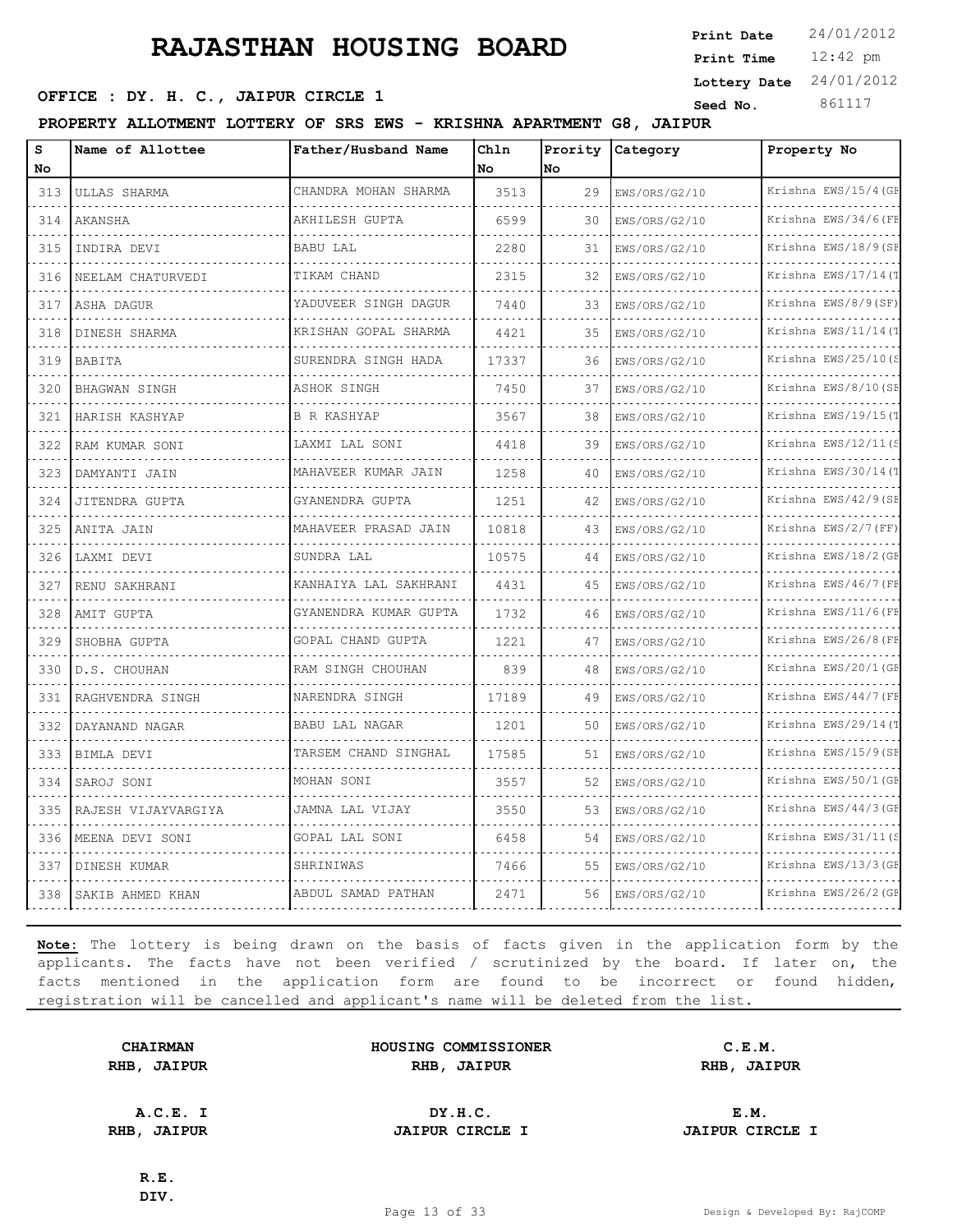**SEED OFFICE : DY. H. C., JAIPUR CIRCLE 1 Seed No.** 861117

**PROPERTY ALLOTMENT LOTTERY OF SRS EWS - KRISHNA APARTMENT G8, JAIPUR**

| s<br>No                            | Name of Allottee                          | Father/Husband Name  | Chln<br>No | Prority<br>No | Category           | Property No                     |
|------------------------------------|-------------------------------------------|----------------------|------------|---------------|--------------------|---------------------------------|
| 339                                | RJENDRA KUMAR                             | MAHAVEER PRASAD      | 3796       | 57            | EWS/ORS/G2/10      | Krishna EWS/37/14(T             |
| 340                                | deses socialists social<br>VIRENDRA SINGH | CHITAR SINGH         | 3720       | 58            | .<br>EWS/ORS/G2/10 | .<br>Krishna EWS/21/9(SF        |
| 341                                | NIKITA GUPTA                              | DINESH GUPTA         | 10590      | 59            | EWS/ORS/G2/10      | Krishna EWS/38/14(T             |
| 342                                | ANKIT MANGLA                              | R A MANGLA           | 801        | 60            | EWS/ORS/G2/10      | Krishna EWS/22/16(1             |
| $\sim$ $\sim$ $\sim$ $\sim$<br>343 | GHANSHYAM GARG<br>.                       | RAM KRISHAN GARG     | 1151       | 61            | EWS/ORS/G2/10      | Krishna EWS/17/11(S             |
| 344                                | YASHODA                                   | SATYA NARAIN SONI    | 7290       | 62            | EWS/ORS/G2/10      | Krishna EWS/51/16(T             |
| 345                                | HARI SHANKAR SAIN                         | PRAHALAD SAIN        | 10596      | 63            | EWS/ORS/G2/10      | Krishna EWS/12/10(S             |
| 346                                | VINAS VIJ                                 | PREM SAGAR VIJ       | 2407       | 64            | EWS/ORS/G2/10      | Krishna EWS/41/12(S             |
| 347                                | MEENAKSHI GAUTAM                          | SHIV PRASAD GAUTAM   | 2311       | 65            | EWS/ORS/G2/10      | Krishna EWS/50/13(T             |
| $\cdots$<br>348                    | ANIL                                      | JAGE RAM             | 4815       | 66            | EWS/ORS/G2/10      | Krishna EWS/31/8 (FF            |
| 349                                | GAURI SHANKAR SHARMA                      | BADRI LAL SHARMA     | 10561      | 67            | EWS/ORS/G2/10      | Krishna EWS/5/5(FF)             |
| 350                                | RAJNEESH GAUTAM                           | SHAMBHU DAYAL GAUTAM | 6681       | 68            | EWS/ORS/G2/10      | Krishna EWS/31/3 (GF            |
| 351                                | HEMRAJ                                    | SHANKAR LAL          | 7454       | 69            | EWS/ORS/G2/10      | Krishna EWS/43/5 (FF            |
| 352                                | SHAMA                                     | ABDUL HANIF          | 6685       | 70            | EWS/ORS/G2/10      | Krishna EWS/51/10(S             |
| 353                                | ITI JAIN                                  | AMIT JAIN            | 7566       | 72            | EWS/ORS/G2/10      | Krishna EWS/44/11(S             |
| 354                                | RAMESHWAR NAGAR<br>.                      | DURGA LAL NAGAR<br>. | 17489      | 73            | EWS/ORS/G2/10      | Krishna EWS/20/7 (FF<br>.       |
| $\sim$ $\sim$ $\sim$ $\sim$<br>355 | VIDHYA GARG                               | DEVENDRA GARG        | 6577       | 74            | EWS/ORS/G2/10      | Krishna EWS/36/15(T             |
| 356                                | ADITYA GOYAL                              | SURENDRA GOYAL       | 10570      | 75            | EWS/ORS/G2/10      | Krishna EWS/22/6(FF             |
| 357                                | MUKESH GOYAL                              | JAMNA LAL            | 11468      | 77            | EWS/ORS/G2/10      | Krishna EWS/50/3 (GF            |
| 358                                | UJJWAL DEEDWANIA                          | V P DEEDWANIA        | 7574       | 78            | EWS/ORS/G2/10      | Krishna EWS/46/3 (GE            |
| 359                                | SUMIT MALIK                               | DHEERAJ SINGH        | 7494       | 79            | EWS/ORS/G2/10      | Krishna EWS/29/4 (GF            |
| 360                                | SATISH KUMAR GAUTAM                       | SHAMBHU DAYAL GAUTAM | 2432       | 81            | EWS/ORS/G2/10      | Krishna EWS/32/11(S             |
| 361                                | NARENDRA SINGH                            | BABU SINGH           | 17180      | 82            | EWS/ORS/G2/10      | Krishna EWS/10/9(SF<br><u>.</u> |
| $\sim$ $\sim$ $\sim$ $\sim$<br>362 | BRIJMOHAN GUPTA                           | HARI VALLABH GUPTA   | 15218      | 83            | EWS/ORS/G2/10      | Krishna EWS/46/6(FF             |
| 363                                | SUSHILA DEVI                              | SHIV NARAIN JAGROTIA | 3526       | 86            | EWS/ORS/G2/10      | Krishna EWS/21/4 (GE            |
| 364                                | AJEET KUMAR GIRI                          | SITA RAM GIRI        | 1549       | 89            | EWS/ORS/G2/10      | Krishna EWS/2/14 (TH            |

**Note:** The lottery is being drawn on the basis of facts given in the application form by the applicants. The facts have not been verified / scrutinized by the board. If later on, the facts mentioned in the application form are found to be incorrect or found hidden, registration will be cancelled and applicant's name will be deleted from the list.

|      | <b>CHAIRMAN</b> |
|------|-----------------|
| RHB, | <b>JAIPUR</b>   |

| <b>CHAIRMAN</b>   | HOUSING COMMISSIONER | C.E.M.               |  |
|-------------------|----------------------|----------------------|--|
| <b>IB, JAIPUR</b> | RHB<br><b>JAIPUR</b> | RHB<br><b>JAIPUR</b> |  |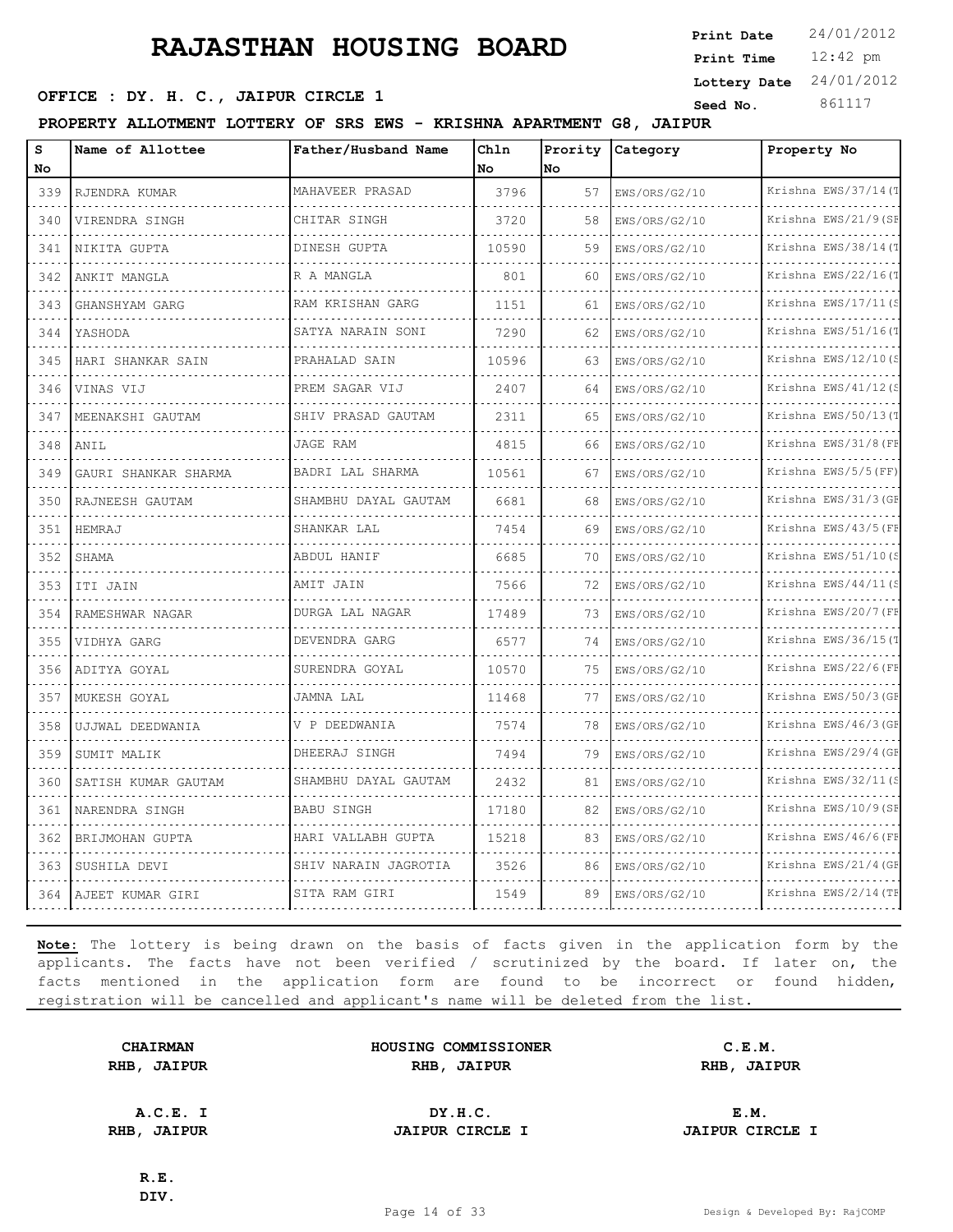12:42 pm **Print Time Print Date**  $24/01/2012$ **Lottery Date** 24/01/2012

### **SEED OFFICE : DY. H. C., JAIPUR CIRCLE 1 Seed No.** 861117

**PROPERTY ALLOTMENT LOTTERY OF SRS EWS - KRISHNA APARTMENT G8, JAIPUR**

| s<br>No                     | Name of Allottee     | Father/Husband Name     | Chln<br>No. | Prority<br><b>No</b> | Category      | Property No          |
|-----------------------------|----------------------|-------------------------|-------------|----------------------|---------------|----------------------|
| 365                         | GOPAL                | MURLI DHAR              | 16037       | 90                   | EWS/ORS/G2/10 | Krishna EWS/51/13(1  |
| 366                         | MOOLCHAND CHOUDHARY  | JAGDISH PRASAD CHOUDHAR | 9224        | 91                   | EWS/ORS/G2/10 | Krishna EWS/12/12(S  |
| 367                         | ARUN AGRAWAL         | UMA SHANKAR AGARWAL     | 6044        | 92                   | EWS/ORS/G2/10 | Krishna EWS/51/5 (FF |
| 368                         | MEENAKSHI DEVI       | MUKESH KUMAR MEENA      | 22423       | 93                   | EWS/ORS/G2/10 | Krishna EWS/40/11(S  |
| $\sim$ $\sim$ $\sim$<br>369 | MUKESH DHAKAR        | KESHAV DEV DHAKAR       | 20472       | 94                   | EWS/ORS/G2/10 | Krishna EWS/24/10(S  |
| 370                         | ASHOK KUMAR BHAGWANI | GHYANSHYAM DAS BHAGWANI | 14959       | 95                   | EWS/ORS/G2/10 | Krishna EWS/12/5 (FF |
| 371                         | KALPANA RAI          | ARVIND KUMAR RAI        | 1345        | 96                   | EWS/ORS/G2/10 | Krishna EWS/10/15(7  |
| .<br>372                    | .<br>GUDDI DEVI      | DAL CHAND SAINI         | 9065        | 97                   | EWS/ORS/G2/10 | Krishna EWS/10/1 (GE |
| 373                         | SANDEEP SAXENA       | GOPAL SWAROOP SAXENA    | 11974       | 98                   | EWS/ORS/G2/10 | Krishna EWS/11/9(SE  |
| 374                         | SAROJ KUMAR PAL      | OM PRAKASH PAL          | 3956        | 99                   | EWS/ORS/G2/10 | Krishna EWS/48/14(T  |
| 375                         | SWATI GUPTA          | GURU PRAKASH GUPTA      | 11041       | 100                  | EWS/ORS/G2/10 | Krishna EWS/43/10(S  |
| 376                         | KRISHNA PRASAD       | KASHI PRASAD            | 4057        | 101                  | EWS/ORS/G2/10 | Krishna EWS/23/1 (GE |
| 377                         | RENU KUMARI SHARMA   | BAL KRISHANA SHARMA     | 11524       | 102                  | EWS/ORS/G2/10 | Krishna EWS/47/15(T  |
| 378                         | RAJENDRA KUMAR GUPTA | GULAB CHAND GUPTA       | 2480        | 103                  | EWS/ORS/G2/10 | Krishna EWS/35/16(T  |
| 379                         | SURESH CHAND KALA    | GENDI LAL KALA          | 12113       | 104                  | EWS/ORS/G2/10 | Krishna EWS/29/11(S  |
| 380                         | KIRTI THADHANI       | SHYAM THADHANI          | 12252       | 105                  | EWS/ORS/G2/10 | Krishna EWS/2/12(SF  |
| $\sim 10$<br>381            | URMILA SAXENA        | SANDEEP SAXENA          | 11973       | 106                  | EWS/ORS/G2/10 | Krishna EWS/35/2 (GF |
| 382                         | PRAFUL GOYAL         | OM PRAKASH GOYAL        | 21089       | 108                  | EWS/ORS/G2/10 | Krishna EWS/8/4 (GF) |
| 383                         | ZARGUL NIAZI         | ARSHAD ALI              | 332         | 109                  | EWS/ORS/G2/10 | Krishna EWS/16/11(S  |
| $\sim$ $\sim$ $\sim$<br>384 | SUNIL SHARMA         | RAM KRISHAN SHARMA      | 7019        | 110                  | EWS/ORS/G2/10 | Krishna EWS/25/16(T  |
| 385                         | SHAMA RANI SHARMA    | JITENDRA KUMAR SHARMA   | 10340       | 112                  | EWS/ORS/G2/10 | Krishna EWS/29/5 (FF |
| 386                         | VISHNU SHARMA        | PRAHALAD SHARMA         | 9484        | 113                  | EWS/ORS/G2/10 | Krishna EWS/32/12(S  |
| 387                         | MAHESH KUMAR         | JETHA NAND              | 2253        | 115                  | EWS/ORS/G2/10 | Krishna EWS/37/11(S  |
| 388                         | SHIKHA ARYA          | VISHAV BHANDU ARYA      | 10270       | 116                  | EWS/ORS/G2/10 | Krishna EWS/24/9(SE  |
| 389                         | <b>BALVEER SINGH</b> | POORAN SINGH            | 10585       | 121                  | EWS/ORS/G2/10 | Krishna EWS/19/3 (GE |
| 390                         | PRAMOD KHATRI        | HARISH CHAND KHATRI     | 3569        | 122                  | EWS/ORS/G2/10 | Krishna EWS/13/10(S  |

**Note:** The lottery is being drawn on the basis of facts given in the application form by the applicants. The facts have not been verified / scrutinized by the board. If later on, the facts mentioned in the application form are found to be incorrect or found hidden, registration will be cancelled and applicant's name will be deleted from the list.

**CHAIRMAN HOUSING COMMISSIONER C.E.M. RHB, JAIPUR RHB, JAIPUR RHB, JAIPUR**

**A.C.E. I DY.H.C. E.M. RHB, JAIPUR JAIPUR CIRCLE I JAIPUR CIRCLE I**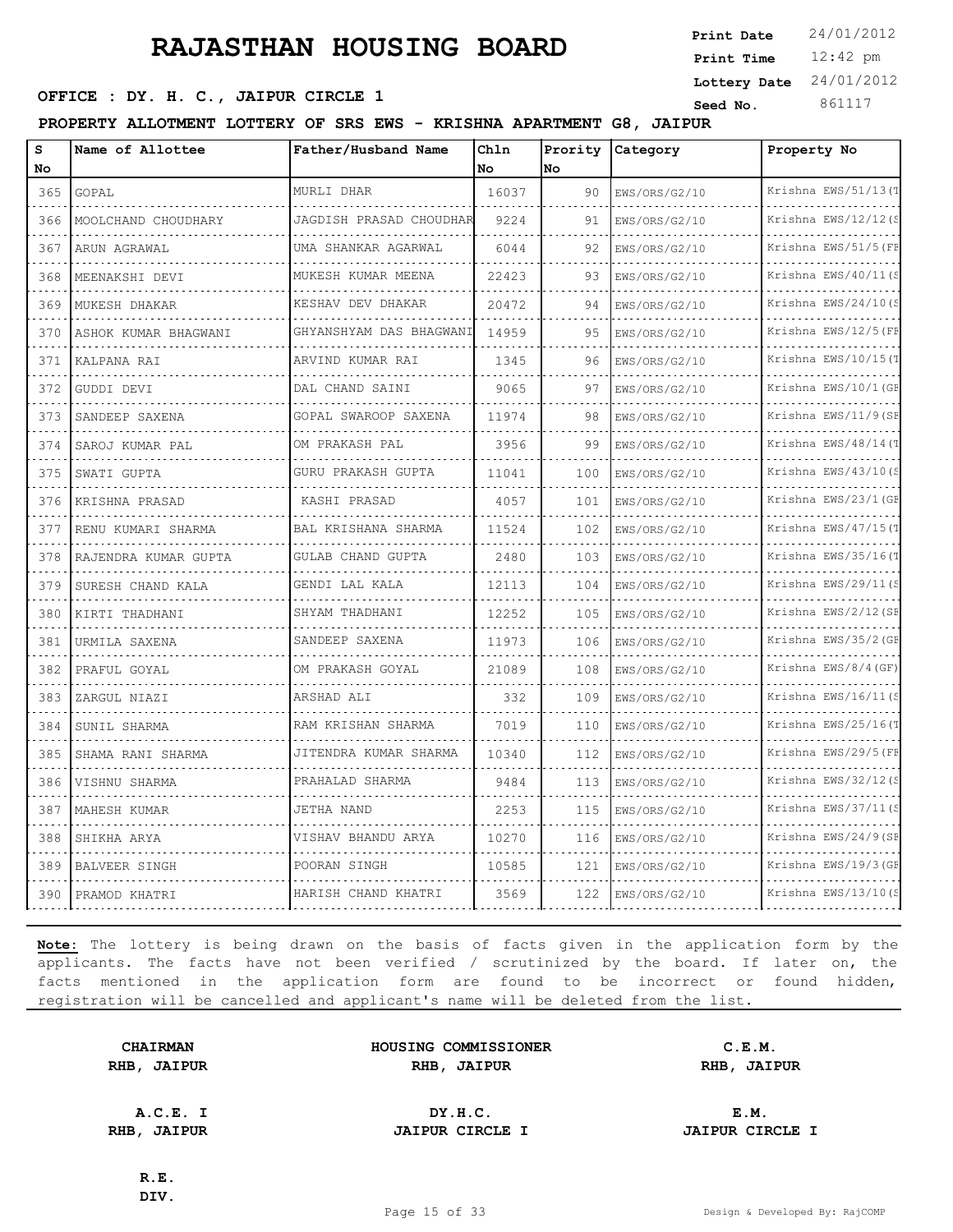**SEED OFFICE : DY. H. C., JAIPUR CIRCLE 1 Seed No.** 861117

**PROPERTY ALLOTMENT LOTTERY OF SRS EWS - KRISHNA APARTMENT G8, JAIPUR**

| S                                  | Name of Allottee         | Father/Husband Name    | Chln  | Prority   | Category      | Property No          |
|------------------------------------|--------------------------|------------------------|-------|-----------|---------------|----------------------|
| No                                 |                          |                        | No    | <b>No</b> |               |                      |
| 391                                | BABLI SHARMA             | SHRINARAIN SHARMA      | 20776 | 123       | EWS/ORS/G2/10 | Krishna EWS/37/6 (FF |
| 392                                | UMRAV MAL JAIN           | LADU LAL JAIN          | 14122 | 125       | EWS/ORS/G2/10 | Krishna EWS/32/4 (GE |
| 393                                | SUSHMA GUPTA             | VIJAY SINGHAL          | 5950  | 126       | EWS/ORS/G2/10 | Krishna EWS/25/2 (GF |
| 394                                | CHANDRA PRAKASH SHARMA   | PRAHLAD DAS SHARMA     | 14990 | 127       | EWS/ORS/G2/10 | Krishna EWS/45/6(FF  |
| 395                                | MADHU JAIN               | VINOD KUMAR JAIN       | 1337  | 128       | EWS/ORS/G2/10 | Krishna EWS/29/6(FB  |
| 396                                | SUNIL KUMAR AGARWAL      | JAGDISH PRASAD AGARWAL | 4296  | 130       | EWS/ORS/G2/10 | Krishna EWS/46/1 (GF |
| 397                                | RADHA SAINI              | MADAN LAL SAINI        | 11307 | 131       | EWS/ORS/G2/10 | Krishna EWS/35/6 (FF |
| 398                                | MUKESH KUMAR             | RAMESH CHAND           | 23915 | 132       | EWS/ORS/G2/10 | Krishna EWS/31/7 (FI |
| 399                                | TEENU MALIK              | MANMOHAN BEER SINGH    | 12146 | 133       | EWS/ORS/G2/10 | Krishna EWS/27/10(S  |
| 400                                | VIRENDRA SINGH           | GORDHAN SINGH          | 20327 | 134       | EWS/ORS/G2/10 | Krishna EWS/35/7 (FF |
| 401                                | PRATEEK SHARMA           | CHANDRA KANT SHARMA    | 2574  | 135       | EWS/ORS/G2/10 | Krishna EWS/41/3 (GE |
| 402                                | ARVIND SINGH RATHORE     | LAL SINGH JAKHANIA     | 10167 | 136       | EWS/ORS/G2/10 | Krishna EWS/28/9 (SF |
| 403                                | KANTA DEVI GUPTA         | BABU LAL GUPTA         | 11057 | 138       | EWS/ORS/G2/10 | Krishna EWS/46/14(T  |
| 404                                | GAJANAND SAIN            | <b>BABU LAL SAIN</b>   | 7670  | 139       | EWS/ORS/G2/10 | Krishna EWS/15/14(1  |
| 405                                | CHANDRA SHEKHAR DIDWANIA | BHAGIRATH DEDWANIA     | 261   | 141       | EWS/ORS/G2/10 | Krishna EWS/3/14 (TH |
| 406                                | RAKESH BENIWAL           | ANANDI LAL             | 13638 | 142       | EWS/ORS/G2/10 | Krishna EWS/52/10(S  |
| 407                                | DEEPAK KUMAR             | MOHAN LAL SHARMA       | 18223 | 144       | EWS/ORS/G2/10 | Krishna EWS/34/12(S  |
| 408                                | KALPANA SINGH            | MITHALESH KUMAR SINGH  | 6337  | 145       | EWS/ORS/G2/10 | Krishna EWS/40/15(1  |
| 409                                | RAKESH GARG              | PREM CHAND GARG        | 8421  | 146       | EWS/ORS/G2/10 | Krishna EWS/20/4 (GF |
| 410                                | BEENA JOSHI              | MUKESH KUMAR JOSHI     | 17080 | 147       | EWS/ORS/G2/10 | Krishna EWS/10/8 (FF |
| 411<br>$\sim$ $\sim$ $\sim$        | <b>BEENA</b>             | NARENDRA KUMAR         | 262   | 148       | EWS/ORS/G2/10 | Krishna EWS/37/8 (FF |
| 412                                | DINESH KUMAR KALLA       | KRISHAN GOPAL KALLA    | 20880 | 150       | EWS/ORS/G2/10 | Krishna EWS/49/15(1  |
| 413<br>$\sim$ $\sim$ $\sim$ $\sim$ | KIRTI KHILANI            | TIKAM CHAND            | 9947  | 151       | EWS/ORS/G2/10 | Krishna EWS/43/6(FF  |
| 414                                | VANDANA KHUNGAR          | NARAIN DAS KHUNGAR     | 23602 | 1.52      | EWS/ORS/G2/10 | Krishna EWS/28/6(FF  |
| 415                                | MANISH POPLY             | MADAN LAL POPLY        | 20097 | 153       | EWS/ORS/G2/10 | Krishna EWS/5/10(SF  |
| 416                                | DINESH KUMAR JAYASWAL    | KALYAN PRASAD          | 3281  | 154       | EWS/ORS/G2/10 | Krishna EWS/16/6(FF  |

**Note:** The lottery is being drawn on the basis of facts given in the application form by the applicants. The facts have not been verified / scrutinized by the board. If later on, the facts mentioned in the application form are found to be incorrect or found hidden, registration will be cancelled and applicant's name will be deleted from the list.

|      | <b>CHAIRMAN</b> |
|------|-----------------|
| RHB, | <b>JAIPUR</b>   |

**HOUSING COMMISSIONER C.E.M. RHB, JAIPUR RHB, JAIPUR RHB, JAIPUR**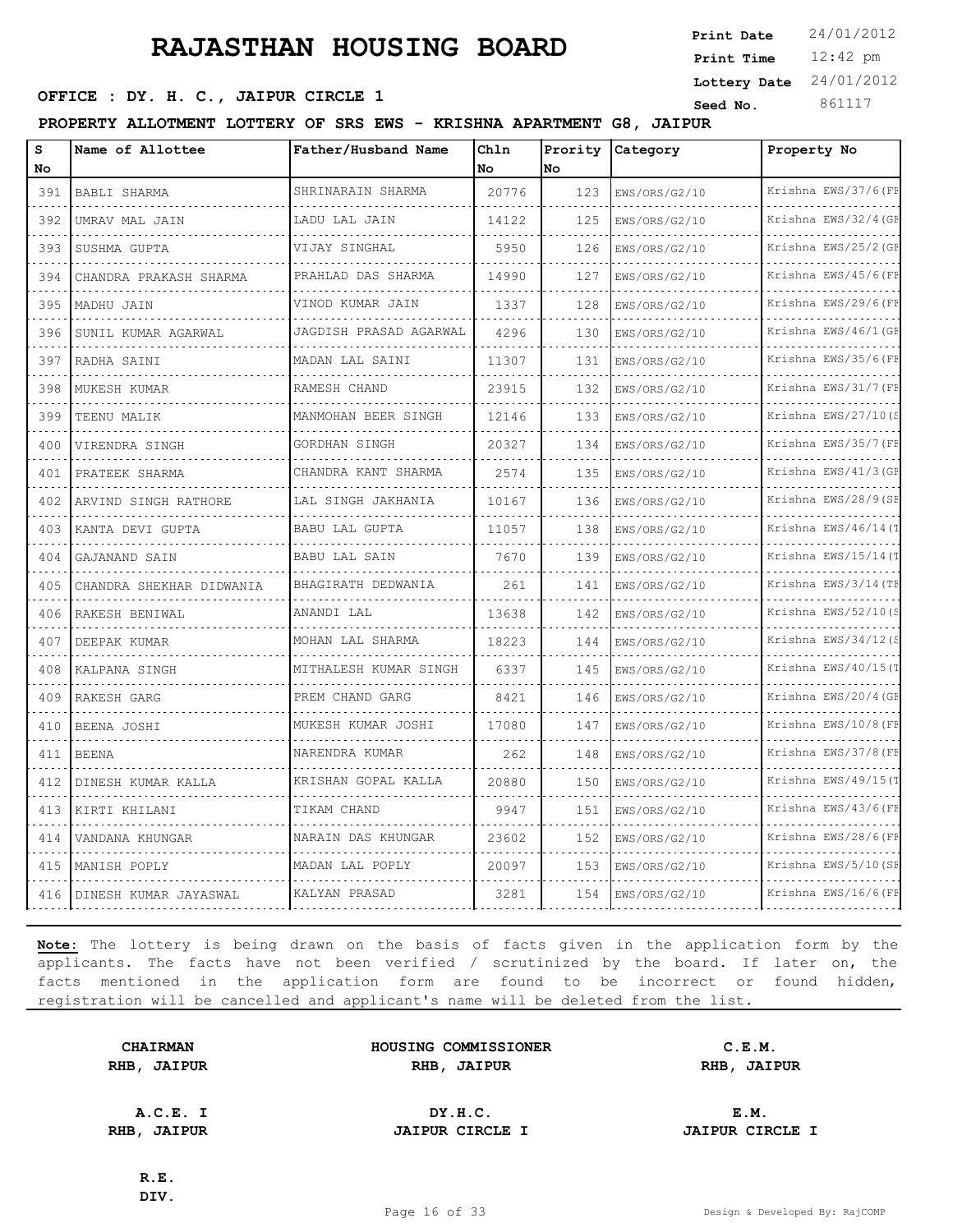**SEED OFFICE : DY. H. C., JAIPUR CIRCLE 1 Seed No.** 861117

**PROPERTY ALLOTMENT LOTTERY OF SRS EWS - KRISHNA APARTMENT G8, JAIPUR**

| s<br>No                            | Name of Allottee           | Father/Husband Name          | Chln<br>No. | Prority<br>lNo. | Category           | Property No                    |
|------------------------------------|----------------------------|------------------------------|-------------|-----------------|--------------------|--------------------------------|
| 417                                | MAHENDRA SINGH RATHORE     | BHANWAR SINGH RATHORE        | 20876       | 155             | EWS/ORS/G2/10      | Krishna EWS/11/1 (GF           |
| $\sim$ $\sim$ $\sim$ $\sim$<br>418 | JAMNA DEVI CHOUDHARY       | KARM CHAND CHOUDHARY         | 4391        | 156             | .<br>EWS/ORS/G2/10 | .<br>Krishna EWS/36/3 (GF<br>. |
| 419                                | PANDIT PREM SHANKER SHARMA | TEJ MAL SHARMA               | 16303       | 157             | .<br>EWS/ORS/G2/10 | Krishna EWS/47/8 (FF           |
| 420                                | SAVITA KUSHWAHA            | RAJENDRA SINGH               | 20530       | 158             | EWS/ORS/G2/10      | Krishna EWS/8/13 (TH           |
| 421                                | .<br>AKILESH MISHRA        | GANESH PRASAD MISHRA         | 726         | 160             | EWS/ORS/G2/10      | .<br>Krishna EWS/44/13(T       |
| 422                                | .<br>PREM DEVI NAMA        | .<br>GIRRAJ PRASAD NAMA<br>. | 9041        | 161             | EWS/ORS/G2/10      | Krishna EWS/24/14(T            |
| 423                                | AMIT KUMAR GOYAL           | ANIL KUMAR GOYAL             | 15131       | 163             | EWS/ORS/G2/10      | Krishna EWS/9/16(TF            |
| 424                                | RAM SWAROOP CHOUDHARY      | SHYONARAIN CHOUDHARY         | 20459       | 165             | EWS/ORS/G2/10      | Krishna EWS/7/11 (SF           |
| 425                                | PRAKASH CHAND              | TIKAM CHAND                  | 3186        | 166             | EWS/ORS/G2/10      | Krishna EWS/48/16(T            |
| 426                                | SHALINI BADLANI            | KUMAR BADLANI                | 23653       | 167             | EWS/ORS/G2/10      | Krishna EWS/18/7 (FB           |
| $-1 - 1$<br>427                    | SONAL KANWAR               | VIJAY PAL SINGH              | 6999        | 168             | EWS/ORS/G2/10      | Krishna EWS/35/9(SF            |
| 428                                | SUPARAS KALA               | SATISH CHANDRA JAIN          | 14118       | 169             | EWS/ORS/G2/10      | Krishna EWS/19/1 (GF           |
| 429                                | POORAN MAL MEENA           | GORU RAM MEENA               | 6607        | 170             | EWS/ORS/G2/10      | Krishna EWS/16/13(T            |
| $\sim$ $\sim$ $\sim$ $\sim$<br>430 | RAM PRAKASH                | BHANWARU RAM                 | 16856       | 172             | EWS/ORS/G2/10      | Krishna EWS/37/12(S            |
| 431                                | KAMAL KANT KHANDELWAL      | CHANDRA PRAKASH SHARMA       | 17688       | 174             | EWS/ORS/G2/10      | Krishna EWS/32/14(T            |
| 432                                | RAJRANI                    | RATAN CHAND                  | 10100       | 175             | EWS/ORS/G2/10      | Krishna EWS/21/5 (FF           |
| $-1 - 1$<br>433                    | DHARMENDRA CHOUDHARY       | PRATAP NARAIN                | 12156       | 177             | EWS/ORS/G2/10      | Krishna EWS/38/16(T            |
| 434                                | AMIT JHALANI               | JAGDISH PRASAD JHALANI       | 6524        | 178             | EWS/ORS/G2/10      | Krishna EWS/44/5 (FF           |
| 435                                | ASHOK KUMAR                | RAMESHAWAR SHARMA            | 12173       | 2               | EWS/HPS/G2/10      | Krishna EWS/51/4 (GF           |
| 436                                | SUNITA ARYA                | BHANU PRATAP ARYA            | 1500        | 3               | EWS/HPS/G2/10      | Krishna EWS/22/13(1            |
| 437                                | MOHD. MUZEEB               | MOHD. MUSHTAO                | 4409        | 4               | EWS/HPS/G2/10      | Krishna EWS/47/3 (GF           |
| 438                                | MOHD. IQBAL                | ABDUL RAZAQ                  | 6586        | .5              | EWS/HPS/G2/10      | Krishna EWS/20/13(T            |
| 439                                | SATYANARAIN JANGID         | DEVKARAN JANGID              | 1121        | 6               | EWS/HPS/G2/10      | Krishna EWS/26/13(1            |
| 440                                | VINOD KUMAR SHARMA         | JAGDISH PRASAD SHARMA        | 10947       | 7               | EWS/HPS/G2/10      | Krishna EWS/51/14(T            |
| 441                                | SURESH KUMAR JAIN          | HUKUM CHAND JAIN             | 3564        | 8               | EWS/HPS/G2/10      | Krishna EWS/28/12(S            |
| 442                                | HANUMAN GURJAR             | MUNNA LAL GURJAR             | 23050       | 9               | EWS/HPS/G2/10      | Krishna EWS/56/13(             |

**Note:** The lottery is being drawn on the basis of facts given in the application form by the applicants. The facts have not been verified / scrutinized by the board. If later on, the facts mentioned in the application form are found to be incorrect or found hidden, registration will be cancelled and applicant's name will be deleted from the list.

**CHAIRMAN HOUSING COMMISSIONER C.E.M. RHB, JAIPUR RHB, JAIPUR RHB, JAIPUR**

**A.C.E. I DY.H.C. E.M. RHB, JAIPUR JAIPUR CIRCLE I JAIPUR CIRCLE I**

**R.E. DIV.** 12:42 pm **Print Time**

**Print Date**  $24/01/2012$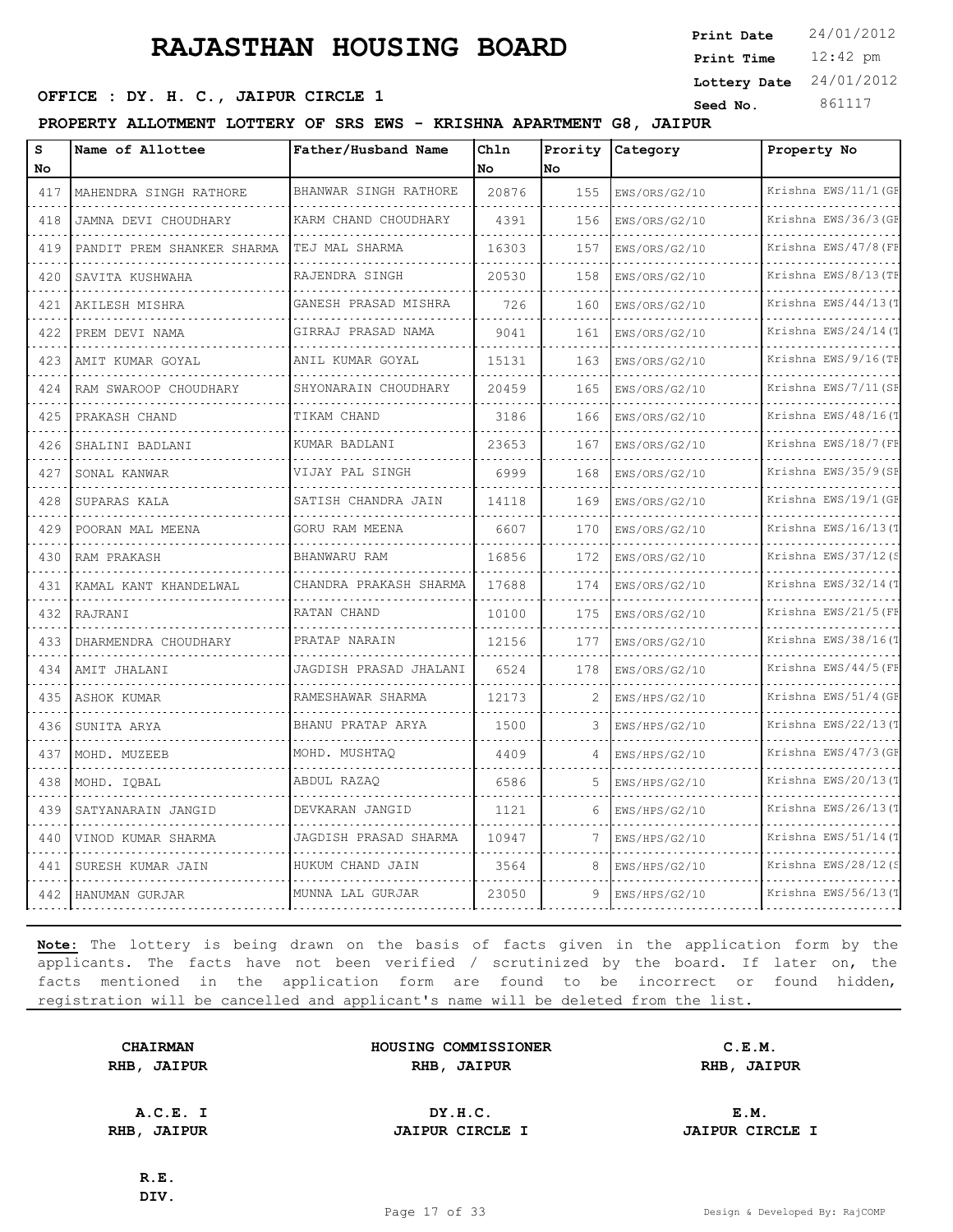12:42 pm **Print Time Print Date**  $24/01/2012$ **SERICE : DY. H. C., JAIPUR CIRCLE 1 Seed No.** 861117 **Lottery Date** 24/01/2012

**PROPERTY ALLOTMENT LOTTERY OF SRS EWS - KRISHNA APARTMENT G8, JAIPUR**

| S<br>No                               | Name of Allottee      | Father/Husband Name     | Chln<br>No | Prority<br>lno | Category      | Property No               |
|---------------------------------------|-----------------------|-------------------------|------------|----------------|---------------|---------------------------|
| 443                                   | REKHA BAGALA          | SANJAY KASAT            | 7478       | 10             | EWS/HPS/G2/10 | Krishna EWS/42/8 (FE      |
| $\sim$ $\sim$ $\sim$<br>444           | SUDHANSHU MATHUR      | SURAJ PRAKASH MATHUR    | 825        | 11             | EWS/HPS/G2/10 | .<br>Krishna EWS/5/11 (SE |
| 445                                   | RAMA SHARMA           | SUKHADEV SHARMA         | 620        | 12             | EWS/HPS/G2/10 | Krishna EWS/24/15(T       |
| 446                                   | LAL CHAND             | NAND KISHOR SAINI       | 23370      | 13             | EWS/HPS/G2/10 | Krishna EWS/50/11(S       |
| $\sim 100$<br>447                     | LAV KUMAR AHUJA       | RAMESH CHAND AGUJA      | 2172       | 14             | EWS/HPS/G2/10 | Krishna EWS/33/11(S       |
| 448                                   | LOKESH KUMAR SHARMA   | TARA CHAND SHARMA       | 12441      | 15             | EWS/HPS/G2/10 | Krishna EWS/21/1 (GE      |
| 449                                   | ANIL GARG             | BRIJ MOHAN GARG         | 3547       | 16             | EWS/HPS/G2/10 | Krishna EWS/24/8 (FE      |
| $\alpha$ , $\alpha$ , $\alpha$<br>450 | BHERU RAM SHARMA      | REWAR MAL SODAWAT       | 7981       | 17             | EWS/HPS/G2/10 | Krishna EWS/32/15(T       |
| 451                                   | NIDHI MAHESHWARI      | PURUSHOTAM MAHESHWARI   | 1100       | 18             | EWS/HPS/G2/10 | Krishna EWS/43/3 (GE      |
| 452                                   | <b>JAYRAM DAS</b>     | THAR MAL                | 6697       | 19             | EWS/HPS/G2/10 | Krishna EWS/14/6(FE       |
| $\sim$ $\sim$ $\sim$ $\sim$<br>453    | ANIL SHARMA           | GIRIRAJ PRASAD SHARMA   | 846        | 20             | EWS/HPS/G2/10 | Krishna EWS/36/9(SE       |
| 454                                   | KAVITA JHA            | UDAY JHA                | 21479      | 21             | EWS/HPS/G2/10 | Krishna EWS/59/7 (FF      |
| 455                                   | LAVI MANGLA           | R A MANGLA              | 811        | 22             | EWS/HPS/G2/10 | Krishna EWS/30/4 (GE      |
| $\sim$ $\sim$ $\sim$ $\sim$<br>456    | MANJU ARYA            | S K ARYA                | 2499       | 23             | EWS/HPS/G2/10 | .<br>Krishna EWS/58/6(FE  |
| 457                                   | SAROJ KHANDELWAL      | SHYAM KHANDELWAL        | 10846      | 2.4            | EWS/HPS/G2/10 | Krishna EWS/46/16(T       |
| 458                                   | AJAY MATHUR           | HARISH CHAND MATHUR     | 8007       | 25             | EWS/HPS/G2/10 | Krishna EWS/29/1(GE       |
| $\sim$ $\sim$ $\sim$ $\sim$<br>459    | DEVENDRA AGARWAL      | HANSH RAJ AGARWAL       | 1051       | 26             | EWS/HPS/G2/10 | Krishna EWS/23/15(T       |
| 460                                   | CHANDA SONI           | JITENDRA SONI           | 6691       | 27             | EWS/HPS/G2/10 | Krishna EWS/13/1 (GE      |
| 461                                   | DAMODAR SHARMA        | KANHAIYA LAL SHARMA     | 4756       | 28             | EWS/HPS/G2/10 | Krishna EWS/13/16(T       |
| 462                                   | RAM KARAN SHARMA      | RAMESHWAR PRASAD SHARMA | 4873       | 29             | EWS/HPS/G2/10 | Krishna EWS/56/1 (GE      |
| 463                                   | TAJENDRA SINGH RAJPAL | SURJEET SINGH RAJPAL    | 7422       | 30             | EWS/HPS/G2/10 | Krishna EWS/61/11(S       |
| 464                                   | SARTAJ                | ABDUL SALAM             | 2349       | 31             | EWS/HPS/G2/10 | Krishna EWS/11/11(:       |
| 465<br>$  -$                          | OM PRAKASH SHARMA     | JAGDISH PRASAD SHARMA   | 13093      | 32             | EWS/HPS/G2/10 | Krishna EWS/51/7 (FF      |
| 466                                   | PADMA KUMARI          | SHIWAN DAS              | 4427       | 33             | EWS/HPS/G2/10 | Krishna EWS/22/4 (GE      |
| 467                                   | SHIMLA MITTAL         | DEVENDRA MITTAL         | 7362       | 34             | EWS/HPS/G2/10 | Krishna EWS/40/7 (FE      |
| 468                                   | ABHISHEK AGRAWAL      | VINAY KUMAR AGARWAL     | 4406       | 35             | EWS/HPS/G2/10 | Krishna EWS/30/6(FF       |

**Note:** The lottery is being drawn on the basis of facts given in the application form by the applicants. The facts have not been verified / scrutinized by the board. If later on, the facts mentioned in the application form are found to be incorrect or found hidden, registration will be cancelled and applicant's name will be deleted from the list.

|      | <b>CHAIRMAN</b> |
|------|-----------------|
| RHB, | <b>JAIPUR</b>   |

| <b>CHAIRMAN</b>   | HOUSING COMMISSIONER | C.E.M.               |  |
|-------------------|----------------------|----------------------|--|
| <b>IB, JAIPUR</b> | RHB<br><b>JAIPUR</b> | RHB<br><b>JAIPUR</b> |  |

**A.C.E. I DY.H.C. E.M. RHB, JAIPUR JAIPUR CIRCLE I JAIPUR CIRCLE I**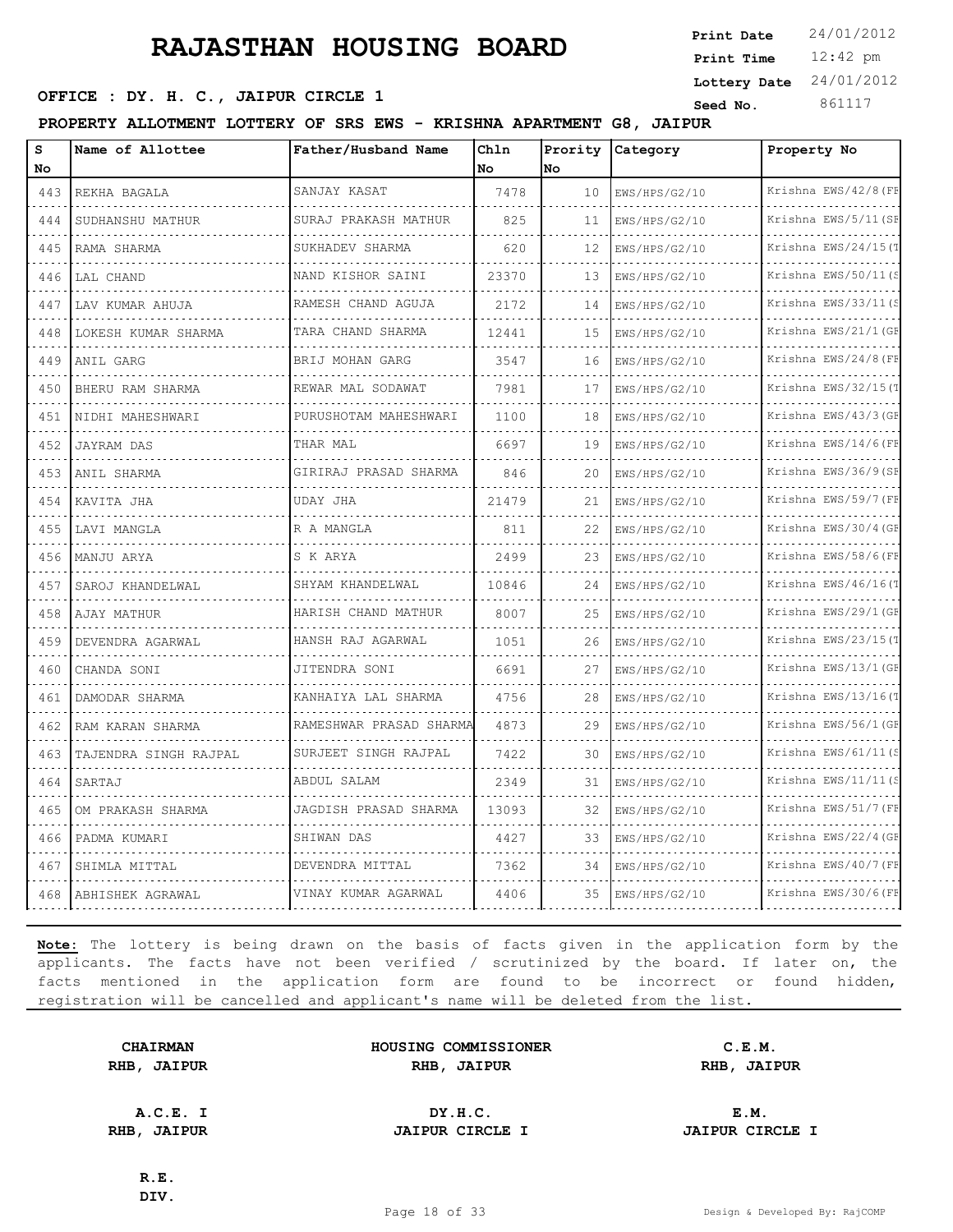**SEED OFFICE : DY. H. C., JAIPUR CIRCLE 1 Seed No.** 861117

**PROPERTY ALLOTMENT LOTTERY OF SRS EWS - KRISHNA APARTMENT G8, JAIPUR**

| s        | Name of Allottee         | Father/Husband Name    | Chln  | Prority | Category      | Property No              |
|----------|--------------------------|------------------------|-------|---------|---------------|--------------------------|
| No       |                          |                        | No.   | Nο      |               |                          |
| 469      | NEHA GUPTA               | RAJENDRA GUPTA         | 20945 | 36      | EWS/HPS/G2/10 | Krishna EWS/29/10(S      |
| 470      | ASHOK SHARMA             | BHAGWAN SAHAI          | 16343 | 37      | EWS/HPS/G2/10 | Krishna EWS/52/5 (FF     |
| 471      | PRAHLAD SINGH NARUKA     | AMAR SINGH NARUKA      | 3752  | 38      | EWS/HPS/G2/10 | Krishna EWS/23/12(S      |
| 472      | KUNDAN MAL AGARWAL       | BABU LAL AGARWAL       | 7349  | 39      | EWS/HPS/G2/10 | Krishna EWS/27/16(T      |
| 473      | BEENA KANWAR             | SHANKAR SINGH          | 8470  | 40      | EWS/HPS/G2/10 | Krishna EWS/52/2 (GE     |
| 474      | KUNJ BIHARI              | <b>BAL CHAND</b>       | 2436  | 41      | EWS/HPS/G2/10 | Krishna EWS/45/3 (GE     |
| 475      | ARUN TIWARI              | OM PRAKASH TIWARI<br>. | 19400 | 42      | EWS/HPS/G2/10 | Krishna EWS/38/1 (GF     |
| 476      | NEHA KANERIYA            | JITENDRA KANERIYA      | 2256  | 43      | EWS/HPS/G2/10 | Krishna EWS/43/16(1      |
| 477<br>. | NARENDRA MATHUR          | HARISH CHANDRA MATHUR  | 3699  | 44      | EWS/HPS/G2/10 | Krishna EWS/19/7 (FE     |
| 478      | GOPAL NATH               | MOHAN NATH             | 2185  | 45      | EWS/HPS/G2/10 | Krishna EWS/50/2 (GE     |
| 479      | DEEPAK GUPTA             | GIRIRAJ PRASAD GUPTA   | 2451  | 46      | EWS/HPS/G2/10 | Krishna EWS/60/6(FE      |
| 480      | SURESH AGARWAL           | RAMJI LAL              | 7625  | 47      | EWS/HPS/G2/10 | Krishna EWS/17/13(T      |
| 481<br>. | KRISHAN MURARI GAUTAM    | SHYAM BIHARI GAUTAM    | 832   | 48      | EWS/HPS/G2/10 | Krishna EWS/13/7 (FF     |
| 482      | AMBIKA PAL SHARMA        | AJAY PAL SHARMA        | 10090 | 49      | EWS/HPS/G2/10 | Krishna EWS/53/3(GE      |
| 483      | DILIP KUMAR              | BIRDHI LAL NAMA        | 7011  | 50      | EWS/HPS/G2/10 | Krishna EWS/29/15(T      |
| 484      | CHAND KISHORE KHANDELWAL | DEVI DAYLA KHANDELWAL  | 4434  | 51      | EWS/HPS/G2/10 | Krishna EWS/47/11(S      |
| 485      | ANIL SHARMA              | S N SHARMA             | 676   | 54      | EWS/HPS/G2/10 | Krishna EWS/62/4 (GE     |
| 486      | RAVI RAJ                 | PHOOL CHAND SAINI      | 16353 | 55      | EWS/HPS/G2/10 | Krishna EWS/35/14(T      |
| 487      | MANOHAR LAL NAGAR        | PRAHALAD NAGAR<br>.    | 3570  | 56      | EWS/HPS/G2/10 | Krishna EWS/52/14(T<br>. |
| 488      | SANJAY DUTTA             | DULAL DUTTA            | 3955  | 57      | EWS/HPS/G2/10 | Krishna EWS/33/10(S      |
| 489      | BUNTI KUMAR              | SHIWAN DAS KUMAR       | 7122  | 59      | EWS/HPS/G2/10 | Krishna EWS/16/14(T      |
| 490      | SAHAR BANO               | ABDUL KALIM            | 1764  | 60      | EWS/HPS/G2/10 | Krishna EWS/30/3(GE<br>. |
| 491      | DEEPAK KUMAR GARG        | RADEY SHYAM GARG       | 3676  | 61      | EWS/HPS/G2/10 | Krishna EWS/47/2 (GE     |
| 492      | BRIJ MOHAN SHARMA        | RAMJI LAL SHARMA       | 2716  | 62      | EWS/HPS/G2/10 | Krishna EWS/27/9(SE      |
| 493      | HEMANT NAGAR             | DURGA SHANKAR<br>.     | 3594  | 63      | EWS/HPS/G2/10 | Krishna EWS/18/4 (GE     |
| 494      | SAYYED MUZAHID ALI       | SAYYED ZAHID ALI       | 16630 | 64      | EWS/HPS/G2/10 | Krishna EWS/15/13(T      |

**Note:** The lottery is being drawn on the basis of facts given in the application form by the applicants. The facts have not been verified / scrutinized by the board. If later on, the facts mentioned in the application form are found to be incorrect or found hidden, registration will be cancelled and applicant's name will be deleted from the list.

**CHAIRMAN HOUSING COMMISSIONER C.E.M. RHB, JAIPUR RHB, JAIPUR RHB, JAIPUR**

**A.C.E. I DY.H.C. E.M. RHB, JAIPUR JAIPUR CIRCLE I JAIPUR CIRCLE I**

**R.E. DIV.**

Page 19 of 33 Design & Developed By: RajCOMP

12:42 pm **Print Time**

**Print Date**  $24/01/2012$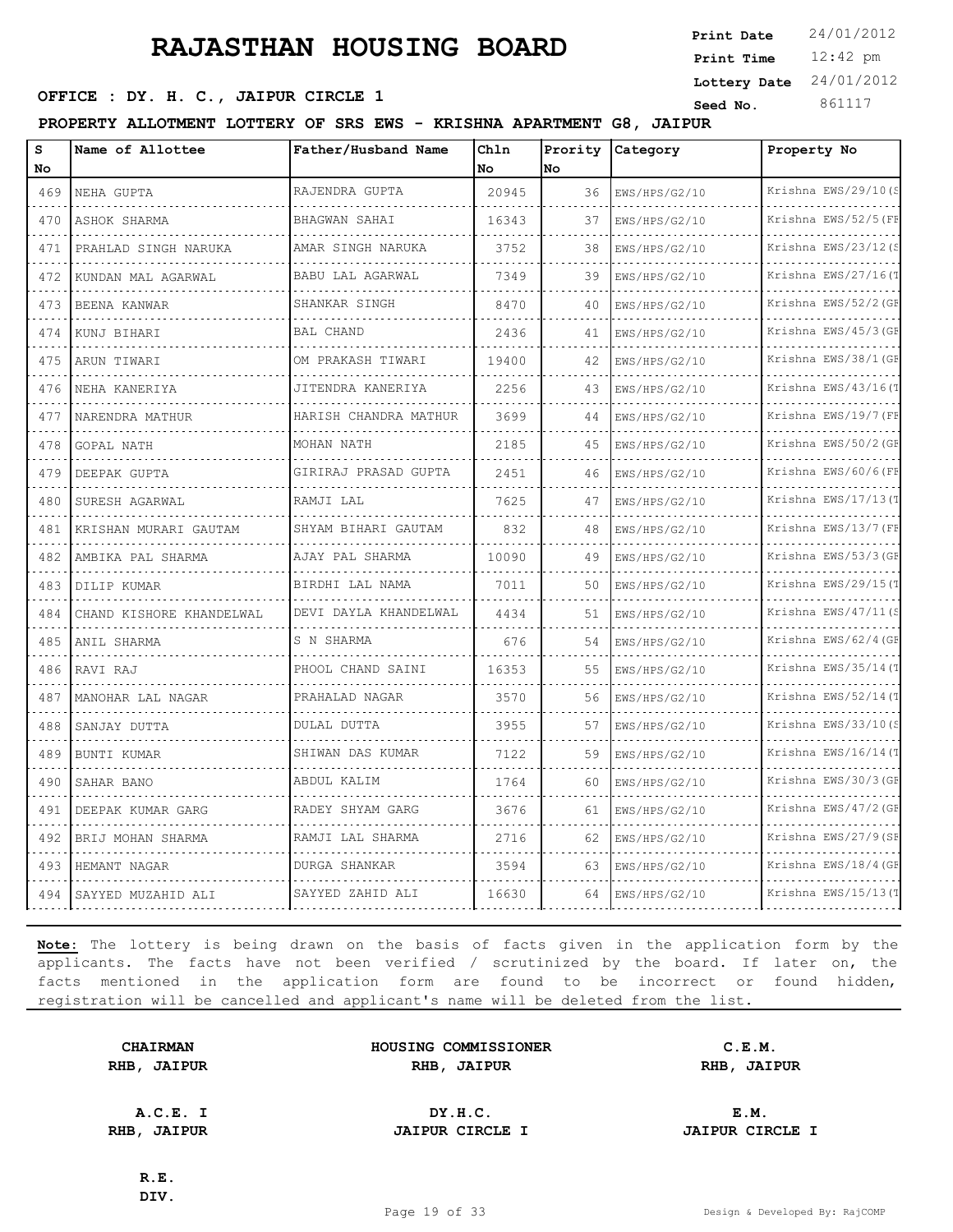12:42 pm **Print Time Print Date**  $24/01/2012$ **Lottery Date** 24/01/2012

### **SEED OFFICE : DY. H. C., JAIPUR CIRCLE 1 Seed No.** 861117

**PROPERTY ALLOTMENT LOTTERY OF SRS EWS - KRISHNA APARTMENT G8, JAIPUR**

| s<br>No                     | Name of Allottee       | Father/Husband Name      | Chln<br><b>No</b> | Prority<br>No | Category      | Property No               |
|-----------------------------|------------------------|--------------------------|-------------------|---------------|---------------|---------------------------|
| 495                         | DAMODAR PRASAD         | RAM NATH                 | 8221              | 65            | EWS/HPS/G2/10 | Krishna EWS/3/10 (SF      |
| 496                         | KIRTI NAGAR            | AMIT NAGAR               | 3578              | 66            | EWS/HPS/G2/10 | Krishna EWS/6/8(FF)       |
| 497                         | NEERAJ KUMAR           | HANUMAN SINGH RANAWAT    | 7681              | 67            | EWS/HPS/G2/10 | Krishna EWS/23/16(T       |
| 498                         | LAXMIKANT MITTAL       | BABU LAL MITTAL          | 7408              | 68            | EWS/HPS/G2/10 | Krishna EWS/50/9(SE       |
| $\sim$ $\sim$ $\sim$<br>499 | NARENDER KHANDELWAL    | DHANNA LAL KHANDELWAL    | 799               | 71            | EWS/HPS/G2/10 | Krishna EWS/4/8 (FF)      |
| 500                         | SATYENDRA KUMAR SHARMA | RAM KISHOR SHARMA        | 4613              | 73            | EWS/HPS/G2/10 | Krishna EWS/6/6(FF)       |
| 501                         | ABDUL RAUF             | MOHAMAD RAMZAN           | 2200              | 75            | EWS/HPS/G2/10 | Krishna EWS/26/16(1       |
| 502                         | ROCHA CHAND            | KANGU MAL                | 3701              | 76            | EWS/HPS/G2/10 | Krishna EWS/50/7 (FE      |
| 503                         | NARESH SHARMA          | SURESH SHARMA            | 12461             | 77            | EWS/HPS/G2/10 | Krishna EWS/12/15(T       |
| 504                         | NIRMALA DEVI           | RAM GOPAL                | 1860              | 78            | EWS/HPS/G2/10 | Krishna EWS/60/3 (GE<br>. |
| 505                         | SATYANARAYAN           | KISHAN LAL PORWAL        | 2154              | 79            | EWS/HPS/G2/10 | Krishna EWS/13/8 (FE      |
| 506                         | VIVEK SHARMA           | SUNIT SHARMA             | 7651              | 80            | EWS/HPS/G2/10 | Krishna EWS/58/16(1       |
| 507                         | ROHIT JAIN             | RAJENDRA KUMAR JAIN<br>. | 2930              | 81            | EWS/HPS/G2/10 | Krishna EWS/34/2 (GE      |
| 508                         | PIYUSH KIRAN MATHUR    | MANOJ MATHUR             | 3755              | 82            | EWS/HPS/G2/10 | Krishna EWS/30/2 (GE      |
| 509                         | SHAILENDRA JANGID      | LAXMINARAIN JANGID       | 7013              | 83            | EWS/HPS/G2/10 | Krishna EWS/25/6(FB       |
| 510                         | SHEKHAR KUMAR PARASHAR | SATISH CHAND PARASHAR    | 4538              | 84            | EWS/HPS/G2/10 | Krishna EWS/23/11(S<br>.  |
| $\sim$ $\sim$ $\sim$<br>511 | REHANA KHANEM          | ABDUL ASHFAQ             | 6593              | 85            | EWS/HPS/G2/10 | Krishna EWS/17/7 (FF      |
| 512                         | SARITA SHARMA          | SITA RAM SHARMA          | 12559             | 86            | EWS/HPS/G2/10 | Krishna EWS/33/14(T       |
| 513                         | AJAY KUMAR SHARMA      | RAMJI LAL SHARMA         | 4146              | 87            | EWS/HPS/G2/10 | Krishna EWS/9/6(FF)       |
| 514                         | MEDHAVI PUROHIT        | J P RAJPUROHIT           | 20340             | 88            | EWS/HPS/G2/10 | Krishna EWS/55/11(S       |
| 515                         | DHARAM BAHADUR         | MOTI SHINGH              | 3668              | 90            | EWS/HPS/G2/10 | Krishna EWS/43/4 (GE      |
| 516                         | SHIV PRAKASH SHARMA    | SATYA PRAKASH SHARMA     | 19197             | 91            | EWS/HPS/G2/10 | Krishna EWS/26/6(FF       |
| 517                         | INDU KANERIA           | PRAMOD KANERIA           | 2231              | 92            | EWS/HPS/G2/10 | Krishna EWS/44/9(SE       |
| 518                         | NOORJAHAN KHAN         | MOHD. ASLAM KHAN         | 23719             | 93            | EWS/HPS/G2/10 | Krishna EWS/31/5 (FE      |
| 519                         | SURINDER KAUR          | MAHENDRA SINGH           | 611               | 94            | EWS/HPS/G2/10 | Krishna EWS/54/6(FF       |
| 520                         | RANI GARG              | SURESH KUMAR GARG        | 7378              | 95            | EWS/HPS/G2/10 | Krishna EWS/3/8 (FF)      |

**Note:** The lottery is being drawn on the basis of facts given in the application form by the applicants. The facts have not been verified / scrutinized by the board. If later on, the facts mentioned in the application form are found to be incorrect or found hidden, registration will be cancelled and applicant's name will be deleted from the list.

|      | <b>CHAIRMAN</b> |
|------|-----------------|
| RHB, | <b>JAIPUR</b>   |

**HOUSING COMMISSIONER C.E.M. RHB, JAIPUR RHB, JAIPUR RHB, JAIPUR**

**A.C.E. I DY.H.C. E.M. RHB, JAIPUR JAIPUR CIRCLE I JAIPUR CIRCLE I**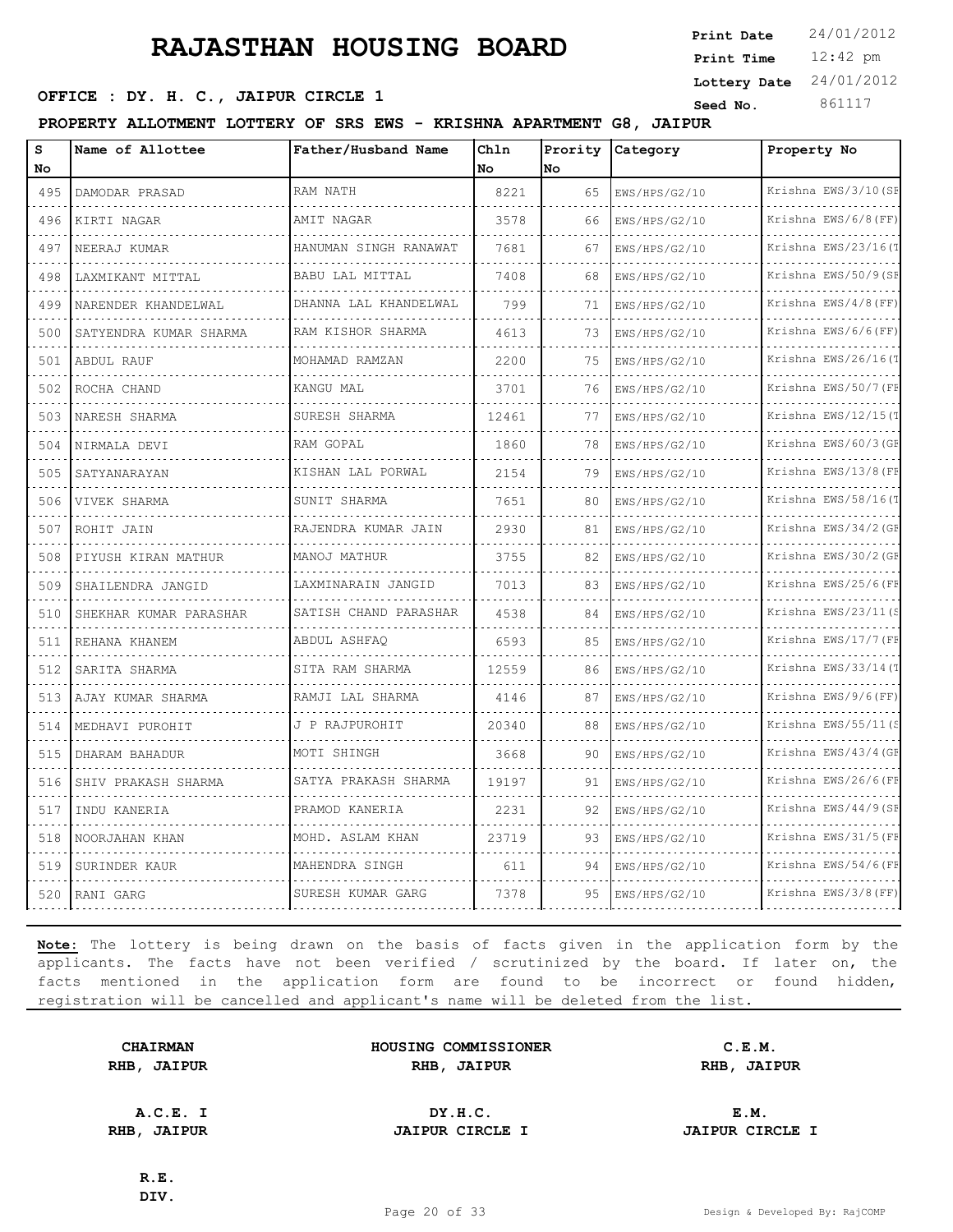**SEED OFFICE : DY. H. C., JAIPUR CIRCLE 1 Seed No.** 861117

**PROPERTY ALLOTMENT LOTTERY OF SRS EWS - KRISHNA APARTMENT G8, JAIPUR**

| S<br><b>No</b> | Name of Allottee          | Father/Husband Name       | Chln<br>No | Prority<br>No | Category           | Property No               |
|----------------|---------------------------|---------------------------|------------|---------------|--------------------|---------------------------|
| 521            | SURENDRA KUMAR MALAV      | CHOTH MAL                 | 3586       | 96            | EWS/HPS/G2/10      | Krishna EWS/61/14 (T      |
| 522            | USHA JAIN                 | OM PRAKASH JAIN           | 3793       | 97            | EWS/HPS/G2/10      | Krishna EWS/2/16(TF       |
| 523            | CHAND PRAKASH SHARMA      | KANHAIYA LAL SHARMA       | 609        | 98            | EWS/HPS/G2/10      | Krishna EWS/22/10(S       |
| 524            | LALITA GUPTA              | NARENDRA GUPTA            | 7426       | 99            | EWS/HPS/G2/10      | Krishna EWS/35/4 (GF      |
| 525            | SURESH VAISHNAV           | RAM KALYAN VAISHNAV       | 3560       | 100           | EWS/HPS/G2/10      | Krishna EWS/34/4 (GF      |
| 526            | SATYA NARAIN SAIN<br>.    | MOHAN LAL SAIN            | 3789       | 101           | EWS/HPS/G2/10<br>. | Krishna EWS/19/4 (GF<br>. |
| 527            | DEEPAK KUMAR AGARWAL<br>. | PRAMOD KUMAR AGARWAL<br>. | 7341       | 102           | EWS/HPS/G2/10      | Krishna EWS/18/16(T       |
| 528            | GAYATRI KHANDELWAL        | DHANNA LAL KHANDELWAL     | 6678       | 104           | EWS/HPS/G2/10      | Krishna EWS/60/8 (FF      |
| 529            | RAPHIYA TABSSUM           | MOHD. MUZEEB              | 7500       | 105           | EWS/HPS/G2/10      | Krishna EWS/62/10(S       |
| 530            | ASHISH KHANDELWAL         | DHANNA LAL KHANDELWAL     | 1101       | 106           | EWS/HPS/G2/10      | Krishna EWS/38/4 (GF      |
| 531            | SAINT KAUR                | TRILOK SINGH              | 615        | 107           | EWS/HPS/G2/10      | Krishna EWS/14/10(S       |
| 532            | PUSHPA GARG               | PRAMANAND GARG            | 2440       | 108           | EWS/HPS/G2/10      | Krishna EWS/35/15(T       |
| 533            | HANI SHARMA               | SATYENDRA SHARMA          | 601        | 109           | EWS/HPS/G2/10      | Krishna EWS/5/12 (SF      |
| 534            | AMIT VIKRAM SHARMA        | RAMESHWAR DAYAL SHASTRI   | 3723       | 110           | EWS/HPS/G2/10      | Krishna EWS/28/1 (GF      |
| 535            | BHAGWATI SONI             | RAKESH KUMAR SONI         | 48         | 111           | EWS/HPS/G2/10      | Krishna EWS/6/5(FF)       |
| 536            | MINAKSHI SHARMA           | GOVIND TIWARI             | 17906      | 112           | EWS/HPS/G2/10      | Krishna EWS/63/1 (GF      |
| 537            | YOGESH NAGAR              | HARINARAIN NAGAR          | 3590       | 113           | EWS/HPS/G2/10      | Krishna EWS/44/2 (GF      |
| 538            | NAND LAL                  | BIRDI CHAND SAINI         | 19097      | 114           | EWS/HPS/G2/10      | Krishna EWS/24/2 (GF      |
| 539            | <b>HANUMAN</b>            | DAMODAR SAINI             | 18231      | 116           | EWS/HPS/G2/10      | Krishna EWS/7/10 (SF      |
| 540            | INDIRA MALAN              | GOPAL LAL                 | 122        | 117           | EWS/HPS/G2/10      | Krishna EWS/43/1 (GF      |
| 541            | SITA DEVI                 | HANUMAN SAINI             | 19358      | 118           | EWS/HPS/G2/10      | Krishna EWS/59/9(SF       |
| 542            | KAVITA                    | RAJESH SONI               | 2175       | 119           | EWS/HPS/G2/10<br>. | Krishna EWS/27/4 (GF<br>. |
| 543            | SUNITA                    | SUBHAM                    | 10795      | 120           | EWS/HPS/G2/10      | Krishna EWS/44/16(T       |
| 544            | DINESH KUMAR GUPTA        | RAM NARAIN GUPTA          | 3777       | 121           | EWS/HPS/G2/10      | Krishna EWS/33/7 (FE      |
| 545            | TEEJA DEVI                | PHOOL CHAND SAINI         | 18106      | 122           | EWS/HPS/G2/10      | Krishna EWS/27/13(1       |
| 546            | MADHURI SWAMI             | RAJESH KUMAR SWAMI        | 1801       | 123           | EWS/HPS/G2/10      | Krishna EWS/6/12 (SF      |

**Note:** The lottery is being drawn on the basis of facts given in the application form by the applicants. The facts have not been verified / scrutinized by the board. If later on, the facts mentioned in the application form are found to be incorrect or found hidden, registration will be cancelled and applicant's name will be deleted from the list.

**CHAIRMAN HOUSING COMMISSIONER C.E.M. RHB, JAIPUR RHB, JAIPUR RHB, JAIPUR**

**A.C.E. I DY.H.C. E.M. RHB, JAIPUR JAIPUR CIRCLE I JAIPUR CIRCLE I**

**R.E. DIV.**

12:42 pm **Print Time Print Date**  $24/01/2012$ **Lottery Date** 24/01/2012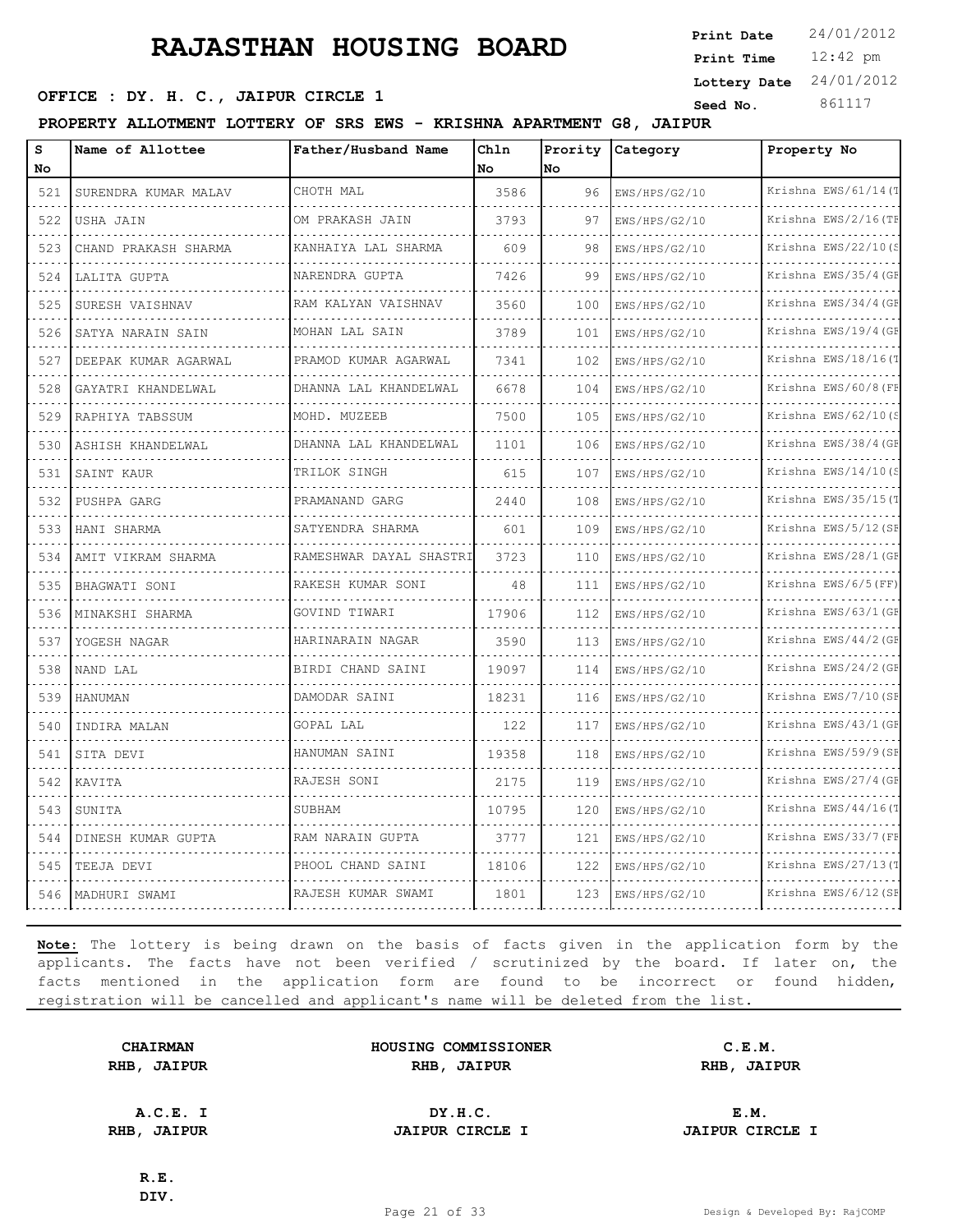12:42 pm **Print Time Print Date**  $24/01/2012$ **Lottery Date** 24/01/2012

### **SEED OFFICE : DY. H. C., JAIPUR CIRCLE 1 Seed No.** 861117

**PROPERTY ALLOTMENT LOTTERY OF SRS EWS - KRISHNA APARTMENT G8, JAIPUR**

| s<br>No      | Name of Allottee        | Father/Husband Name    | Chln<br><b>No</b> | Prority<br>No | Category           | Property No                 |
|--------------|-------------------------|------------------------|-------------------|---------------|--------------------|-----------------------------|
| 547          | RADHA ARYA              | ARUN ARYA              | 1661              | 124           | EWS/HPS/G2/10      | Krishna EWS/19/10(S         |
| .<br>548     | DEVENTI                 | BHANWAR LAL            | 8240              | 125           | .<br>EWS/HPS/G2/10 | .<br>Krishna $EWS/4/6$ (FF) |
| 549          | MAHESH KUMAR            | TIRATH DAS             | 2485              | 126           | EWS/HPS/G2/10      | Krishna EWS/27/2 (GE        |
| 550          | POOJA AHUJA             | RAJEEV AHUJA           | 6694              | 127           | EWS/HPS/G2/10      | Krishna EWS/26/5(FF         |
| 551          | .<br>DEV NARAYAN GURJAR | .<br>KANA RAM GURJAR   | 20749             | 128           | .<br>EWS/HPS/G2/10 | .<br>Krishna EWS/60/4 (GE   |
| 552          | SUBHASH CHAND SONI      | MANGI LAL SONI         | 3680              | 129           | EWS/HPS/G2/10      | Krishna EWS/10/5 (FE        |
| 553          | RAVINDRA SINGH          | KHEM SINGH             | 4559              | 131           | EWS/HPS/G2/10      | Krishna EWS/13/14(T         |
| 554          | KUNTI DHAKAR            | RADHEY SHYAM DHAKAR    | 1809              | 132           | EWS/HPS/G2/10      | Krishna EWS/10/6(FE         |
| 555          | MANJU SHARMA            | KHUSHI RAM             | 18501             | 133           | EWS/HPS/G2/10      | Krishna EWS/46/5(FF         |
| 556          | MANISH ASUDANI          | RAMESH ASUDANI         | 1746              | 134           | EWS/HPS/G2/10      | Krishna EWS/53/11(S         |
| .<br>557     | <b>GEETA GURJAR</b>     | BABU LAL GURJAR        | 10829             | 135           | EWS/HPS/G2/10      | .<br>Krishna EWS/61/8 (FF   |
| 558          | SANTOSH KUMARI NAGAR    | SANDEEP KUMAR NAGAR    | 3573              | 136           | EWS/HPS/G2/10      | Krishna EWS/4/15 (TE        |
| 559          | VIJAY LAXMI             | SHYAM LAL              | 1634              | 137           | EWS/HPS/G2/10      | Krishna EWS/49/12(S<br>.    |
| .<br>560     | RAJENDRA SONI           | BHAGWATI LAL SONI      | 2157              | 138           | EWS/HPS/G2/10      | Krishna EWS/57/12(S         |
| 561          | KAMNI ASWANI            | DEV DAS ASWANI         | 7594              | 139           | EWS/HPS/G2/10      | Krishna EWS/27/7 (FF<br>.   |
| 562          | SUNIL KUMAR             | ASHOK KUMAR            | 36                | 140           | EWS/HPS/G2/10      | Krishna EWS/13/6(FE         |
| 563          | YOGESH SINGH JADON      | GANESH JADON           | 11863             | 142           | EWS/HPS/G2/10      | Krishna EWS/56/6(FE         |
| 564          | VIKAS MITTAL            | DAL CHAND MITTAL       | 10600             | 143           | EWS/HPS/G2/10      | Krishna EWS/23/6(FE         |
| 565          | CHARAT KUMAR            | RAM KALYAN             | 2949              | 144           | EWS/HPS/G2/10      | Krishna EWS/52/6(FE         |
| 566          | JITENDRA RAJPUT         | SOHAN LAL              | 18307             | 145           | EWS/HPS/G2/10      | Krishna EWS/23/7 (FF        |
| $  -$<br>567 | SAROJ NATH              | SANTOSH NATH           | 2494              | 148           | EWS/HPS/G2/10      | Krishna EWS/48/10(S         |
| 568          | PUKHRAJ SHARMA          | MANGI LAL SHARMA       | 4830              | 149           | EWS/HPS/G2/10      | Krishna EWS/62/9(SF         |
| 569          | VIKAS JALAN             | SHARAD JALAN           | 7601              | 150           | EWS/HPS/G2/10      | Krishna EWS/17/8 (FE        |
| 570          | MEGHA GUPTA             | RAJENDRA GUPTA         | 23403             | 151           | EWS/HPS/G2/10      | Krishna EWS/49/7 (FF        |
| 571          | BHARAT CHETWANI         | JAGDISH KUMAR CHETWANI | 3528              | 153           | EWS/HPS/G2/10      | Krishna EWS/17/3 (GE        |
| 572          | MANJUR ALAM             | ZUMMA                  | 2195              | 154           | EWS/HPS/G2/10      | Krishna EWS/55/15(T         |

**Note:** The lottery is being drawn on the basis of facts given in the application form by the applicants. The facts have not been verified / scrutinized by the board. If later on, the facts mentioned in the application form are found to be incorrect or found hidden, registration will be cancelled and applicant's name will be deleted from the list.

|      | <b>CHAIRMAN</b> |
|------|-----------------|
| RHB, | <b>JAIPUR</b>   |

**HOUSING COMMISSIONER C.E.M. RHB, JAIPUR RHB, JAIPUR RHB, JAIPUR**

**A.C.E. I DY.H.C. E.M. RHB, JAIPUR JAIPUR CIRCLE I JAIPUR CIRCLE I**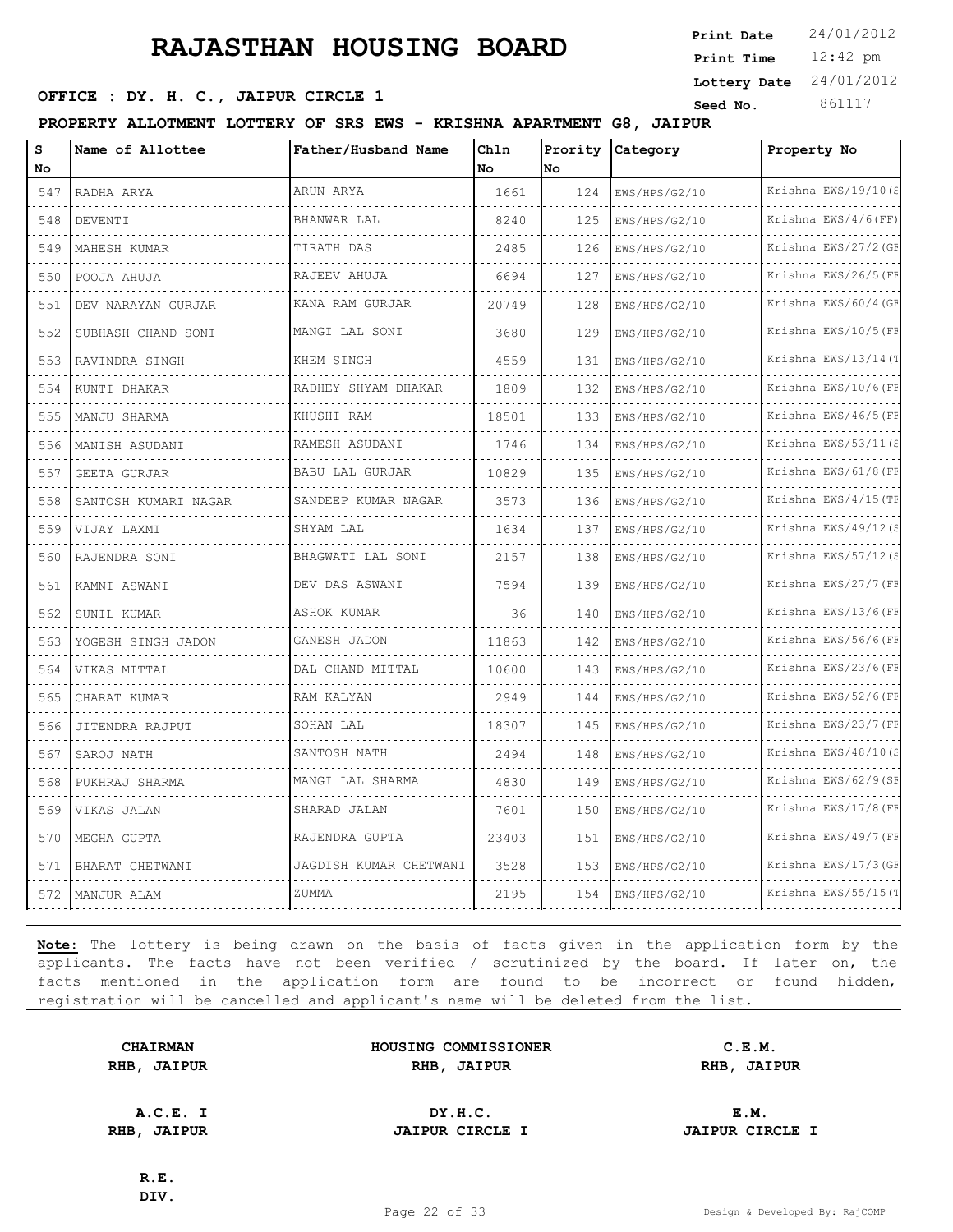12:42 pm **Print Time Print Date**  $24/01/2012$ **Lottery Date** 24/01/2012

### **SEED OFFICE : DY. H. C., JAIPUR CIRCLE 1 Seed No.** 861117

**PROPERTY ALLOTMENT LOTTERY OF SRS EWS - KRISHNA APARTMENT G8, JAIPUR**

| s<br>No      | Name of Allottee    | Father/Husband Name     | Chln<br>No | Prority<br>No | Category                                  | Property No               |
|--------------|---------------------|-------------------------|------------|---------------|-------------------------------------------|---------------------------|
| 573          | GOPAL BAIRAGI       | CHATURBHUJ BAIRAGI      | 2927       | 155           | EWS/HPS/G2/10                             | Krishna EWS/20/14 (T      |
| 574          | RAM BABU SHARMA     | RAMESHAWAR PRASAD SHARM | 8351       | 156           | EWS/HPS/G2/10                             | Krishna EWS/57/1 (GF      |
| 575          | <b>JYOTI</b>        | PHOOL CHAND SAINI       | 2522       | 157           | EWS/HPS/G2/10                             | Krishna EWS/18/1 (GF      |
| 576          | ABDUL NAIEM         | ABDUL OADIR             | 3774       | 158           | EWS/HPS/G2/10                             | Krishna EWS/48/2 (GE      |
| 577          | ISHWAR LAL PURSWANI | NARAIN DAS PURSWANI     | 2476       | 159           | EWS/HPS/G2/10                             | Krishna EWS/12/14(T       |
| 578          | MANBHAR             | MOOL CHAND              | 19373      | 160           | EWS/HPS/G2/10                             | Krishna EWS/32/10(S       |
| 579          | HAR DAYAL SWAMI     | MOHAN DAS SWAMI         | 1804       | 161           | EWS/HPS/G2/10                             | Krishna EWS/37/9(SE       |
| a a a<br>580 | MANSI MISHRA        | VIVEK                   | 7693       | 162           | EWS/HPS/G2/10                             | Krishna EWS/21/2 (GE      |
| 581          | ASHOK KUMAR         | HANUMAN SAHAI SHARMA    | 18863      | 163           | EWS/HPS/G2/10                             | Krishna EWS/39/1 (GE      |
| 582          | GOURANG             | BABAJI                  | 3760       | 164           | EWS/HPS/G2/10                             | Krishna EWS/24/16(T       |
| .<br>583     | VIMLESH MEHTA       | LEELA DHAR MEHTA        | 7281       | 165           | .<br>EWS/HPS/G2/10                        | .<br>Krishna EWS/24/11(S  |
| 584          | ASHISH TYAGI        | NARESH CHAND TYAGI      | 7510       | 166           | EWS/HPS/G2/10                             | Krishna EWS/23/5 (FE      |
| 585          | JITENDRA NATH       | KACHARA NATH            | 1672       | 167           | EWS/HPS/G2/10                             | Krishna EWS/29/2 (GE      |
| 586          | .<br>MEHMOOD KHAN   | .<br>RAMZAN KHAN        | 19798      | 168           | and a state of the state<br>EWS/HPS/G2/10 | .<br>Krishna EWS/58/11(S  |
| 587          | ASHOK KUMAR GUPTA   | NEMI CHAND GUPTA        | 7671       | 169           | EWS/HPS/G2/10                             | Krishna EWS/15/15(T       |
| 588          | AJAY SHARMA         | GIRIRAJ PRASAD SHARMA   | 861        | 170           | EWS/HPS/G2/10                             | Krishna EWS/34/9(SE       |
| 589          | PURI BAI            | TIRATH DAS              | 2333       | 172           | EWS/HPS/G2/10                             | .<br>Krishna EWS/60/10(S  |
| 590          | VISHNU SHARMA       | SATYA NARAIN            | 16283      | 173           | EWS/HPS/G2/10                             | Krishna EWS/48/13(1       |
| 591          | <b>JUGAL KISHOR</b> | PRAHALAD                | 3583       | 174           | EWS/HPS/G2/10                             | Krishna EWS/23/9(SF       |
| .<br>592     | ROJIN ANSARI        | MOHD. SAYYED            | 3800       | 175           | EWS/HPS/G2/10                             | .<br>Krishna EWS/37/13(T  |
| 593          | SARJOO DEVI         | HANUMAN SHARMA          | 18900      | 176           | EWS/HPS/G2/10                             | Krishna EWS/12/6(FE       |
| 594          | MAHESH CHAND SHARMA | SATYA NARAIN            | 16443      | 177           | EWS/HPS/G2/10                             | Krishna EWS/42/1 (GF      |
| .<br>595     | GOPAL               | SUNDRA LAL              | 7308       | 178           | EWS/HPS/G2/10                             | .<br>Krishna EWS/45/7 (FF |
| 596          | ASHISH              | YUVRAJ                  | 19151      | 179           | EWS/HPS/G2/10                             | Krishna EWS/44/6(FE       |
| 597          | MAHRUNNISHA         | HAIDER ALI              | 14812      | 180           | EWS/HPS/G2/10                             | Krishna EWS/6/16(TH       |
| 598          | RAVI PRAKASH        | OP PRAKASH CHOPRA       | 12599      | 181           | EWS/HPS/G2/10                             | Krishna EWS/51/6(FF       |

**Note:** The lottery is being drawn on the basis of facts given in the application form by the applicants. The facts have not been verified / scrutinized by the board. If later on, the facts mentioned in the application form are found to be incorrect or found hidden, registration will be cancelled and applicant's name will be deleted from the list.

|      | <b>CHAIRMAN</b> |
|------|-----------------|
| RHB, | <b>JAIPUR</b>   |

| <b>CHAIRMAN</b>   | HOUSING COMMISSIONER | C.E.M.               |  |
|-------------------|----------------------|----------------------|--|
| <b>IB, JAIPUR</b> | RHB<br><b>JAIPUR</b> | RHB<br><b>JAIPUR</b> |  |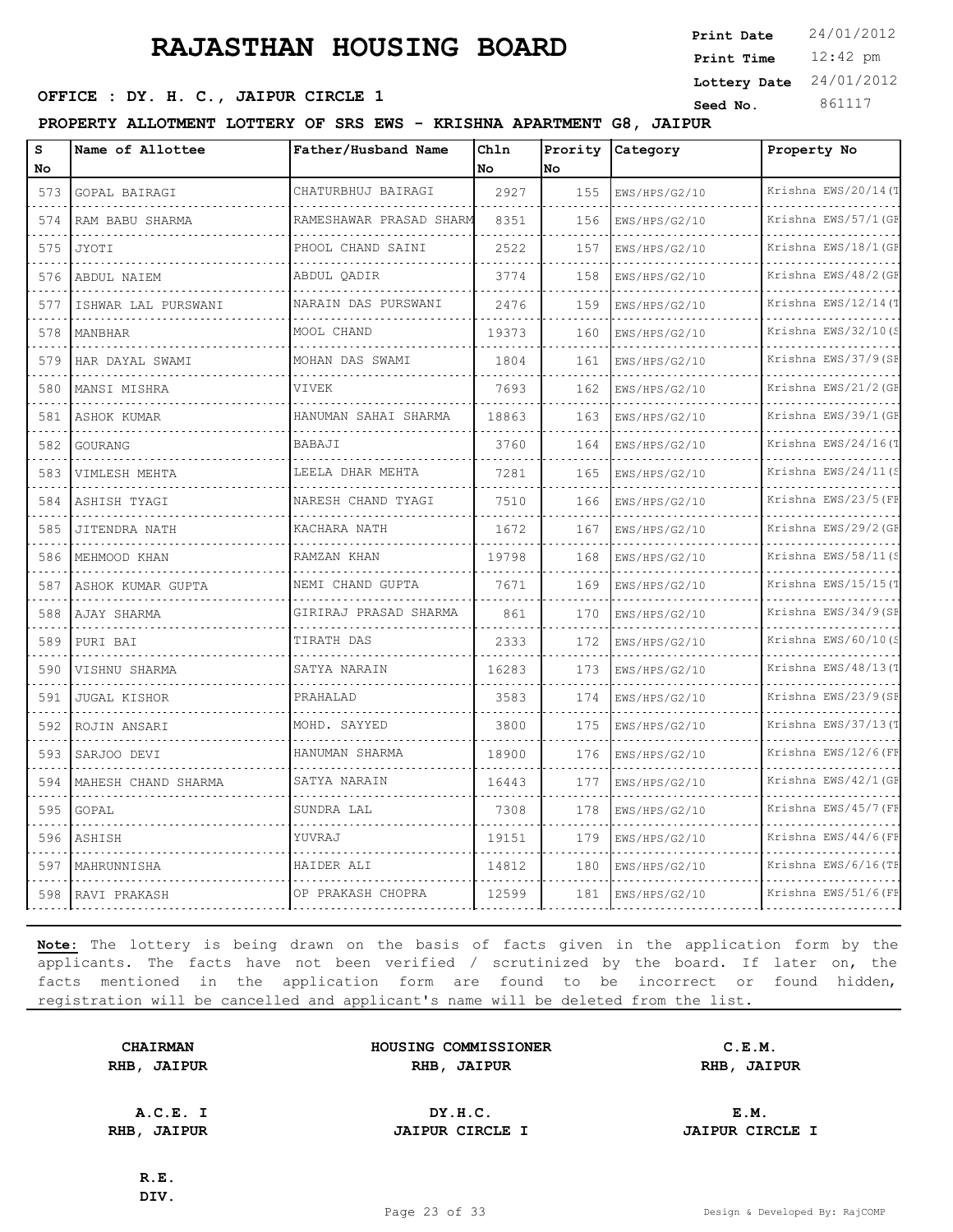12:42 pm **Print Time Print Date**  $24/01/2012$ **Lottery Date** 24/01/2012

### **SEED OFFICE : DY. H. C., JAIPUR CIRCLE 1 Seed No.** 861117

**PROPERTY ALLOTMENT LOTTERY OF SRS EWS - KRISHNA APARTMENT G8, JAIPUR**

| $\mathbf{s}$<br>No | Name of Allottee     | Father/Husband Name   | Chln<br>No. | Prority<br>No | Category      | Property No               |
|--------------------|----------------------|-----------------------|-------------|---------------|---------------|---------------------------|
| 599                | SUMER SINGH          | SHIB SINGH            | 3519        | 182           | EWS/HPS/G2/10 | Krishna EWS/6/15 (TF      |
| 600                | BHOORI DEVI          | PHOOL CHAND SAINI     | 18804       | 183           | EWS/HPS/G2/10 | Krishna EWS/13/11(S       |
| 601                | MOHD MUSHRAF         | SADIO BHAI KACHARA    | 1698        | 184           | EWS/HPS/G2/10 | Krishna EWS/35/1 (GF      |
| 602                | MOHAN LAL SHARMA     | SOHAB LAL SHARMA      | 4271        | 185           | EWS/HPS/G2/10 | Krishna EWS/6/11(SE       |
| 603                | AFROZ PATHAN         | SIRAZUDDIN PATHAN     | 6640        | 186           | EWS/HPS/G2/10 | .<br>Krishna EWS/45/8 (FE |
| 604                | SURESH SHARMA        | GOPI LAL              | 2733        | 187           | EWS/HPS/G2/10 | Krishna EWS/61/12(S       |
| 605                | SAHIN JAHAN          | ZAHIN AHAMED          | 9374        | 188           | EWS/HPS/G2/10 | Krishna EWS/42/3 (GE      |
| 606                | ARPIT SHARMA         | OM PRAKASH SHARMA     | 6596        | 189           | EWS/HPS/G2/10 | Krishna EWS/37/4(GE       |
| 607                | KRITI BHARGAV        | PRADEEP KUMAR BHARGAV | 20341       | 190           | EWS/HPS/G2/10 | Krishna EWS/31/16(T       |
| 608                | ARUNA DEVI           | GAJRAJ PAL            | 7274        | 191           | EWS/HPS/G2/10 | Krishna EWS/16/4 (GE      |
| 609                | VINOD KUMAR JAIN     | .<br>PREM CHAND JAIN  | 2444        | 192           | EWS/HPS/G2/10 | .<br>Krishna EWS/52/4 (GF |
| 610                | VIMLA NAGAR          | KANHAIYA LAL NAGAR    | 3598        | 193           | EWS/HPS/G2/10 | Krishna EWS/27/12(S       |
| 611                | SUNITA LAKHOTIA      | MANOJ LAKHOTIA        | 7605        | 194           | EWS/HPS/G2/10 | Krishna EWS/47/6(FE       |
| .<br>612           | RAJEEV GARG          | RAMESH CHAND GARG     | 12566       | 195           | EWS/HPS/G2/10 | Krishna EWS/47/14(T       |
| 613                | ANITA SHARMA         | YUVRAJ SHARMA         | 2827        | 196           | EWS/HPS/G2/10 | Krishna EWS/15/2(GE       |
| 614                | .<br>SHILPI SAXENA   | SUNIL SAXENA          | 605         | 197           | EWS/HPS/G2/10 | Krishna EWS/47/1 (GE      |
| .<br>615           | PHOOL CHAND GOCHAR   | BADRI LAL             | 10833       | 198           | EWS/HPS/G2/10 | .<br>Krishna EWS/61/7 (FF |
| 616                | VIRENDRA SINGH       | KASHI RAM             | 6660        | 199           | EWS/HPS/G2/10 | Krishna EWS/53/13(T       |
| 617                | MAMTA BANSAL         | RADHEY SHYAM BANSAL   | 7413        | 200           | EWS/HPS/G2/10 | Krishna EWS/58/3(GE       |
| 618                | MANJU SHARMA         | TEJ KUMAR SHARMA      | 6590        | 201           | EWS/HPS/G2/10 | Krishna EWS/19/12(S       |
| 619                | JITENDRA VYAS        | DINESH CHAND VYAS     | 7101        | 202           | EWS/HPS/G2/10 | Krishna EWS/36/6(FE       |
| 620                | MANISH KUMAR         | SHYAM LAL             | 4776        | 203           | EWS/HPS/G2/10 | Krishna EWS/26/1 (GE      |
| 621                | KAMLESH              | HANUMAN SAHAI         | 19416       | 205           | EWS/HPS/G2/10 | Krishna EWS/51/12(S       |
| 622                | RAKESH CHAND         | RAM SWAROOP SHARMA    | 13107       | 206           | EWS/HPS/G2/10 | Krishna EWS/19/13(1       |
| 623                | MITHU YADAV          | AVADH YADAV           | 23933       | 207           | EWS/HPS/G2/10 | Krishna EWS/5/7 (FF)      |
| 624                | CHANDRA PRAKASH SONI | RAMSHAI SONI          | 18540       | 208           | EWS/HPS/G2/10 | Krishna EWS/43/14(T       |

**Note:** The lottery is being drawn on the basis of facts given in the application form by the applicants. The facts have not been verified / scrutinized by the board. If later on, the facts mentioned in the application form are found to be incorrect or found hidden, registration will be cancelled and applicant's name will be deleted from the list.

|      | <b>CHAIRMAN</b> |
|------|-----------------|
| RHB, | <b>JAIPUR</b>   |

**HOUSING COMMISSIONER C.E.M. RHB, JAIPUR RHB, JAIPUR RHB, JAIPUR**

**A.C.E. I DY.H.C. E.M. RHB, JAIPUR JAIPUR CIRCLE I JAIPUR CIRCLE I**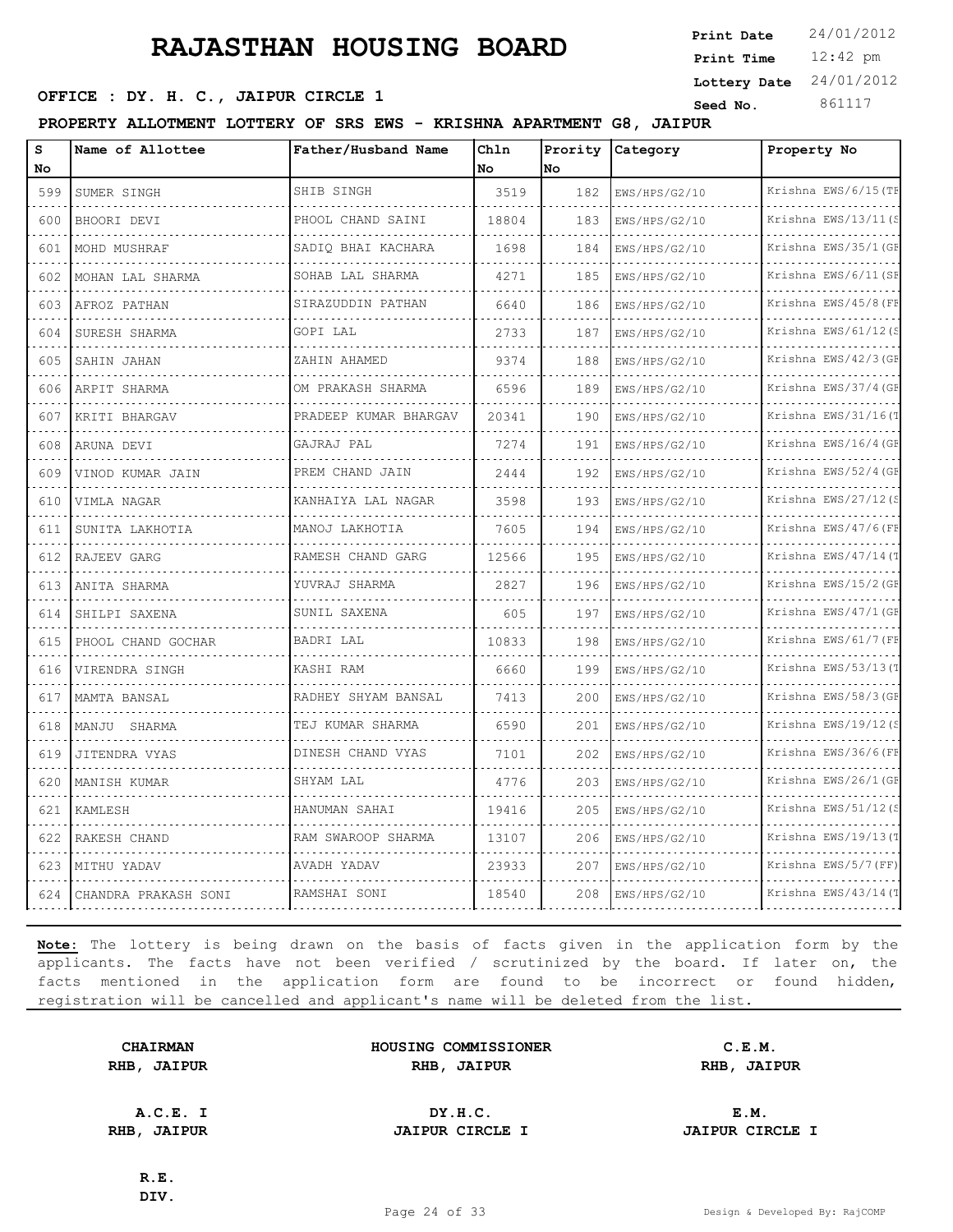12:42 pm **Print Time Print Date**  $24/01/2012$ **Lottery Date** 24/01/2012

### **SEED OFFICE : DY. H. C., JAIPUR CIRCLE 1 Seed No.** 861117

**PROPERTY ALLOTMENT LOTTERY OF SRS EWS - KRISHNA APARTMENT G8, JAIPUR**

| S<br>No                            | Name of Allottee         | Father/Husband Name      | Chln<br>No. | Prority<br>lNo. | Category                              | Property No               |
|------------------------------------|--------------------------|--------------------------|-------------|-----------------|---------------------------------------|---------------------------|
| 625                                | BABU LAL PANWAR          | BIRJU SINGH PANWAR       | 8754        | 209             | EWS/HPS/G2/10                         | Krishna EWS/17/9 (SF      |
| 626                                | RAJESH KUMAR KHANWANI    | MOHAN DAS KHANWANI       | 21571       | 210             | EWS/HPS/G2/10                         | Krishna EWS/38/3(GF       |
| 627                                | .<br>ASHOK KUMAR SHARMA  | RAMJI LAL SHARMA         | 4294        | 211             | EWS/HPS/G2/10                         | Krishna EWS/11/4 (GF      |
| 628                                | BAJRANG LAL SAINI        | SEDU RAM SAINI           | 10173       | 212             | EWS/HPS/G2/10                         | Krishna EWS/26/12(S       |
| 629                                | NAVRATAN SAINI           | .<br>NAND LAL SAINI      | 18891       | 213             | diamond and analysis<br>EWS/HPS/G2/10 | .<br>Krishna EWS/1/6(FF)  |
| 630                                | LAL CHAND                | MUNNA LAL                | 23375       | 214             | EWS/HPS/G2/10                         | Krishna EWS/48/4 (GE      |
| 631                                | CHAJU SINGH              | RAMESHAWAR SINGH         | 9880        | 215             | EWS/HPS/G2/10                         | Krishna EWS/31/9(SE       |
| 632                                | MANISHA AGRAWAL          | RAM KUMAR GUPTA          | 6245        | 216             | EWS/HPS/G2/10                         | Krishna EWS/11/8(FE       |
| 633                                | AMAR SINGH               | MAHAVEER SINGH           | 14215       | 217             | EWS/HPS/G2/10                         | Krishna EWS/9/3 (GF)      |
| 634                                | SAURAB AHMED             | SULTAN AHMED             | 15740       | 218             | EWS/HPS/G2/10                         | Krishna EWS/43/9 (SF      |
| 635                                | ATISH JAIN               | .<br>GIRIRAJ PRASAD JAIN | 120         | 219             | EWS/HPS/G2/10                         | .<br>Krishna EWS/55/7 (FF |
| 636                                | DEEPAK GORANI            | .<br>RAMCHANDRA GORANI   | 4353        | 220             | EWS/HPS/G2/10                         | Krishna EWS/35/5 (FE      |
| 637                                | PADMA DEVI               | VASU DEV                 | 19782       | 221             | EWS/HPS/G2/10                         | Krishna EWS/49/6(FF       |
| $\sim$ $\sim$ $\sim$ $\sim$<br>638 | PUSHP LATA SUKHIYANI     | NARAIN DAS SUKHIYANI     | 3714        | 222             | EWS/HPS/G2/10                         | .<br>Krishna EWS/57/8(FF  |
| 639                                | KAUSHAL KISHOR SHARMA    | MAHESH CHANDRA SHARMA    | 21255       | 223             | EWS/HPS/G2/10                         | Krishna EWS/50/12(S       |
| 640                                | GANGA DEVI               | TAHAL RAM                | 9149        | 224             | EWS/HPS/G2/10                         | Krishna EWS/39/9(SE       |
| $\sim$ $\sim$ $\sim$<br>641        | NEETU PAREEK             | MANOJ PAREEK             | 17543       | 225             | EWS/HPS/G2/10                         | Krishna EWS/58/1 (GF      |
| 642                                | ANIL KHANDELWAL          | JAGDISH PRASAD           | 21329       | 226             | EWS/HPS/G2/10                         | Krishna EWS/9/13 (TE<br>. |
| 643                                | PREMLATA GUPTA           | HARI PRASAD GUPTA        | 16478       | 227             | EWS/HPS/G2/10                         | Krishna EWS/26/11(S       |
| 644                                | JITENDRA JAIN            | CHOTH MAL JAIN           | 16927       | 228             | EWS/HPS/G2/10                         | Krishna EWS/58/9(SE       |
| 645                                | GAURAV KUMAR             | SURESH CHAND SHARMA      | 15322       | 229             | EWS/HPS/G2/10                         | Krishna EWS/50/8 (FE<br>. |
| 646                                | MOH. FAIYAZ ANSARI       | .<br>NASIR ANSARI        | 6714        | 230             | EWS/HPS/G2/10                         | Krishna EWS/45/16(T       |
| 647                                | LEKH RAJ                 | GAGAN DAS                | 21450       | 231             | EWS/HPS/G2/10                         | Krishna EWS/54/15(1       |
| 648                                | DEVKI NANDAN MISHRA<br>. | BAJRANG LAL MISHRA       | 1733        | 232             | EWS/HPS/G2/10                         | Krishna EWS/50/10(S       |
| 649                                | MAHESH CHAND GUPTA       | <b>BABU LAL GUPTA</b>    | 12772       | 233             | EWS/HPS/G2/10                         | Krishna EWS/38/2 (GE      |
| 650                                | RAMLAL BAIRWA            | LAXMAN LAL BAIRWA        | 12982       | 234             | EWS/HPS/G2/10                         | Krishna EWS/47/10(S       |

**Note:** The lottery is being drawn on the basis of facts given in the application form by the applicants. The facts have not been verified / scrutinized by the board. If later on, the facts mentioned in the application form are found to be incorrect or found hidden, registration will be cancelled and applicant's name will be deleted from the list.

|      | <b>CHAIRMAN</b> |
|------|-----------------|
| RHB, | <b>JAIPUR</b>   |

**HOUSING COMMISSIONER C.E.M. RHB, JAIPUR RHB, JAIPUR RHB, JAIPUR**

**A.C.E. I DY.H.C. E.M. RHB, JAIPUR JAIPUR CIRCLE I JAIPUR CIRCLE I**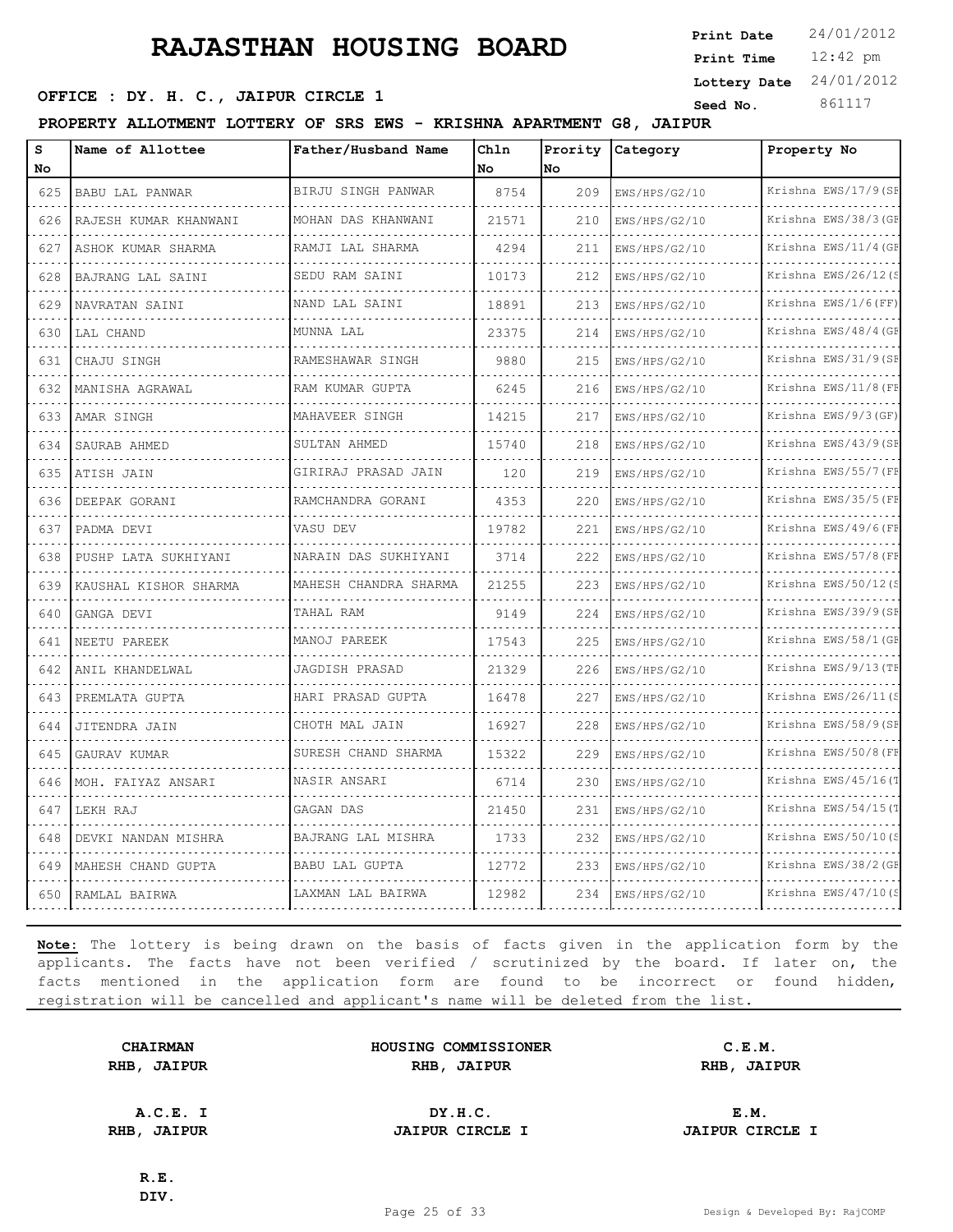12:42 pm **Print Time Print Date**  $24/01/2012$ **Lottery Date** 24/01/2012

### **SEED OFFICE : DY. H. C., JAIPUR CIRCLE 1 Seed No.** 861117

**PROPERTY ALLOTMENT LOTTERY OF SRS EWS - KRISHNA APARTMENT G8, JAIPUR**

| s<br>No  | Name of Allottee      | Father/Husband Name     | Chln<br>No | Prority<br>No            | Category      | Property No              |
|----------|-----------------------|-------------------------|------------|--------------------------|---------------|--------------------------|
| 651      | MUKESH SINGH          | JIVAN SINGH             | 5645       | 235                      | EWS/HPS/G2/10 | Krishna EWS/44/12(S      |
| 652      | OM PRAKASH PALEKAR    | RAVJI PALEKAR           | 9239       | 236                      | EWS/HPS/G2/10 | Krishna EWS/3/7 (FF)     |
| 653      | DIGVIJAY SINGH        | BAJRANG SINGH           | 20212      | -1                       | EWS/ORS/G2/10 | Krishna EWS/41/14(T      |
| 654      | LALIT KISHORE         | SHYAM LAL               | 23798      | 3                        | EWS/ORS/G2/10 | Krishna EWS/1/11(SE      |
| 655      | PRAKASH CHAND MEENA   | GORDHAN MEENA           | 12194      | 7                        | EWS/ORS/G2/10 | .<br>Krishna EWS/9/8(FF) |
| 656      | SANDEEP AGARWAL       | RADHA KISHAN AGARWAL    | 19249      | 8                        | EWS/ORS/G2/10 | Krishna EWS/45/13(T      |
| 657      | GOVIND SINGH DHABHAI  | BASANTI LAL DHABHAI     | 16199      | 10                       | EWS/ORS/G2/10 | Krishna EWS/16/2 (GE     |
| 658      | HAJARI LAL GUPTA      | GANESHI LAL             | 13171      | 12                       | EWS/ORS/G2/10 | Krishna EWS/24/5(FF      |
| 659      | ASISH BAKLIWAL        | RAMJI LAL BAKLIWAL      | 19612      | 14                       | EWS/ORS/G2/10 | Krishna EWS/1/7(FF)      |
| 660      | DHARMENDRA CHOUDHARY  | ISHAWAR SINGH           | 13510      | 16                       | EWS/ORS/G2/10 | Krishna EWS/15/6(FE      |
| .<br>661 | VANDANA SINGH         | MADHAV SINGH            | 12898      | 17                       | EWS/ORS/G2/10 | Krishna EWS/38/7 (FF     |
| 662      | RAMDHAN YADAV         | SONA RAM YADAV          | 1933       | 19                       | EWS/ORS/G2/10 | Krishna EWS/31/6(FF      |
| 663      | SARITA SHARMA         | KRISHAN DUTT SHARMA     | 13211      | 20                       | EWS/ORS/G2/10 | Krishna EWS/1/10(SE      |
| 664      | DILIP RAO             | BHURA RAM RAO           | 13509      | 21                       | EWS/ORS/G2/10 | .<br>Krishna EWS/13/12(S |
| 665      | ABHISHEK SHARMA       | SHANTESHWAR PRASAD SHAR | 658        | 22                       | EWS/ORS/G2/10 | Krishna EWS/2/10(SE      |
| 666      | DEVNARAYAN GURJER     | BABU LAL GURJAR         | 13355      | 23                       | EWS/ORS/G2/10 | Krishna EWS/34/5 (FE     |
| 667      | SURENDRA NAGAR        | RADHA KISHAN NAGAR      | 21601      | $\overline{\mathcal{L}}$ | EWS/HPS/G2/10 | Krishna EWS/42/7 (FE     |
| 668      | MANOJ KUMAR SHARMA    | RAMESH KUMAR SHARMA     | 20483      | 4                        | EWS/HPS/G2/10 | Krishna EWS/46/10(S      |
| 669      | PRAKESH GAHLOT        | GORDHAN GAHLOT          | 16022      | 6                        | EWS/HPS/G2/10 | Krishna EWS/25/13(1      |
| 670      | SITARAM GARG          | RADHEY SHYAM GARG       | 12313      |                          | EWS/HPS/G2/10 | Krishna EWS/4/16(TE      |
| 671      | KAMAL KANT            | BAJRANG LAL KUMHAR      | 13679      | 9                        | EWS/HPS/G2/10 | Krishna EWS/54/16(T      |
| 672      | HANUMAN SAHAI JAT     | BHURA MAL JAT           | 16781      | 10                       | EWS/HPS/G2/10 | Krishna EWS/23/4 (GE     |
| 673      | ARCHANA JAIN          | MAHAVEER PRASAD JAIN    | 9446       | 11                       | EWS/HPS/G2/10 | Krishna EWS/7/12(SE      |
| 674      | OM PRAKASH SHARMA     | RAM PRASAD SHARMA       | 19355      | 12                       | EWS/HPS/G2/10 | Krishna EWS/14/3(GE      |
| 675      | KAILASH SINGH KHIDIYA | BHANWAR SINGH KHIDIYA   | 19310      | 13                       | EWS/HPS/G2/10 | Krishna EWS/37/16(T      |
| 676      | SANTOSH KUMAR SHARMA  | MADAN MOHAN SHARMA      | 12232      | 14                       | EWS/HPS/G2/10 | Krishna EWS/41/8 (FE     |

**Note:** The lottery is being drawn on the basis of facts given in the application form by the applicants. The facts have not been verified / scrutinized by the board. If later on, the facts mentioned in the application form are found to be incorrect or found hidden, registration will be cancelled and applicant's name will be deleted from the list.

|      | <b>CHAIRMAN</b> |
|------|-----------------|
| RHB, | <b>JAIPUR</b>   |

**HOUSING COMMISSIONER C.E.M. RHB, JAIPUR RHB, JAIPUR RHB, JAIPUR**

**A.C.E. I DY.H.C. E.M. RHB, JAIPUR JAIPUR CIRCLE I JAIPUR CIRCLE I**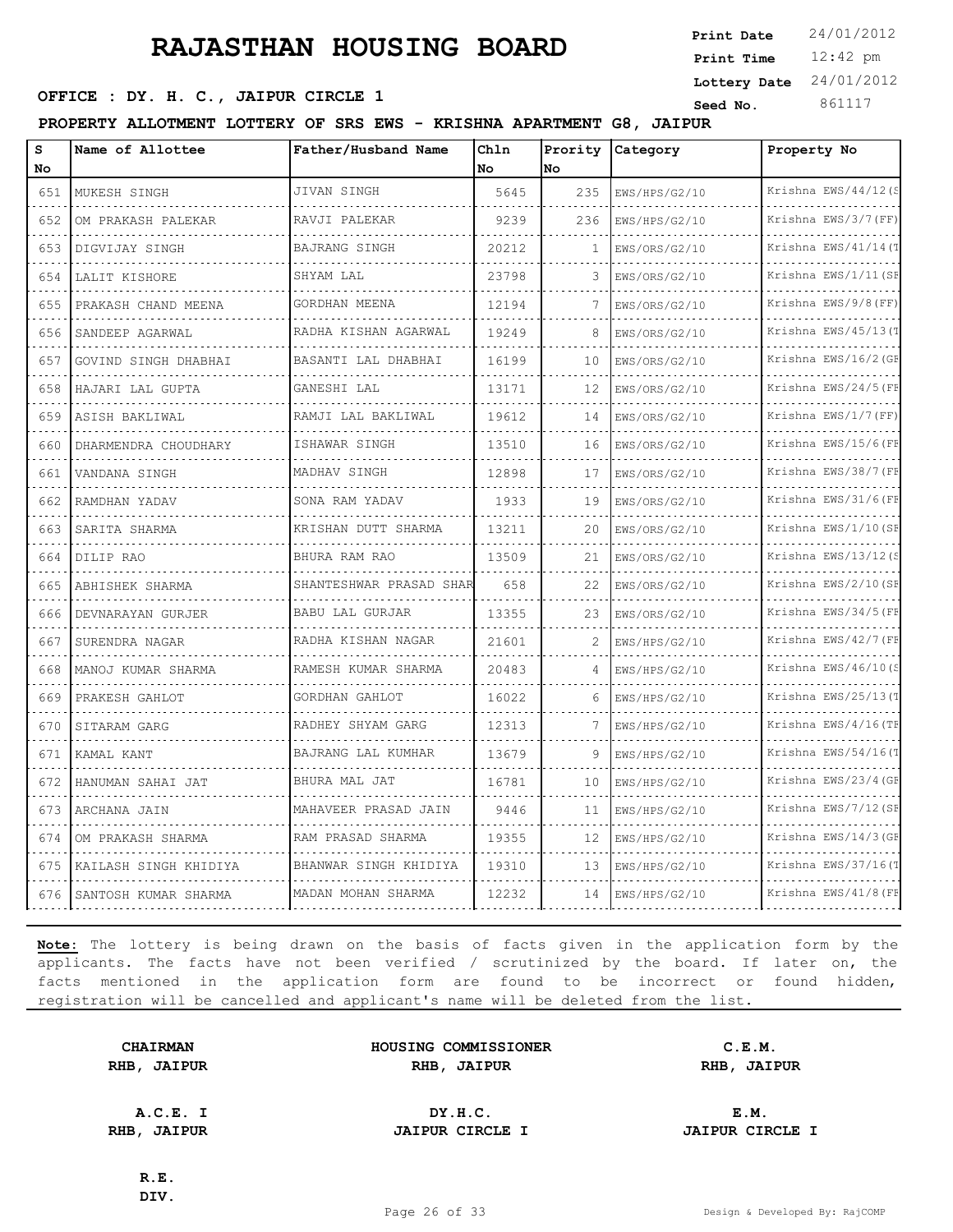12:42 pm **Print Time Print Date**  $24/01/2012$ **Lottery Date** 24/01/2012

### **SEED OFFICE : DY. H. C., JAIPUR CIRCLE 1 Seed No.** 861117

**PROPERTY ALLOTMENT LOTTERY OF SRS EWS - KRISHNA APARTMENT G8, JAIPUR**

| s<br>No | Name of Allottee          | Father/Husband Name    | Chln<br>No | Prority<br>No  | Category      | Property No          |
|---------|---------------------------|------------------------|------------|----------------|---------------|----------------------|
| 677     | PARWATI DEVI CHEEPA       | RADHA MOHAN CHEEPA     | 11490      | 15             | EWS/HPS/G2/10 | Krishna EWS/51/3 (GF |
| 678     | SATYENDRA GOSWAMI         | SHIV DUTT GOSWAMI      | 2447       | 16             | EWS/HPS/G2/10 | Krishna EWS/29/16(T  |
| 679     | MUKESH NAGAR              | RADHA KISHAN NAGAR     | 21602      | 17             | EWS/HPS/G2/10 | Krishna EWS/59/1 (GF |
| 680     | MAHENDRA KUMAR SHARMA     | NAVAL KISHOR SHARMA    | 16536      | 18             | EWS/HPS/G2/10 | Krishna EWS/42/13(1  |
| 681     | .<br>VISHNU VERMA KASHYAP | GOVIND NARAIN KASHYAP  | 13429      | 19             | EWS/HPS/G2/10 | Krishna EWS/26/9(SE  |
| 682     | SANJEEV SHARMA            | RAJENDRA KUMAR SHARMA  | 18792      | 21             | EWS/HPS/G2/10 | Krishna EWS/33/4 (GF |
| 683     | SURENDRA KUMAR SHARMA     | RAMJI LAL SHARMA       | 17043      | 23             | EWS/HPS/G2/10 | Krishna EWS/9/11 (SE |
| 684     | MUZAFFAR KHAN             | HASAN MOHAMMAD KHAN    | 1647       | 24             | EWS/HPS/G2/10 | Krishna EWS/21/3(GE  |
| 685     | MANOJ SHARMA              | KAILASH CHAND SHARMA   | 7113       | 25             | EWS/HPS/G2/10 | Krishna EWS/56/5 (FE |
| 686     | JAI PAL SINGH RATHORE     | RAJENDRA SINGH RATHORE | 19947      | 27             | EWS/HPS/G2/10 | Krishna EWS/28/3(GE  |
| 687     | INDRAJ                    | KHEM CHAND             | 537        | 28             | EWS/HPS/G2/10 | Krishna EWS/44/15(T  |
| 688     | ARJUN LAL VERMA           | MATHURA LAL            | 6537       | $\overline{c}$ | EWS/ORS/G4/10 | Krishna EWS/18/6(FE  |
| 689     | MOHIT GOGADIA             | M L GOGADIA            | 7582       | 3              | EWS/ORS/G4/10 | Krishna EWS/17/4 (GE |
| 690     | RAJESH KUMAR VERMA        | PRABHU NARAIN RAIGER   | 15912      | $\Delta$       | EWS/ORS/G4/10 | Krishna EWS/3/13(TE  |
| 691     | MAHESH CHAND              | RAM CHANDRA KOMAL      | 9772       | 5              | EWS/ORS/G4/10 | Krishna EWS/30/12(S  |
| 692     | DAL CHAND VERMA           | PANNA LAL VERMA        | 8404       | 6              | EWS/ORS/G4/10 | Krishna EWS/42/4 (GF |
| 693     | MANOJ KUMAR               | SANWAL RAM             | 4500       | 7              | EWS/ORS/G4/10 | Krishna EWS/24/3(GF  |
| 694     | SHASHI KALA               | RAM SINGH              | 19326      | 8              | EWS/ORS/G4/10 | Krishna EWS/43/7 (FF |
| 695     | NANDKISHORE RAIGAR        | PADMA RAM RAIGER       | 14654      | Q              | EWS/ORS/G4/10 | Krishna EWS/39/4 (GE |
| 696     | LALI DEVI BAIRWA          | ROSHAN LAL BAIRWA      | 19088      | 10             | EWS/ORS/G4/10 | Krishna EWS/35/10(S  |
| 697     | BHANWAR LAL               | PRABHU LAL             | 12632      | 11             | EWS/ORS/G4/10 | Krishna EWS/32/9(SE  |
| 698     | GHANSHYAM PHOOLWARIYA     | NARAIN PHOOLWARIYA     | 20928      | 16             | EWS/ORS/G4/10 | Krishna EWS/40/14(T  |
| 699     | DEVI SAHAI MAHAWAR        | BHAJANI LAL MAHAWAR    | 2681       | 17             | EWS/ORS/G4/10 | Krishna EWS/37/2 (GF |
| 700     | LAXMAN KUMAR              | BANSHI LAL             | 3296       | 18             | EWS/ORS/G4/10 | Krishna EWS/16/7(FE  |
| 701     | ANIL VERMA                | KAILASH CHAND          | 6751       | 19             | EWS/ORS/G4/10 | Krishna EWS/8/15 (TE |
| 702     | LADDU LAL KHATIK          | SUKHDEV KHATIK         | 19250      | 20             | EWS/ORS/G4/10 | Krishna EWS/38/10(S  |

**Note:** The lottery is being drawn on the basis of facts given in the application form by the applicants. The facts have not been verified / scrutinized by the board. If later on, the facts mentioned in the application form are found to be incorrect or found hidden, registration will be cancelled and applicant's name will be deleted from the list.

|      | <b>CHAIRMAN</b> |
|------|-----------------|
| RHB, | <b>JAIPUR</b>   |

**HOUSING COMMISSIONER C.E.M. RHB, JAIPUR RHB, JAIPUR RHB, JAIPUR**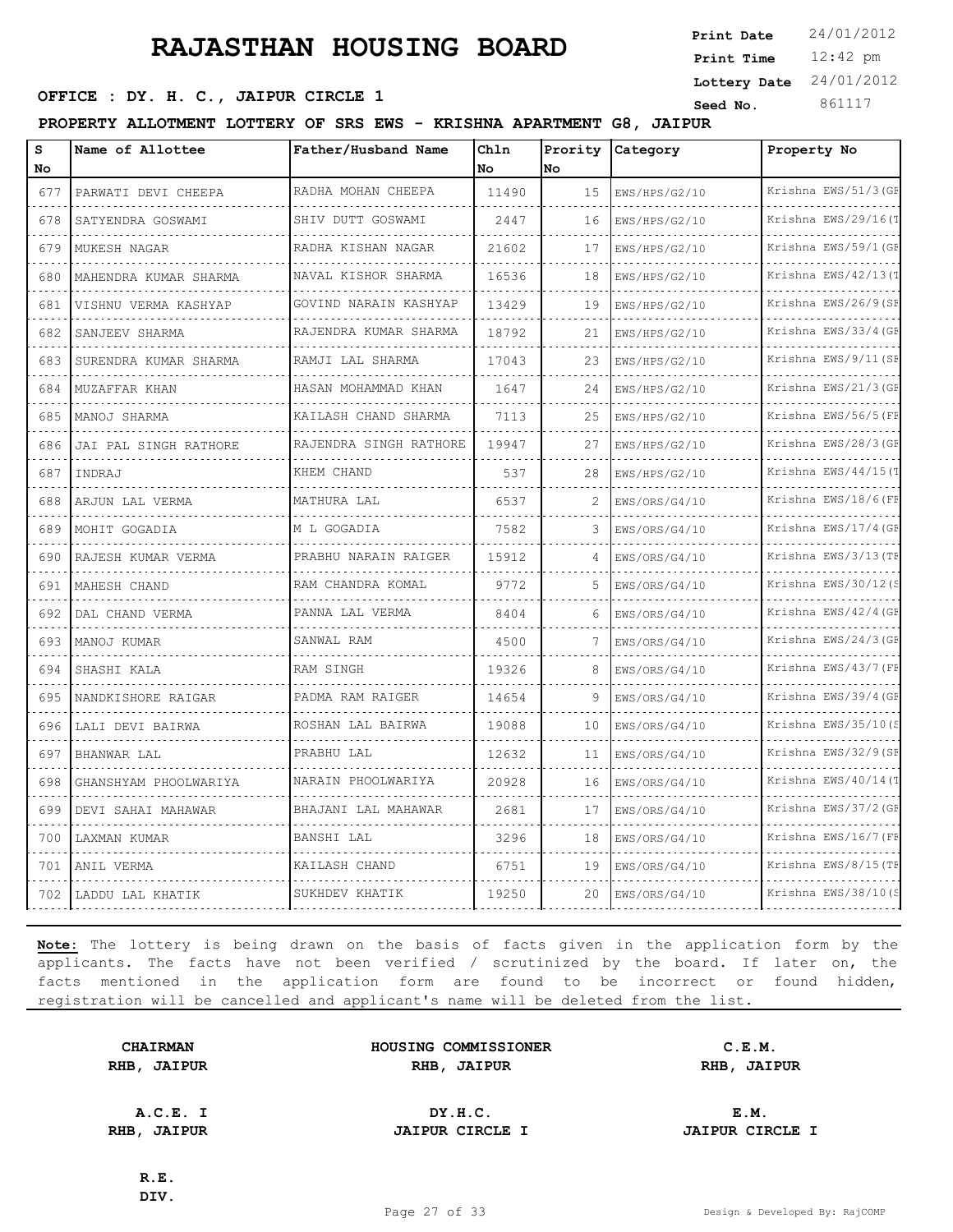**SEED OFFICE : DY. H. C., JAIPUR CIRCLE 1 Seed No.** 861117

**PROPERTY ALLOTMENT LOTTERY OF SRS EWS - KRISHNA APARTMENT G8, JAIPUR**

| s<br>No                            | Name of Allottee      | Father/Husband Name  | Chln<br><b>No</b> | Prority<br>lno. | Category      | Property No          |
|------------------------------------|-----------------------|----------------------|-------------------|-----------------|---------------|----------------------|
| 703                                | SUDHA KOLI            | PRAKASH KOLI         | 10331             | 21              | EWS/ORS/G4/10 | Krishna EWS/25/5 (FF |
| 704                                | ANIL KUMAR            | KISHAN LAL VERMA     | 23742             | 22              | EWS/ORS/G4/10 | Krishna EWS/5/13 (TF |
| 705                                | MOHANI                | SUBHASH JARWAL       | 19591             | 23              | EWS/ORS/G4/10 | Krishna EWS/13/2 (GF |
| 706                                | BHEEMRAJ VERMA        | CHUNNI LAL BAROLIYA  | 21153             | 24              | EWS/ORS/G4/10 | Krishna EWS/14/4 (GE |
| 707                                | LAXMI SAMRIYA         | MOHAN SAMRIYA        | 12125             | 25              | EWS/ORS/G4/10 | Krishna EWS/18/5 (FF |
| 708                                | <b>VEENA</b>          | .<br>DINESH KUMAR    | 15779             | 26              | EWS/ORS/G4/10 | Krishna EWS/17/10(S  |
| 709                                | KARTAR SINGH          | KARE RAM             | 15936             | 27              | EWS/ORS/G4/10 | Krishna EWS/10/12(S  |
| $\sim$ $\sim$ $\sim$ $\sim$<br>710 | RAM CHANDRA BAIRWA    | GOWARDHAN BAIRWA     | 11512             | 28              | EWS/ORS/G4/10 | Krishna EWS/39/2 (GF |
| 711                                | RAMESHWARI DEVI       | RAJU LAL JAJOTAR     | 12270             | 30              | EWS/ORS/G4/10 | Krishna EWS/6/13 (TF |
| 712                                | SURESH CHAND MALHOTRA | CHIRANJI LAL         | 22540             | 33              | EWS/ORS/G4/10 | Krishna EWS/38/13(T  |
| 713                                | KOUSHALYA DEVI        | PRABHU DAYAL NAWARIA | 13767             | 34              | EWS/ORS/G4/10 | Krishna EWS/21/15(1  |
| 714                                | SUMAN GOTHAWAL        | HANS RAJ BAIRWA      | 8203              | 35              | EWS/ORS/G4/10 | Krishna EWS/38/15(T  |
| 715                                | GAJENDRA VAIDVAL      | NAVAL KISHOR VAIDVAL | 16968             | 36              | EWS/ORS/G4/10 | Krishna EWS/36/8 (FF |
| 716                                | RANJANA YADAV         | MANAK CHAND YADAV    | 10825             | -1              | EWS/HPS/G4/10 | Krishna EWS/20/12(S  |
| 717                                | PRADEEP               | DEEP CHAND JATAV     | 4627              | 2               | EWS/HPS/G4/10 | Krishna EWS/44/14(T  |
| 718                                | RAM PYARI DEVI        | GANGA RAM DHOBI      | 21100             | 3               | EWS/HPS/G4/10 | Krishna EWS/48/5 (FF |
| 719                                | HARI CHARAN KOLI      | BADRI LAL KOLI       | 9113              | 4               | EWS/HPS/G4/10 | Krishna EWS/41/5 (FF |
| 720                                | DROPADI MEGHWAL       | RADHEY SHYAM MEGHWAL | 3781              | 5               | EWS/HPS/G4/10 | Krishna EWS/38/12(S  |
| 721                                | RAVI KUMAR MAHAWAR    | CHHOTE LAL MAHAWAR   | 20900             | 6               | EWS/HPS/G4/10 | Krishna EWS/9/9(SF)  |
| 722                                | DAULAT RAM            | LAL CHAND MEGHWAL    | 7051              | 7               | EWS/HPS/G4/10 | Krishna EWS/20/9 (SE |
| 723                                | RAMESH CHAND VERMA    | MATHURA LAL          | 6574              | 8               | EWS/HPS/G4/10 | Krishna EWS/19/9(SF  |
| 724                                | DAULAT RAM            | PRASADI LAL          | 2341              | 9               | EWS/HPS/G4/10 | Krishna EWS/12/3 (GF |
| 725                                | HANUMAN PRASAD VERMA  | SHIV DAYAL VERMA     | 12488             | 10              | EWS/HPS/G4/10 | Krishna EWS/59/11(S  |
| 726                                | OM PRAKASH JATAV      | RAM CHARAN JATAV     | 2191              | 11              | EWS/HPS/G4/10 | Krishna EWS/48/7 (FF |
| 727                                | NARESH KUMAR          | GAINDI LAL           | 22167             | 12              | EWS/HPS/G4/10 | Krishna EWS/41/1 (GF |
| 728                                | KISHORE KUMAR         | SURAJ MAL            | 13444             | 15              | EWS/HPS/G4/10 | Krishna EWS/3/11(SH  |

**Note:** The lottery is being drawn on the basis of facts given in the application form by the applicants. The facts have not been verified / scrutinized by the board. If later on, the facts mentioned in the application form are found to be incorrect or found hidden, registration will be cancelled and applicant's name will be deleted from the list.

|      | <b>CHAIRMAN</b> |
|------|-----------------|
| RHB, | <b>JAIPUR</b>   |

**HOUSING COMMISSIONER C.E.M. RHB, JAIPUR RHB, JAIPUR RHB, JAIPUR**

**A.C.E. I DY.H.C. E.M. RHB, JAIPUR JAIPUR CIRCLE I JAIPUR CIRCLE I**

**R.E. DIV.**

12:42 pm **Print Time**

**Print Date**  $24/01/2012$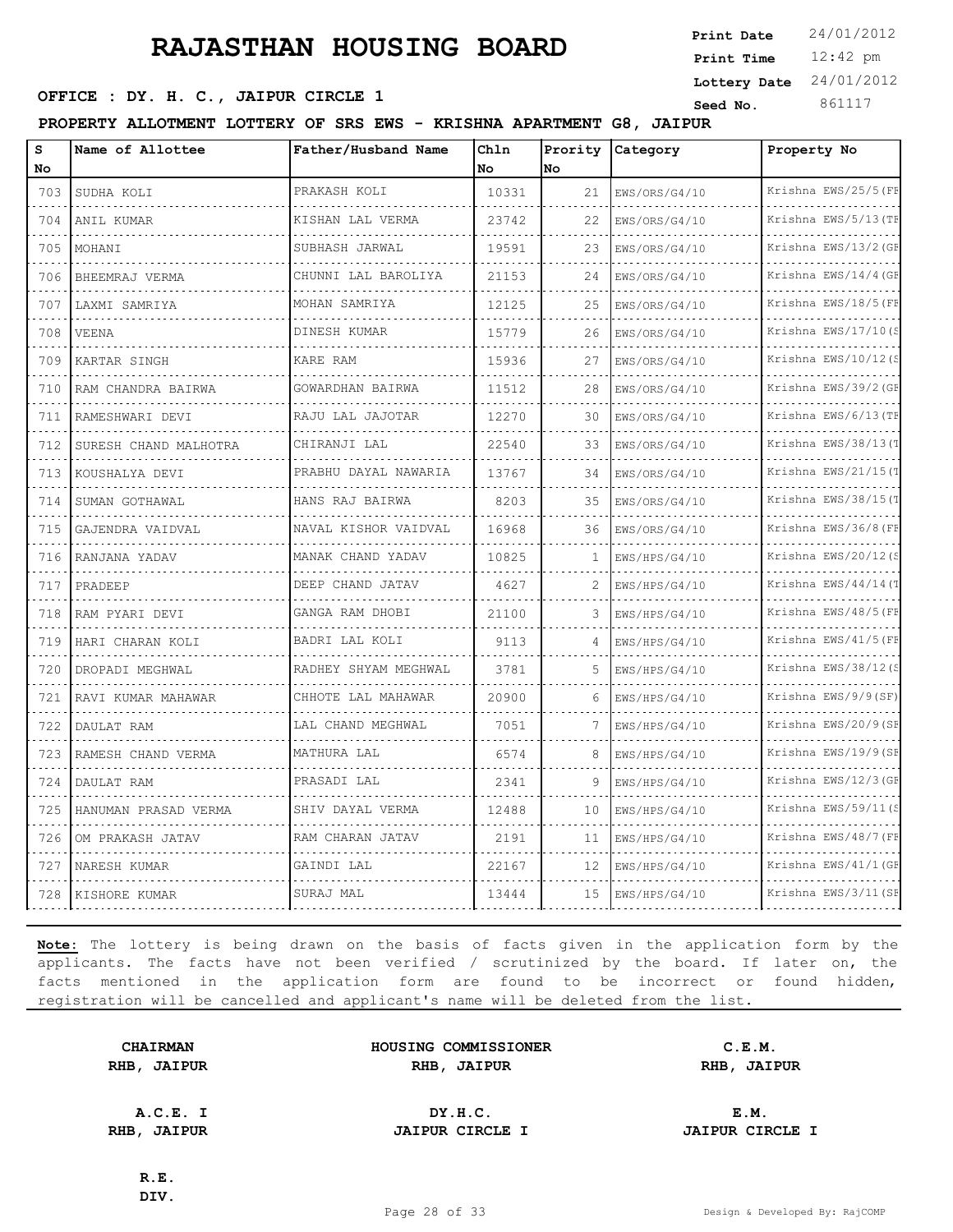**Lottery Date** 24/01/2012

**SEED OFFICE : DY. H. C., JAIPUR CIRCLE 1 Seed No.** 861117

**PROPERTY ALLOTMENT LOTTERY OF SRS EWS - KRISHNA APARTMENT G8, JAIPUR**

| s<br>No | Name of Allottee      | Father/Husband Name  | Ch1n<br><b>No</b> | Prority<br><b>No</b> | Category           | Property No          |
|---------|-----------------------|----------------------|-------------------|----------------------|--------------------|----------------------|
|         |                       | SUWA LAL BAIRWA      | 9287              |                      |                    | Krishna EWS/2/13 (TF |
| 729     | RAMNIWAS BAIRWA       |                      |                   | 16                   | EWS/HPS/G4/10      |                      |
| 730     | RAM KUMAR BAIRWA      | BADRI LAL BAIRWA     | 3036              | 18                   | EWS/HPS/G4/10      | Krishna EWS/32/5 (FE |
| 731     | KRISHNA DEVI          | MAHENDRA KUMAR       | 9568              | 20                   | EWS/HPS/G4/10      | Krishna EWS/23/10(S  |
| 732     | KISHAN KUMAR MEGHWAL  | DADU RAM MEGHWAL     | 20497             | 21                   | EWS/HPS/G4/10      | Krishna EWS/10/14(T  |
| 733     | MANISH KUMAR BADOTIYA | SURAJ MAL            | 22553             | 22                   | EWS/HPS/G4/10      | Krishna EWS/56/9(SE  |
| 734     | HITESH                | MUNNA LAL            | 816               | 23                   | EWS/HPS/G4/10      | Krishna EWS/24/6(FF  |
| 735     | ONKAR LAL BAIRWA      | GANESH GAIRWA        | 16149             | 24                   | EWS/HPS/G4/10      | Krishna EWS/54/10(S  |
| 736     | VISHAL DABODIA        | SUSHIL KUMAR DABODIA | 16661             | 25                   | EWS/HPS/G4/10      | Krishna EWS/42/6(FE  |
| 737     | SANTRA DEVI           | LALA RAM KHATIK      | 8063              | 26                   | EWS/HPS/G4/10      | Krishna EWS/31/10(S  |
| 738     | ASHOK KUMAR BAIRWA    | BHURA LAL BAIRWA     | 5172              | 28                   | EWS/HPS/G4/10      | Krishna EWS/43/8 (FF |
| 739     | BHOOP SINGH           | SHYAM LAL            | 3294              | 29                   | EWS/HPS/G4/10      | Krishna EWS/27/14(T  |
| 740     | AJAY KUMAR            | BABU LAL             | 5586              | 30                   | EWS/HPS/G4/10<br>. | Krishna EWS/60/9(SF  |
| 741     | GULAB DEVI CHOKDAYAT  | GOVIND LAL CHOKDAYAT | 21798             | 32                   | EWS/HPS/G4/10      | Krishna EWS/34/7 (FF |
| 742     | SANDEEP GHOTWAL       | HARI SHANKAR GHOTWAL | 12603             | 33                   | EWS/HPS/G4/10      | Krishna EWS/54/1 (GF |
| 743     | RAJ KALA BARI         | OM PRAKASH VERMA     | 16541             | 34                   | EWS/HPS/G4/10      | Krishna EWS/14/7 (FF |
| 744     | RAMESH KUMAR BAIRWA   | GYARSI LAL           | 1078              | 35                   | EWS/HPS/G4/10      | Krishna EWS/28/4 (GF |
| 745     | ANJU                  | NATHU                | 19780             | 36                   | EWS/HPS/G4/10      | Krishna EWS/48/1 (GE |
| 746     | USHA DEVI             | <b>RANSINGH</b>      | 21608             | 37                   | EWS/HPS/G4/10      | Krishna EWS/19/16(T  |
| 747     | PARMANAND RAIGER      | DHANNA LAL           | 22507             | 40                   | EWS/HPS/G4/10      | Krishna EWS/14/12(S  |
| 748     | KRIPAL SINGH          | JAGMAL SINGH         | 791               | 41                   | EWS/HPS/G4/10      | Krishna EWS/54/9(SE  |
| 749     | HARIKESH BAIRWA       | MISHRI LAL BAIRWA    | 14845             | 42                   | EWS/HPS/G4/10      | Krishna EWS/29/3 (GE |
| 750     | SHAMBHU DAYAL         | GANGA RAM            | 22158             | 43                   | EWS/HPS/G4/10      | Krishna EWS/17/1 (GE |
| 751     | MAHIPAL SINGH         | HANUPRASAD           | 8448              | 44                   | EWS/HPS/G4/10      | Krishna EWS/6/14 (TE |
| 752     | RAMESH CHANDRA MEENA  | NANAG RAM MEENA      | 14206             | 1                    | EWS/ORS/G4/10      | Krishna EWS/15/5 (FE |
| 753     | MANISH KUMAR MEENA    | RAM KARAN MEENA      | 13670             | 2                    | EWS/ORS/G4/10      | Krishna EWS/35/3 (GF |
| 754     | <b>BABULAL MEENA</b>  | BHAIRU LAL MEENA     | 15422             | 3                    | EWS/ORS/G4/10      | Krishna EWS/7/5 (FF) |

**Note:** The lottery is being drawn on the basis of facts given in the application form by the applicants. The facts have not been verified / scrutinized by the board. If later on, the facts mentioned in the application form are found to be incorrect or found hidden, registration will be cancelled and applicant's name will be deleted from the list.

**CHAIRMAN HOUSING COMMISSIONER C.E.M. RHB, JAIPUR RHB, JAIPUR RHB, JAIPUR**

**A.C.E. I DY.H.C. E.M. RHB, JAIPUR JAIPUR CIRCLE I JAIPUR CIRCLE I**

**R.E. DIV.** 12:42 pm **Print Time**

**Print Date**  $24/01/2012$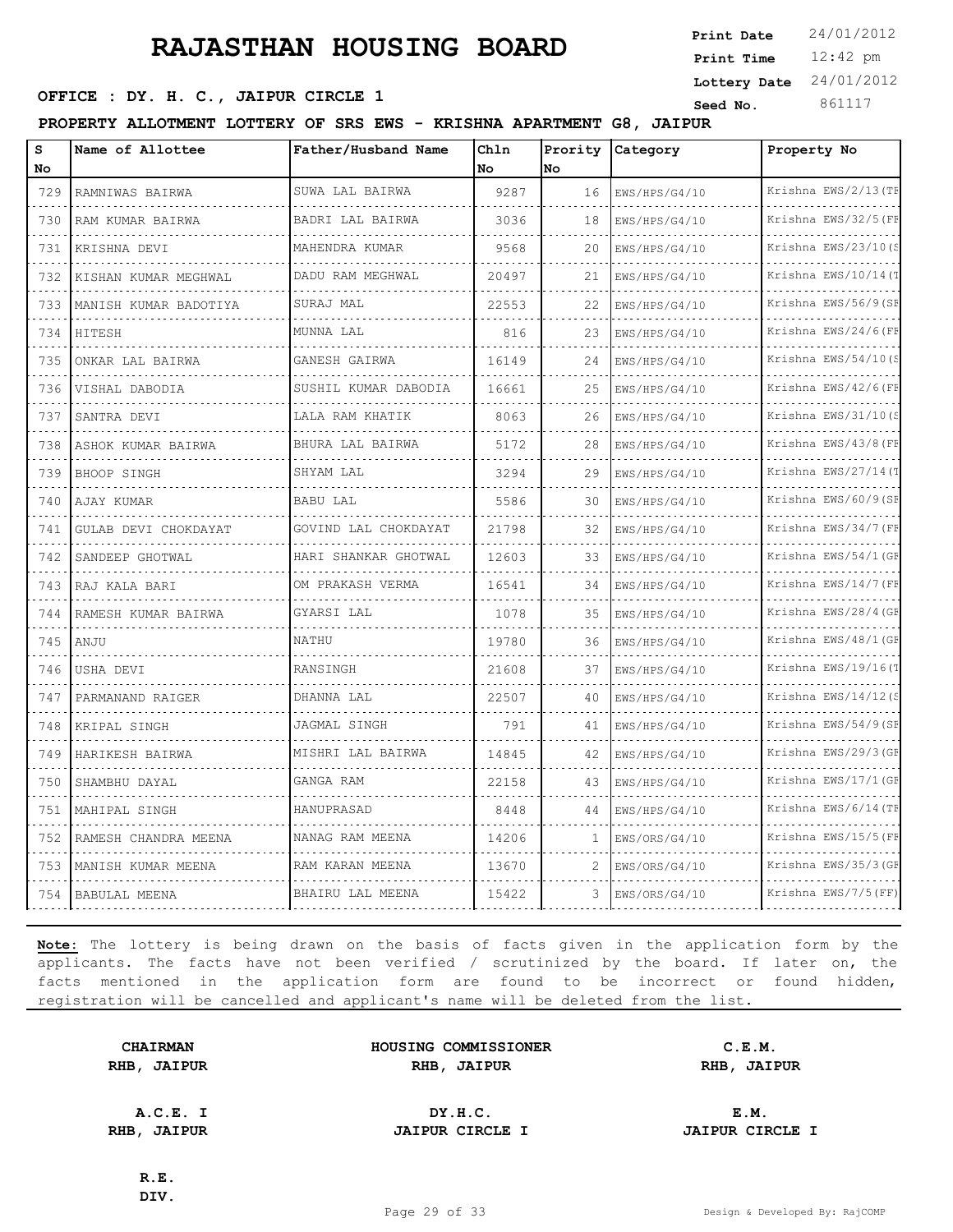12:42 pm **Print Time Print Date**  $24/01/2012$ **Lottery Date** 24/01/2012

### **SEED OFFICE : DY. H. C., JAIPUR CIRCLE 1 Seed No.** 861117

**PROPERTY ALLOTMENT LOTTERY OF SRS EWS - KRISHNA APARTMENT G8, JAIPUR**

| s<br>No | Name of Allottee          | Father/Husband Name    | Chln<br>No | Prority<br><b>No</b> | Category      | Property No               |
|---------|---------------------------|------------------------|------------|----------------------|---------------|---------------------------|
| 755     | BHARAT LAL MEENA          | JAGAN LAL MEENA        | 13554      | 4                    | EWS/ORS/G4/10 | Krishna EWS/17/12(S       |
| 756     | SUNKYA RAM MEENA          | HAJARI LAL MEENA       | 8896       | 5                    | EWS/ORS/G4/10 | Krishna EWS/36/2 (GF      |
| 757     | SATYANARAYAN              | GHASI LAL              | 19773      | 6                    | EWS/ORS/G4/10 | Krishna EWS/20/2 (GF      |
| 758     | RAMBABU MEENA             | JAI CHAND              | 18175      | 7                    | EWS/ORS/G4/10 | Krishna EWS/26/14(T       |
| 759     | CHOTI LAL MEENA           | GANGA DHAR             | 17398      | 8                    | EWS/ORS/G4/10 | Krishna EWS/25/11 (S      |
| 760     | RAKESH KUMAR MEENA        | HEM TAJ MEENA          | 7546       | 9                    | EWS/ORS/G4/10 | Krishna EWS/4/14 (TF      |
| 761     | HANUMAN SAHAI MEENA       | GORDHAN MEENA          | 17397      | 10                   | EWS/ORS/G4/10 | Krishna EWS/10/7 (FE      |
| 762     | .<br>PRATHVI RAJ MEENA    | HARI NARAIN MEENA      | 6442       | 11                   | EWS/ORS/G4/10 | Krishna EWS/24/4 (GF      |
| 763     | .<br>DASHRATH KUMAR MEENA | ROHITASH MEENA         | 9965       | 15                   | EWS/ORS/G4/10 | Krishna EWS/29/7 (FF      |
| 764     | HANSRAJ MEENA             | KALUA RAM MEENA        | 21508      | 17                   | EWS/ORS/G4/10 | Krishna EWS/34/11(S       |
| 765     | .<br>MEVRAJ MEENA         | .<br>GANGAVISHAN MEENA | 17074      | 18                   | EWS/ORS/G4/10 | .<br>Krishna EWS/23/13(T  |
| 766     | LALI DEVI MEENA           | SHYOPAL MEENA          | 15260      | 19                   | EWS/ORS/G4/10 | Krishna EWS/28/13(1       |
| 767     | BANWARI LAL VERMA         | PRABHU DAYAL           | 7633       | 20                   | EWS/ORS/G4/10 | Krishna EWS/13/15(T       |
| 768     | RAM PRASAD MEENA          | .<br>RAMJI LAL MEENA   | 9468       | 21                   | EWS/ORS/G4/10 | .<br>Krishna EWS/22/2 (GE |
| 769     | GANESHI MEENA             | RAMAVATAR MEEMA        | 21866      | 22                   | EWS/ORS/G4/10 | Krishna EWS/5/16(TE       |
| 770     | NAHAR SINGH MEENA         | HARETI LAL MEENA       | 21971      | 24                   | EWS/ORS/G4/10 | Krishna EWS/21/13(T       |
| 771     | RAJEEV LAL MEENA          | .<br>BAMBAL RAM MEENA  | 23335      | 25                   | EWS/ORS/G4/10 | .<br>Krishna EWS/19/11(S  |
| 772     | RAJKUMAR MEENA            | KAILASH CHAND MEENA    | 13340      | 26                   | EWS/ORS/G4/10 | Krishna EWS/22/12(S       |
| 773     | RAKESH KUMAR MEENA        | MAKHAN LAL MEENA<br>.  | 18893      | 27                   | EWS/ORS/G4/10 | Krishna EWS/8/2 (GF)<br>. |
| 774     | .<br>VIMAL KUMAR SHERA    | SURAJ MAL MEENA        | 18189      | 28                   | EWS/ORS/G4/10 | Krishna EWS/35/12(S       |
| 775     | KAMAL SINGH MEENA         | SIRMORE                | 4631       | 1                    | EWS/HPS/G4/10 | Krishna EWS/28/8 (FE      |
| 776     | RAM PRATAP MEENA          | BAJRANG LAL MEENA      | 7388       | $\overline{c}$       | EWS/HPS/G4/10 | Krishna EWS/46/9 (SF<br>. |
| 777     | GANPAT MEENA              | NATHU LAL MEENA        | 4348       | 3                    | EWS/HPS/G4/10 | Krishna EWS/57/9(SF       |
| 778     | SHRWAN KUMAR MEENA        | GOPAL LAL MEENA        | 20517      | 4                    | EWS/HPS/G4/10 | Krishna EWS/11/5(FH       |
| 779     | JAGMOHAN MEENA            | KALU RAM MEENA         | 2463       | 5                    | EWS/HPS/G4/10 | Krishna EWS/16/5 (FF      |
| 780     | RAKESH MEENA              | MOTI LAL MEENA         | 7283       | 6                    | EWS/HPS/G4/10 | Krishna EWS/8/16(TE       |

**Note:** The lottery is being drawn on the basis of facts given in the application form by the applicants. The facts have not been verified / scrutinized by the board. If later on, the facts mentioned in the application form are found to be incorrect or found hidden, registration will be cancelled and applicant's name will be deleted from the list.

|      | <b>CHAIRMAN</b> |
|------|-----------------|
| RHB, | <b>JAIPUR</b>   |

**HOUSING COMMISSIONER C.E.M. RHB, JAIPUR RHB, JAIPUR RHB, JAIPUR**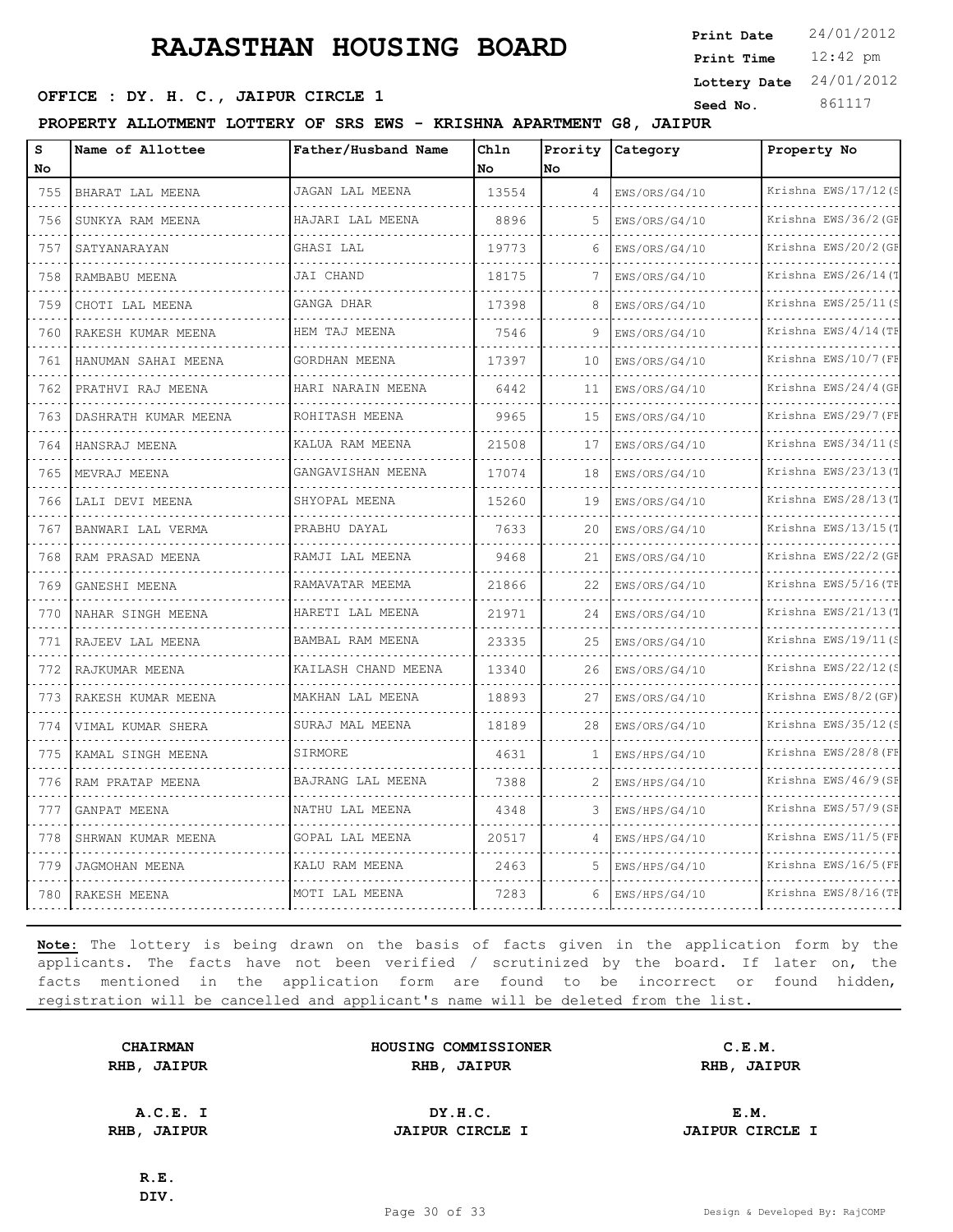**SEED OFFICE : DY. H. C., JAIPUR CIRCLE 1 Seed No.** 861117

**PROPERTY ALLOTMENT LOTTERY OF SRS EWS - KRISHNA APARTMENT G8, JAIPUR**

| s<br><b>No</b> | Name of Allottee                                  | Father/Husband Name         | Chln<br>No. | Prority<br>No | Category           | Property No                      |
|----------------|---------------------------------------------------|-----------------------------|-------------|---------------|--------------------|----------------------------------|
| 781            | SRIPAL MEENA                                      | JANSHI MEENA                | 2165        | 7             | EWS/HPS/G4/10      | Krishna EWS/9/14 (TF             |
| 782            | MUKESH KUMAR MEENA                                | RAM PHOOL MEENA             | 4778        | 8             |                    | Krishna EWS/14/1 (GF             |
|                |                                                   |                             |             |               | EWS/HPS/G4/10      |                                  |
| 783            | RAM KHILADI                                       | SHUKKI RAM                  | 9419        | 9             | EWS/HPS/G4/10      | Krishna EWS/22/5 (FE             |
| 784            | HARSAHAY MEENA                                    | NARAIN MEENA                | 2866        | 10            | EWS/HPS/G4/10      | Krishna EWS/32/16(1              |
| 785            | RAM MEENA                                         | KALYAN PRASAD MEENA         | 17031       | 11            | EWS/HPS/G4/10      | Krishna EWS/23/14(T<br>.         |
| 786            | THANSINGH MEENA                                   | RAMJI LAL MEENA             | 9937        | 12            | EWS/HPS/G4/10      | Krishna EWS/33/6 (FF             |
| 787            | GOVERDHAN LAL MEENA                               | LAL MEENA                   | 12731       | 13            | EWS/HPS/G4/10      | Krishna EWS/46/8 (FE             |
| 788            | DINESH CHAND MEENA                                | THANDI LAL MEENA<br>.       | 19074       | 14            | EWS/HPS/G4/10<br>. | Krishna EWS/59/4 (GF<br><u>.</u> |
| 789            | RAJESH MEENA                                      | BHORI LAL MEENA             | 3371        | 15            | EWS/HPS/G4/10      | Krishna EWS/34/14(T              |
| 790            | NITESH MEENA                                      | OM PRAKASH MEENA            | 12274       | 16            | EWS/HPS/G4/10      | Krishna EWS/57/4 (GF             |
| 791            | KISHORE MEENA                                     | POORAN MAL MEENA            | 20305       | 17            | EWS/HPS/G4/10      | Krishna EWS/58/5 (FE             |
| 792            | KAMLESH KUMAR                                     | NANAG RAM                   | 8908        | 20            | EWS/HPS/G4/10      | Krishna EWS/57/5 (FF             |
| 793            | RAMJI LAL MEENA                                   | CHIRANJI LAL MEENA          | 14935       | 21            | EWS/HPS/G4/10      | Krishna EWS/24/13(1              |
| 794            | KAILASH CHAND MEENA                               | BHAGWAN SAHAI MEENA         | 1714        | 22            | EWS/HPS/G4/10      | Krishna EWS/39/14 (T             |
| 795            | MUKESH CHAND MEENA                                | SHIV CHARAN MEENA           | 11163       | 23            | EWS/HPS/G4/10      | Krishna EWS/58/13(1              |
| 796            | SITARAM PACHERWAL                                 | LADU RAM PACHERWAL          | 17938       | 26            | EWS/HPS/G4/10      | Krishna EWS/37/1 (GE             |
| 797            | MANGAL RAM MEENA                                  | KESHRA RAM MEENA            | 19760       | 27            | EWS/HPS/G4/10      | Krishna EWS/47/4 (GE             |
| 798            | VIVEK MEENA                                       | MOOL CHAND MEENA            | 8076        | 28            | EWS/HPS/G4/10      | Krishna EWS/9/7 (FF)             |
| 799            | PRATAP SINGH MEENA                                | RAMKESH MEENA               | 12873       | 29            | EWS/HPS/G4/10      | Krishna EWS/18/13(1              |
| 800            | SURESH MEENA                                      | BRIJ MOHAN MEENA            | 5817        | 30            | EWS/HPS/G4/10      | Krishna EWS/47/9 (SE             |
| 801            | SHYAM LAL MEENA                                   | SUNDRA LAL MEENA            | 23037       | 31            | EWS/HPS/G4/10      | Krishna EWS/58/4 (GE             |
| 802            | SHANKAR LAL MEENA                                 | BHAIRU LAL MEENA            | 9787        | 32            | EWS/HPS/G4/10      | Krishna EWS/32/6(FF              |
| 803            | BHARAT LAL MEENA                                  | LAXMAN MEENA                | 20611       | 33            | EWS/HPS/G4/10      | Krishna EWS/59/15(1              |
| 804            | HANS RAJ MEENA                                    | NARAIN MEENA                | 16281       | 34            | EWS/HPS/G4/10      | Krishna EWS/40/5 (FF             |
| 805            | DEO KISHAN CHANGANI &<br>CHANDRA SHEKHAR CHANGANI | KANHAIYA LAL<br>DEO F<br>ିଧ | 9860        | $\mathbf{1}$  | EWS/ORS/G5/10      | Krishna EWS/2/5 (FF)             |
| 806            | GUNENDRA SHARMA                                   | NETRAM SHARMA               | 15770       | $\mathbf{1}$  | EWS/HPS/G5/10      | Krishna EWS/22/1 (GF             |

**Note:** The lottery is being drawn on the basis of facts given in the application form by the applicants. The facts have not been verified / scrutinized by the board. If later on, the facts mentioned in the application form are found to be incorrect or found hidden, registration will be cancelled and applicant's name will be deleted from the list.

**CHAIRMAN HOUSING COMMISSIONER C.E.M. RHB, JAIPUR RHB, JAIPUR RHB, JAIPUR**

**A.C.E. I DY.H.C. E.M. RHB, JAIPUR JAIPUR CIRCLE I JAIPUR CIRCLE I**

**R.E. DIV.**

12:42 pm **Print Time**

**Print Date**  $24/01/2012$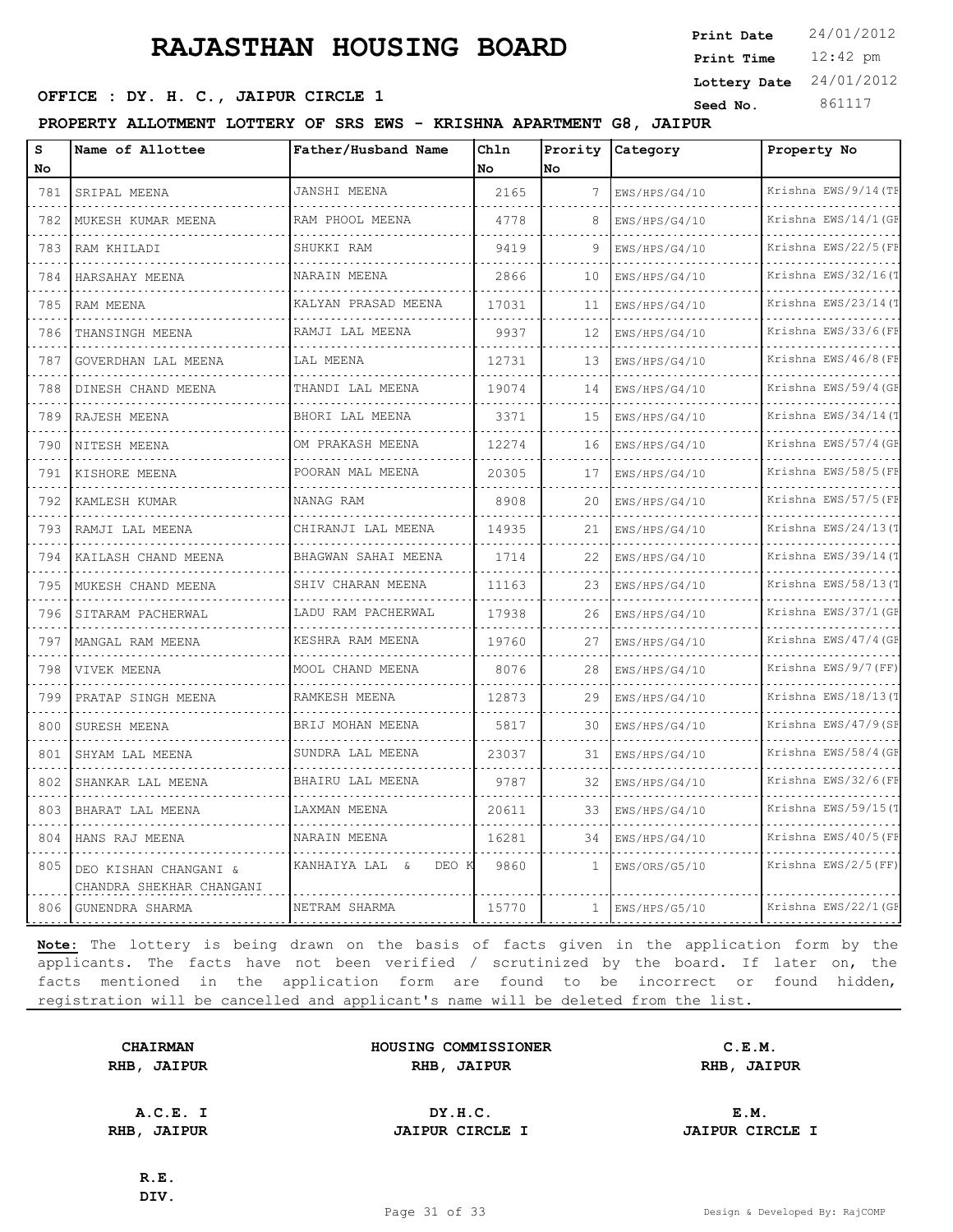12:42 pm **Print Time Print Date**  $24/01/2012$ **Lottery Date** 24/01/2012

### **SEED OFFICE : DY. H. C., JAIPUR CIRCLE 1 Seed No.** 861117

**PROPERTY ALLOTMENT LOTTERY OF SRS EWS - KRISHNA APARTMENT G8, JAIPUR**

| S<br>Name of Allottee<br>No                               | Father/Husband Name                    | Chln<br>No. | Prority<br>No  | Category      | Property No               |
|-----------------------------------------------------------|----------------------------------------|-------------|----------------|---------------|---------------------------|
| 807<br>PINKI JAIN                                         | AMIT JAIN                              | 15142       | $\overline{c}$ | EWS/HPS/G5/10 | Krishna EWS/7/14 (TE      |
| .<br>$\sim 100$<br>808<br>BHAGUTA RAM MEENA               | GOPI RAM MEENA                         | 20330       | 1              | EWS/ORS/G6/10 | Krishna EWS/11/2 (GE      |
| 809<br><b>REKHSINGH</b>                                   | TUHI RAM                               | 17443       | $\mathcal{D}$  | EWS/ORS/G6/10 | Krishna EWS/12/9(SF       |
| 810<br>RAJENDRA SINGH                                     | MAWASI RAM                             | 9521        | 3              | EWS/ORS/G6/10 | Krishna EWS/15/16(T       |
| .<br>$\sim$ $\sim$ $\sim$ $\sim$<br>811<br>URMILA DEVI    | a dia dia dia dia<br>KAMOD SINGH       | 11899       | 4              | EWS/ORS/G6/10 | .<br>Krishna EWS/12/8 (FE |
| 812<br>KRISHNA KUMAR                                      | RAGHUNATH SINGH YADAV                  | 16189       | 5              | EWS/ORS/G6/10 | Krishna EWS/14/8 (FE      |
| 813<br><b>BAHADUR SINGH</b>                               | DEEP SINGH                             | 12225       | 7              | EWS/ORS/G6/10 | Krishna EWS/8/14 (TE      |
| 814<br>SATYA VEER SINGH                                   | .<br>JAGDISH PRASAD                    | 21501       | 8              | EWS/ORS/G6/10 | Krishna EWS/9/5(FF)       |
| 815<br>MAYA DEVI                                          | SHIV RAM SINGH                         | 11902       | 9              | EWS/ORS/G6/10 | Krishna EWS/5/6(FF)       |
| 816<br>RADHEY SHYAM<br>.                                  | BIRDHI CHAND SAIN<br>.                 | 19999       | 10             | EWS/ORS/G6/10 | Krishna EWS/11/12(S       |
| $\sim$ $\sim$ $\sim$<br>817<br>HAZARI SINGH               | SADA SINGH                             | 10961       | 11             | EWS/ORS/G6/10 | Krishna EWS/21/16(T       |
| 818<br>SOHAN KANWAR                                       | HEM SINGH RATHORE                      | 20085       | 12             | EWS/ORS/G6/10 | Krishna EWS/11/10(S       |
| 819<br>BHANWRA RAM                                        | JEEVA RAM<br><b>Sandwich Committee</b> | 12365       | 13             | EWS/ORS/G6/10 | Krishna EWS/13/9(SE<br>.  |
| $\sim$ $\sim$ $\sim$ $\sim$<br>820<br>SHIVRAJ SINGH MEENA | DEVI LAL MEENA                         | 8267        | 14             | EWS/ORS/G6/10 | Krishna EWS/21/10(S       |
| 821<br>PURAN SINGH                                        | LAXMAN SINGH                           | 13053       | 1              | EWS/HPS/G6/10 | Krishna EWS/16/1 (GE      |
| 822<br>KAILASH CHAND NAI                                  | LAXMI NARAIN SAIN                      | 6252        | 2              | EWS/HPS/G6/10 | Krishna EWS/54/5 (FE<br>. |
| $\sim 100$ km s $^{-1}$<br>823<br>KALYANI DEVI            | DHARM SINGH                            | 13452       | $\overline{4}$ | EWS/HPS/G6/10 | Krishna EWS/12/1 (GE      |
| 824<br>TUHIRAM                                            | KANHA RAM                              | 8044        | 5              | EWS/HPS/G6/10 | Krishna EWS/51/8 (FF      |
| 825<br>MOOLA RAM                                          | KALUWA RAM                             | 13453       | -6             | EWS/HPS/G6/10 | Krishna EWS/51/1(GE       |
| 826<br>MAHARAJ SINGH                                      | GAJA DHAR                              | 20940       |                | EWS/HPS/G6/10 | Krishna EWS/42/5 (FE      |
| 827<br>JITENDRA SINGH SHEKHAWAT                           | DALIP SINGH SHEKHAWAT<br>.             | 5641        | 8              | EWS/HPS/G6/10 | Krishna EWS/34/15(T       |
| 828<br>NAND KAVARI DEVI                                   | BAJRANGA RAM MEENA                     | 10933       | 9              | EWS/HPS/G6/10 | Krishna EWS/20/6(FE       |
| 829<br>AMITA                                              | SATISH SINGH CHOUHAN                   | 11900       | 10             | EWS/HPS/G6/10 | Krishna EWS/22/7 (FF      |
| 830<br>SUMER SINGH                                        | HEER SINGH                             | 13430       | 11             | EWS/HPS/G6/10 | Krishna EWS/56/12(S       |
| 831<br>BHAGIRATH SINGH                                    | DUDA RAM                               | 20780       | 12             | EWS/HPS/G6/10 | Krishna EWS/12/13(1       |
| 832<br>GAJRAJ SINGH YADAV                                 | RAGHU NATH SINGH YADAV                 | 16191       | 13             | EWS/HPS/G6/10 | Krishna EWS/8/5(FF)       |

**Note:** The lottery is being drawn on the basis of facts given in the application form by the applicants. The facts have not been verified / scrutinized by the board. If later on, the facts mentioned in the application form are found to be incorrect or found hidden, registration will be cancelled and applicant's name will be deleted from the list.

| <b>CHAIRMAN</b> |               |  |  |  |  |  |  |
|-----------------|---------------|--|--|--|--|--|--|
| RHB,            | <b>JAIPUR</b> |  |  |  |  |  |  |

**HOUSING COMMISSIONER C.E.M. RHB, JAIPUR RHB, JAIPUR RHB, JAIPUR**

**A.C.E. I DY.H.C. E.M. RHB, JAIPUR JAIPUR CIRCLE I JAIPUR CIRCLE I**